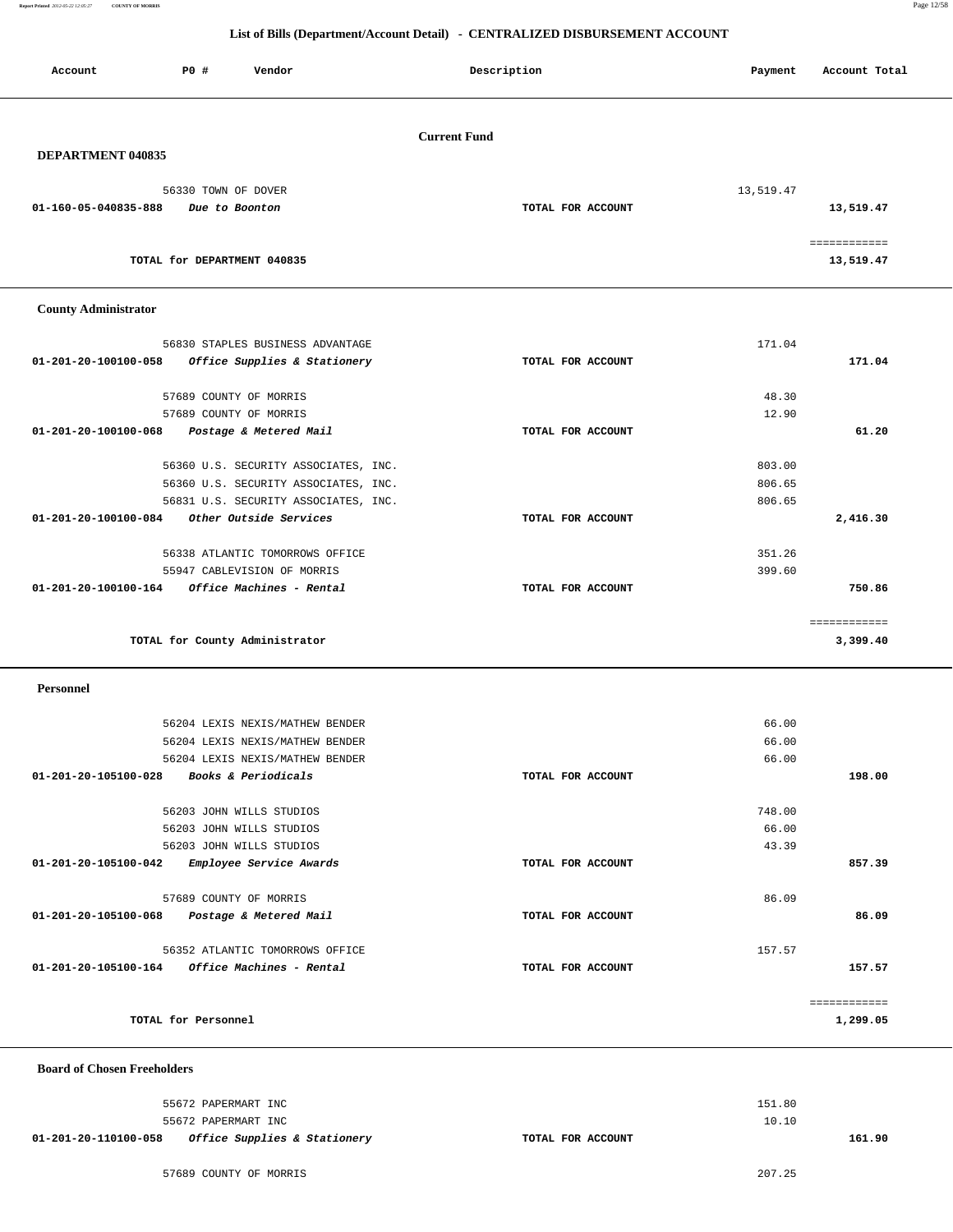**Report Printed** *2012-05-22 12:05:27* **COUNTY OF MORRIS** Page 13/58

## **List of Bills (Department/Account Detail) - CENTRALIZED DISBURSEMENT ACCOUNT**

| Account                            | PO#              | Vendor                                | Description       | Payment  | Account Total |  |  |
|------------------------------------|------------------|---------------------------------------|-------------------|----------|---------------|--|--|
| <b>Board of Chosen Freeholders</b> |                  |                                       |                   |          |               |  |  |
|                                    |                  | 57689 COUNTY OF MORRIS                |                   | 149.33   |               |  |  |
| 01-201-20-110100-068               |                  | Postage & Metered Mail                | TOTAL FOR ACCOUNT |          | 356.58        |  |  |
|                                    |                  | 56088 ZONTA CLUB OF MORRISTOWN        |                   | 100.00   |               |  |  |
| 01-201-20-110100-079               | Special Projects |                                       | TOTAL FOR ACCOUNT |          | 100.00        |  |  |
|                                    |                  | 56764 KYOCERA MITA AMERICA INC.       |                   | 1,028.97 |               |  |  |
| 01-201-20-110100-164               |                  | Office Machines - Rental              | TOTAL FOR ACCOUNT |          | 1,028.97      |  |  |
|                                    |                  |                                       |                   |          | ------------  |  |  |
|                                    |                  |                                       |                   |          |               |  |  |
|                                    |                  | TOTAL for Board of Chosen Freeholders |                   |          | 1,647.45      |  |  |

 **Clerk of the Board** 

 **County Clerk** 

| 56923 THE DAILY RECORD<br>56923 THE DAILY RECORD | 52.68  |
|--------------------------------------------------|--------|
|                                                  | 48.00  |
| 56923 THE DAILY RECORD                           | 51.64  |
| 56923 THE DAILY RECORD                           | 49.04  |
| 56923 THE DAILY RECORD                           | 52.16  |
| 56923 THE DAILY RECORD                           | 51.12  |
| 56923 THE DAILY RECORD                           | 56.06  |
| 56940 THE DAILY RECORD                           | 113.00 |
|                                                  |        |
| 56940 THE DAILY RECORD                           | 70.88  |
| 56940 THE DAILY RECORD                           | 113.52 |
|                                                  |        |
| 56875 THE DAILY RECORD                           | 74.78  |
| 56875 THE DAILY RECORD                           | 71.66  |
|                                                  |        |
| 56875 THE DAILY RECORD                           | 66.20  |
| 56875 THE DAILY RECORD                           | 70.88  |
| 56875 THE DAILY RECORD                           | 66.98  |
| 56875 THE DAILY RECORD                           | 57.62  |
| 56875 THE DAILY RECORD                           | 59.18  |
| 56875 THE DAILY RECORD                           | 59.18  |
| 56875 THE DAILY RECORD                           | 62.30  |
| 56875 THE DAILY RECORD                           | 61.52  |
| 56875 THE DAILY RECORD                           | 63.86  |
| 56875 THE DAILY RECORD                           | 63.86  |
| 56875 THE DAILY RECORD                           | 64.64  |
| 56875 THE DAILY RECORD                           | 64.64  |
|                                                  |        |

 56853 XEROX CORP 124.29 56853 XEROX CORP 74.46 56853 XEROX CORP 168.39  **01-201-20-120100-044 Equipment Service Agreements TOTAL FOR ACCOUNT 367.14**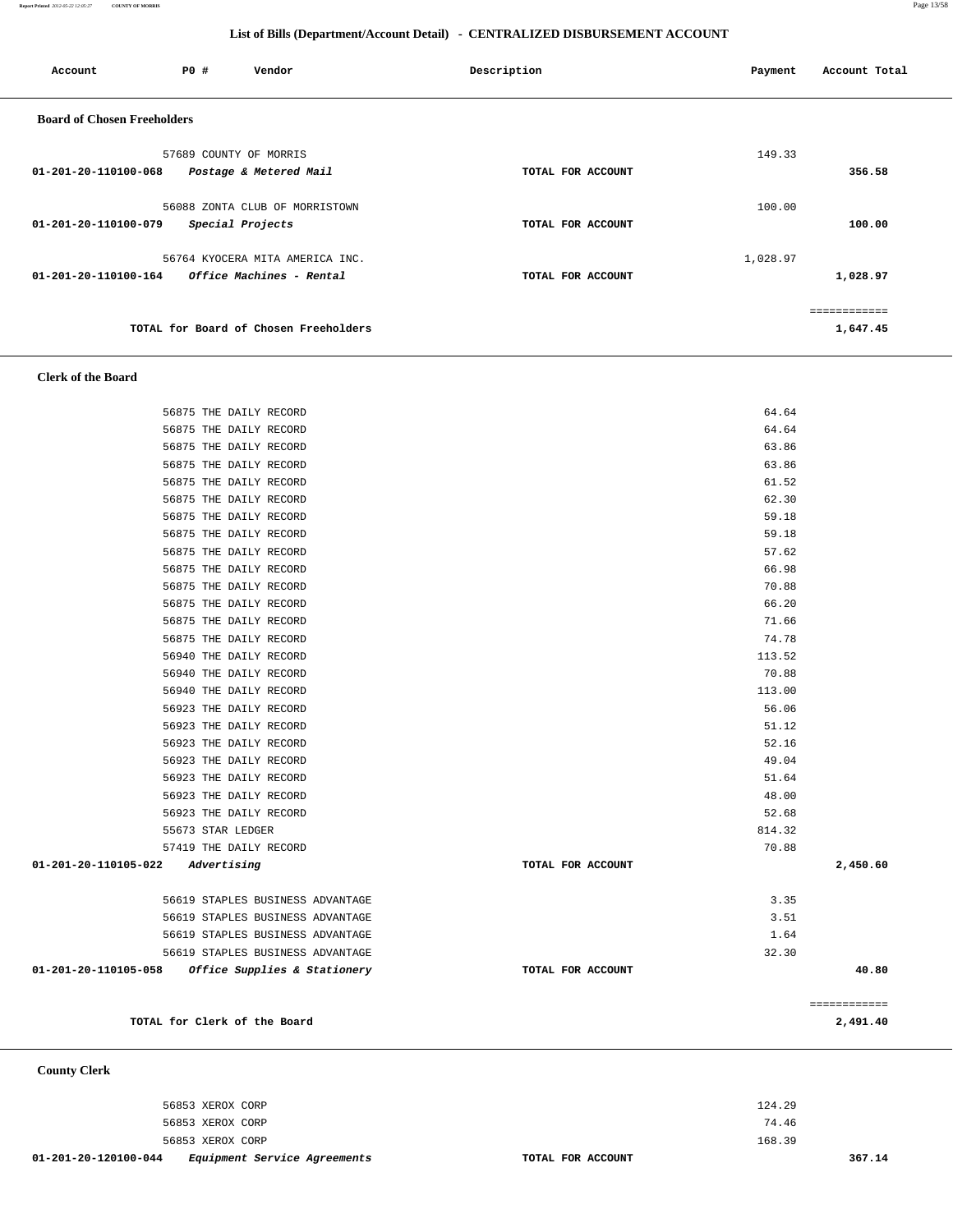### **Report Printed** *2012-05-22 12:05:27* **COUNTY OF MORRIS** Page 14/58

### **List of Bills (Department/Account Detail) - CENTRALIZED DISBURSEMENT ACCOUNT**

| Account                        | Vendor<br>PO#                 | Description       | Payment  | Account Total |
|--------------------------------|-------------------------------|-------------------|----------|---------------|
| <b>County Clerk</b>            |                               |                   |          |               |
|                                | 56586 W.B. MASON COMPANY INC  |                   | 381.90   |               |
| $01 - 201 - 20 - 120100 - 058$ | Office Supplies & Stationery  | TOTAL FOR ACCOUNT |          | 381.90        |
|                                | 57689 COUNTY OF MORRIS        |                   | 2,168.68 |               |
| 01-201-20-120100-068           | Postage & Metered Mail        | TOTAL FOR ACCOUNT |          | 2,168.68      |
|                                | 56564 PAPERMART INC           |                   | 670.00   |               |
|                                | 56586 W.B. MASON COMPANY INC  |                   | 1,278.71 |               |
|                                | 56843 PAPERMART INC           |                   | 403.70   |               |
|                                | 56843 PAPERMART INC           |                   | 492.25   |               |
|                                | 56842 TWILL PRINTING SERVICES |                   | 411.00   |               |
| 01-201-20-120100-069           | Printing                      | TOTAL FOR ACCOUNT |          | 3,255.66      |
|                                | 56844 UNITED PARCEL SERVICE   |                   | 136.37   |               |
| 01-201-20-120100-084           | Other Outside Services        | TOTAL FOR ACCOUNT |          | 136.37        |
|                                |                               |                   |          | ============  |
|                                | TOTAL for County Clerk        |                   |          | 6,309.75      |

### **County Board of Elections**

| 57044 THE DAILY RECORD                               |                   | 47.48        |
|------------------------------------------------------|-------------------|--------------|
| 01-201-20-121100-022<br>Advertising                  | TOTAL FOR ACCOUNT | 47.48        |
|                                                      |                   |              |
| 56237 PAPERMART INC                                  |                   | 448.50       |
| 56237 PAPERMART INC                                  |                   | 480.60       |
| 56237 PAPERMART INC                                  |                   | 361.75       |
| 01-201-20-121100-058<br>Office Supplies & Stationery | TOTAL FOR ACCOUNT | 1,290.85     |
| 56539 COLONIAL APPLIANCE                             |                   | 570.00       |
| 01-201-20-121100-059<br>Other General Expenses       | TOTAL FOR ACCOUNT | 570.00       |
| 57689 COUNTY OF MORRIS                               |                   | 358.00       |
| 01-201-20-121100-068<br>Postage & Metered Mail       | TOTAL FOR ACCOUNT | 358.00       |
| 56249 HELEN HACKNEY                                  |                   | 200.00       |
| 56250 PHILOMENA BREDBENNER                           |                   | 200.00       |
| 56252 WILLIAM ROTH                                   |                   | 200.00       |
| 56247 MARY JENKINS                                   |                   | 200.00       |
| 01-201-20-121100-096<br><i>Election Officer</i>      | TOTAL FOR ACCOUNT | 800.00       |
|                                                      |                   | ============ |
| TOTAL for County Board of Elections                  |                   | 3,066.33     |

## **Superintendent of Elections**

|                      | 57534 THE DAILY RECORD       |                   | 110.24 |        |
|----------------------|------------------------------|-------------------|--------|--------|
|                      | 57534 THE DAILY RECORD       |                   | 35.00  |        |
| 01-201-20-121105-022 | Advertising                  | TOTAL FOR ACCOUNT |        | 145.24 |
|                      |                              |                   |        |        |
|                      | 56874 BRIAN HAMILTON         |                   | 51.34  |        |
| 01-201-20-121105-057 | National Voter Registration  | TOTAL FOR ACCOUNT |        | 51.34  |
|                      |                              |                   |        |        |
|                      | 56759 W.B. MASON COMPANY INC |                   | 299.50 |        |
| 01-201-20-121105-058 | Office Supplies & Stationery | TOTAL FOR ACCOUNT |        | 299.50 |
|                      |                              |                   |        |        |
|                      | 57689 COUNTY OF MORRIS       |                   | 256.96 |        |
| 01-201-20-121105-068 | Postage & Metered Mail       | TOTAL FOR ACCOUNT |        | 256.96 |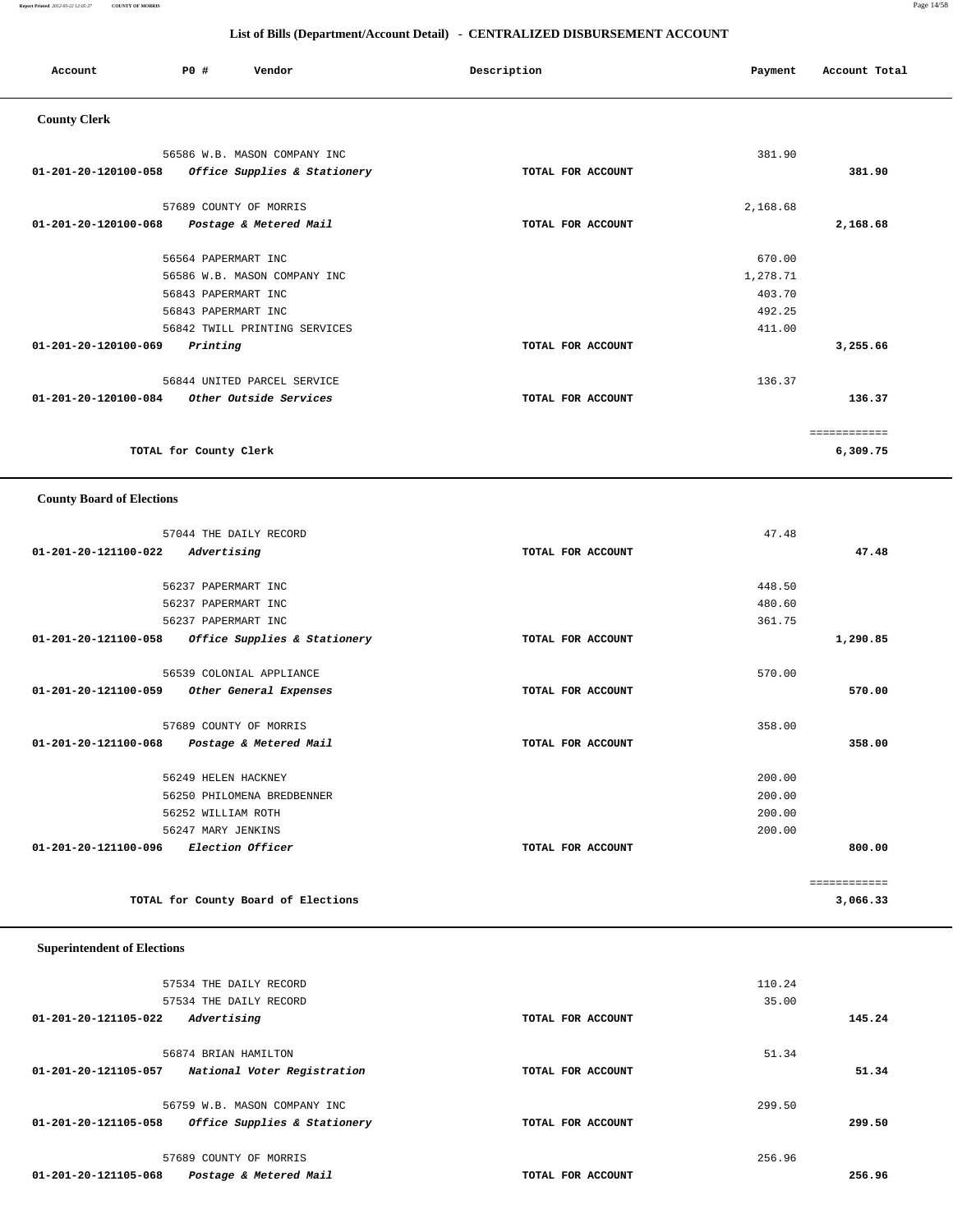**Report Printed** *2012-05-22 12:05:27* **COUNTY OF MORRIS** Page 15/58

### **List of Bills (Department/Account Detail) - CENTRALIZED DISBURSEMENT ACCOUNT**

| Account                             | P0 #<br>Vendor                                               | Description       | Payment   | Account Total |
|-------------------------------------|--------------------------------------------------------------|-------------------|-----------|---------------|
| <b>Superintendent of Elections</b>  |                                                              |                   |           |               |
|                                     |                                                              |                   |           |               |
|                                     |                                                              |                   |           |               |
| 01-201-20-121105-164                | 56761 KYOCERA MITA AMERICA, INC.<br>Office Machines - Rental | TOTAL FOR ACCOUNT | 781.65    | 781.65        |
|                                     |                                                              |                   |           |               |
|                                     |                                                              |                   |           | ============  |
|                                     | TOTAL for Superintendent of Elections                        |                   |           | 1,534.69      |
| <b>County Elections (Cty Clerk)</b> |                                                              |                   |           |               |
|                                     | 56566 PARKER PUBLICATIONS                                    |                   | 3,548.07  |               |
| 01-201-20-121110-022                | Advertising                                                  | TOTAL FOR ACCOUNT |           | 3,548.07      |
|                                     |                                                              |                   |           |               |
| 01-201-20-121110-068                | 57689 COUNTY OF MORRIS<br>Postage & Metered Mail             | TOTAL FOR ACCOUNT | 177.29    | 177.29        |
|                                     |                                                              |                   |           |               |
|                                     | 55878 TWILL PRINTING SERVICES                                |                   | 4,180.00  |               |
|                                     | 55878 TWILL PRINTING SERVICES                                |                   | 2,489.00  |               |
| 01-201-20-121110-069                | 55878 TWILL PRINTING SERVICES<br>Printing                    | TOTAL FOR ACCOUNT | 2,327.50  | 8,996.50      |
|                                     |                                                              |                   |           |               |
|                                     | TOTAL for County Elections (Cty Clerk)                       |                   |           | 12,721.86     |
|                                     |                                                              |                   |           |               |
| <b>County Treasurer</b>             |                                                              |                   |           |               |
|                                     | 57001 ACCOUNTEMPS                                            |                   | 1,081.50  |               |
|                                     | 56351 ACCOUNTEMPS                                            |                   | 865.20    |               |
|                                     | 56351 ACCOUNTEMPS                                            |                   | 1,081.50  |               |
|                                     | 55785 ACCOUNTEMPS                                            |                   | 1,081.50  |               |
| 01-201-20-130100-016                | Outside Salaries & Wages                                     | TOTAL FOR ACCOUNT |           | 4,109.70      |
|                                     | 53311 PROFESSIONAL GOVERNMENT                                |                   | 270.00    |               |
| 01-201-20-130100-039                | Education Schools & Training                                 | TOTAL FOR ACCOUNT |           | 270.00        |
|                                     | 57689 COUNTY OF MORRIS                                       |                   | 206.35    |               |
| 01-201-20-130100-068                | Postage & Metered Mail                                       | TOTAL FOR ACCOUNT |           | 206.35        |
|                                     |                                                              |                   |           |               |
|                                     | 56965 CITYSIDE ARCHIVES, LTD                                 |                   | 29.95     |               |
| 01-201-20-130100-073                | Records Managment Services                                   | TOTAL FOR ACCOUNT |           | 29.95         |
|                                     |                                                              |                   |           | ============  |
|                                     | TOTAL for County Treasurer                                   |                   |           | 4,616.00      |
|                                     |                                                              |                   |           |               |
| <b>Purchasing Division</b>          |                                                              |                   |           |               |
|                                     | 56295 ATLANTIC TOMORROWS OFFICE                              |                   | 18,105.67 |               |
| 01-201-20-130105-044                | Equipment Service Agreements                                 | TOTAL FOR ACCOUNT |           | 18,105.67     |
|                                     |                                                              |                   |           |               |
|                                     | 57689 COUNTY OF MORRIS                                       |                   | 176.60    |               |
| 01-201-20-130105-068                | Postage & Metered Mail                                       | TOTAL FOR ACCOUNT |           | 176.60        |

============

**TOTAL for Purchasing Division 18,282.27**

 **Office Services**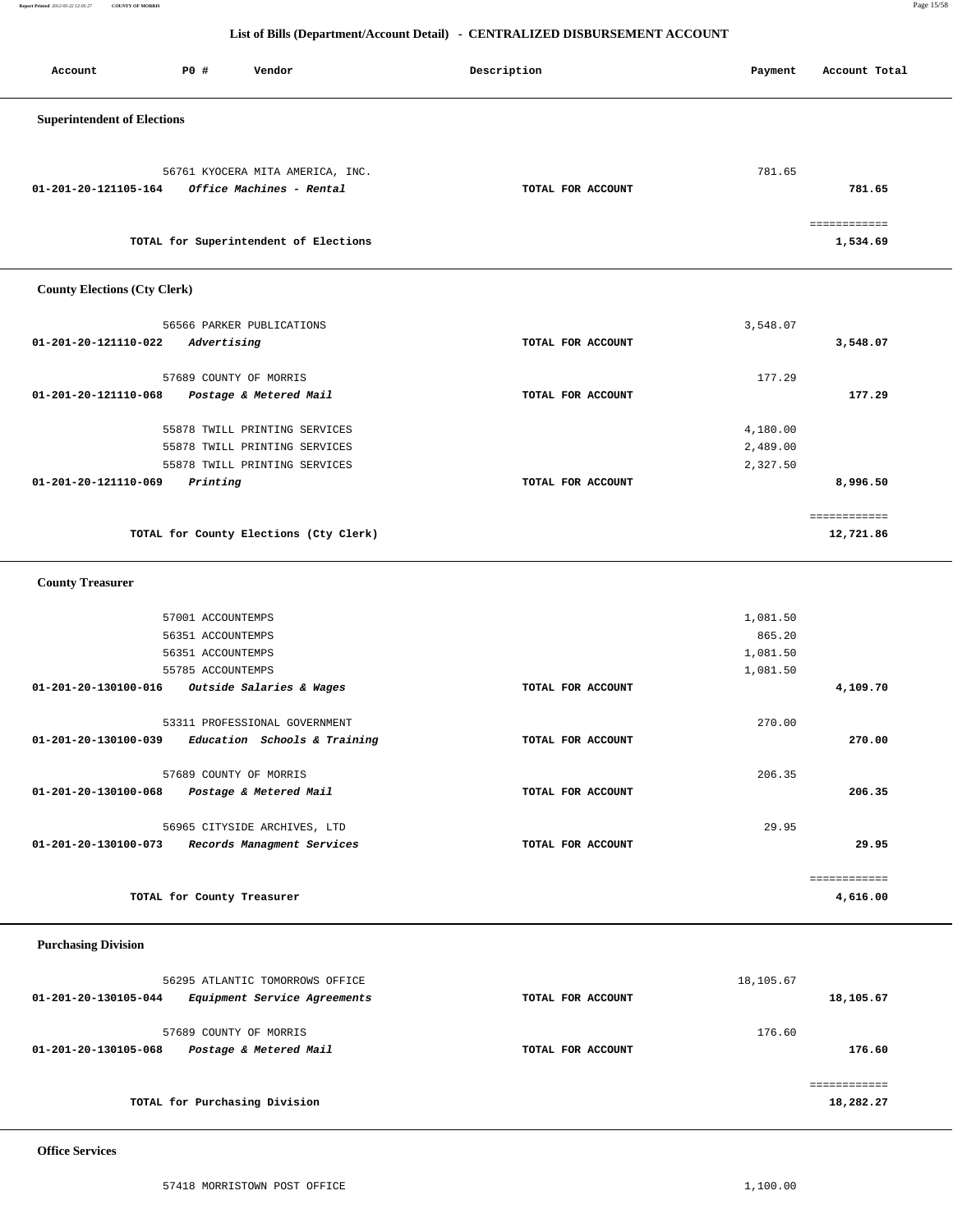**Report Printed** *2012-05-22 12:05:27* **COUNTY OF MORRIS** Page 16/58

### **List of Bills (Department/Account Detail) - CENTRALIZED DISBURSEMENT ACCOUNT**

| Account                | PO#                       | Vendor                         | Description       | Payment     | Account Total |
|------------------------|---------------------------|--------------------------------|-------------------|-------------|---------------|
| <b>Office Services</b> |                           |                                |                   |             |               |
|                        |                           | 57689 COUNTY OF MORRIS         |                   | 2.25        |               |
| 01-201-20-130110-068   |                           | Postage & Metered Mail         | TOTAL FOR ACCOUNT |             | 1,102.25      |
|                        |                           | 57578 COUNTY COLLEGE OF MORRIS |                   | 15, 333. 33 |               |
| 01-201-20-130110-069   | Printing                  |                                | TOTAL FOR ACCOUNT |             | 15,333.33     |
|                        |                           |                                |                   |             |               |
|                        | TOTAL for Office Services |                                |                   |             | 16,435.58     |

### **Medical Services**

| 56147 CLINICAL REFERENCE LABORATORY                  |                   | 389.00    |              |
|------------------------------------------------------|-------------------|-----------|--------------|
| 01-201-20-130115-049<br>Laboratory Services          | TOTAL FOR ACCOUNT |           | 389.00       |
|                                                      |                   |           |              |
| 56984 STAPLES BUSINESS ADVANTAGE                     |                   | 75.04     |              |
| Office Supplies & Stationery<br>01-201-20-130115-058 | TOTAL FOR ACCOUNT |           | 75.04        |
| 57689 COUNTY OF MORRIS                               |                   | 3.35      |              |
| 01-201-20-130115-068<br>Postage & Metered Mail       | TOTAL FOR ACCOUNT |           | 3.35         |
| 57005 LABCORP OF AMERICA HOLDINGS                    |                   | 227.00    |              |
| 57609 ATLANTIC HEALTH SERVICES                       |                   | 25,550.00 |              |
| 57609 ATLANTIC HEALTH SERVICES                       |                   | 6,168.80  |              |
| 57609 ATLANTIC HEALTH SERVICES                       |                   | 50.00     |              |
| 57609 ATLANTIC HEALTH SERVICES                       |                   | 607.50    |              |
| 57609 ATLANTIC HEALTH SERVICES                       |                   | 461.25    |              |
| 57609 ATLANTIC HEALTH SERVICES                       |                   | 140.00    |              |
| 01-201-20-130115-084<br>Other Outside Services       | TOTAL FOR ACCOUNT |           | 33,204.55    |
| 57609 ATLANTIC HEALTH SERVICES                       |                   | 385.00    |              |
| 01-201-20-130115-205<br>"Hepatitis ""B"" Program"    | TOTAL FOR ACCOUNT |           | 385.00       |
|                                                      |                   |           | ============ |
| TOTAL for Medical Services                           |                   |           | 34,056.94    |

# **Information Technology Div**

|                                | 55906 ALTERNATIVE MICROGRAPHICS INC |                   | 1,906.94 |              |
|--------------------------------|-------------------------------------|-------------------|----------|--------------|
| 01-201-20-140100-054           | Microfilming                        | TOTAL FOR ACCOUNT |          | 1,906.94     |
|                                |                                     |                   |          |              |
|                                | 56326 STAPLES BUSINESS ADVANTAGE    |                   | 40.22    |              |
|                                | 56827 RYAN DUMPERT                  |                   | 27.98    |              |
|                                | 56827 RYAN DUMPERT                  |                   | 32.45    |              |
| 01-201-20-140100-058           | Office Supplies & Stationery        | TOTAL FOR ACCOUNT |          | 100.65       |
|                                | 56965 CITYSIDE ARCHIVES, LTD        |                   | 9.95     |              |
|                                | 57367 CITYSIDE ARCHIVES, LTD        |                   | 5,214.05 |              |
| $01 - 201 - 20 - 140100 - 073$ | Records Managment Services          | TOTAL FOR ACCOUNT |          | 5,224.00     |
|                                | 56320 KRONOS INC                    |                   | 354.53   |              |
| 01-201-20-140100-078           | Software Maintenance                | TOTAL FOR ACCOUNT |          | 354.53       |
|                                | 56828 COMPUTER CABLE & CONNECTOR CO |                   | 323.62   |              |
| $01 - 201 - 20 - 140100 - 098$ | Other Operating&Repair Supply       | TOTAL FOR ACCOUNT |          | 323.62       |
|                                |                                     |                   |          | ============ |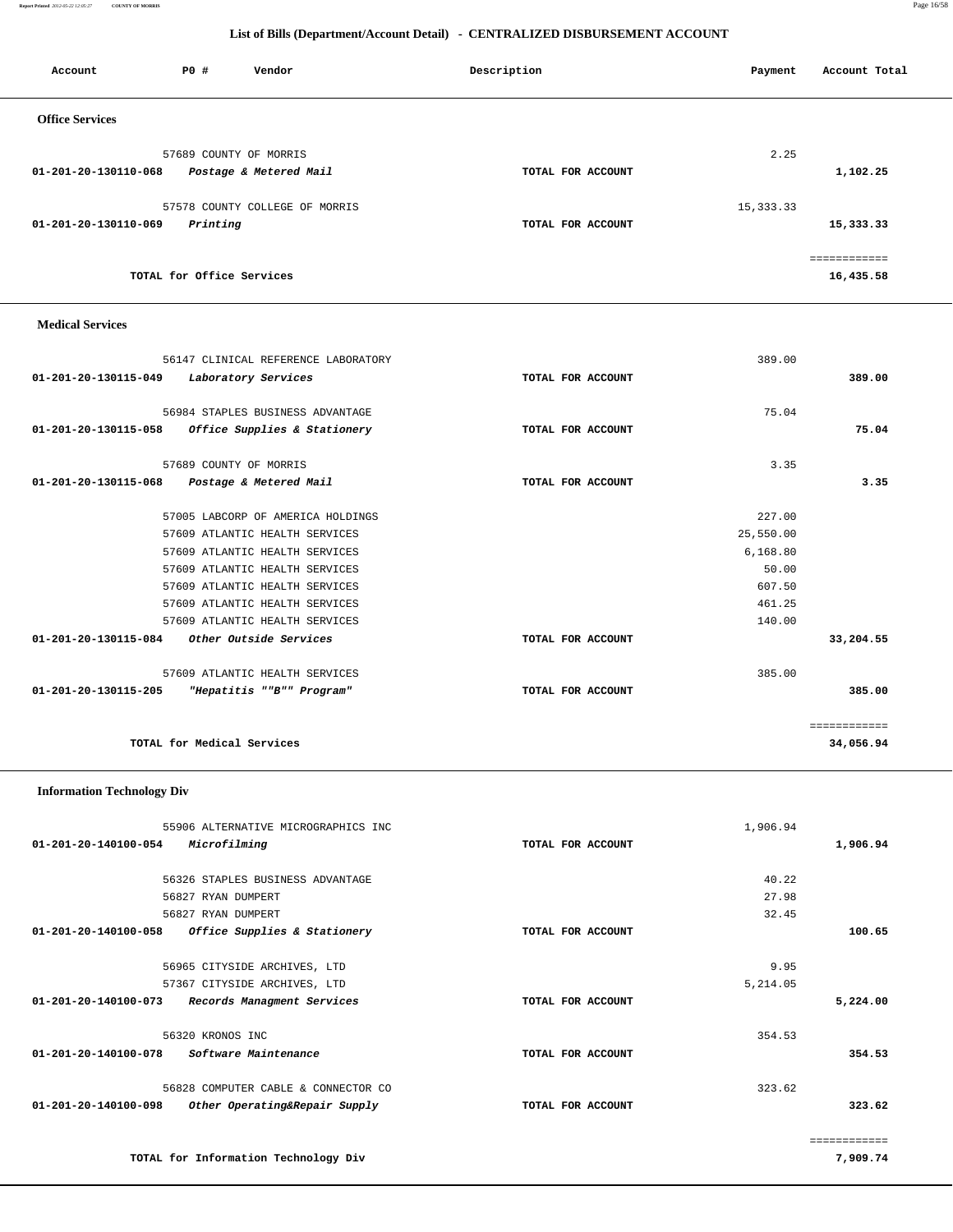**Report Printed** *2012-05-22 12:05:27* **COUNTY OF MORRIS** Page 17/58

### **List of Bills (Department/Account Detail) - CENTRALIZED DISBURSEMENT ACCOUNT**

| Account              | PO#                             |  | Vendor                           |  | Description |                   | Payment | Account Total |              |
|----------------------|---------------------------------|--|----------------------------------|--|-------------|-------------------|---------|---------------|--------------|
| O.L.I.S.             |                                 |  |                                  |  |             |                   |         |               |              |
|                      | 56898 LINDA NOLL                |  |                                  |  |             |                   |         | 20.00         |              |
|                      |                                 |  | 56899 LEANNA POVILAITIS          |  |             |                   |         | 20.00         |              |
| 01-201-20-140105-039 |                                 |  | Education Schools & Training     |  |             | TOTAL FOR ACCOUNT |         |               | 40.00        |
|                      | 56521 DEER PARK                 |  |                                  |  |             |                   |         | 16.72         |              |
|                      | 56521 DEER PARK                 |  |                                  |  |             |                   |         | 14.63         |              |
| 01-201-20-140105-058 |                                 |  | Office Supplies & Stationery     |  |             | TOTAL FOR ACCOUNT |         |               | 31.35        |
|                      | 56898 LINDA NOLL                |  |                                  |  |             |                   |         | 4.50          |              |
| 01-201-20-140105-082 |                                 |  | Travel Expense                   |  |             | TOTAL FOR ACCOUNT |         |               | 4.50         |
|                      |                                 |  | 55443 KYOCERA MITA AMERICA, INC. |  |             |                   |         | 946.05        |              |
| 01-201-20-140105-164 |                                 |  | Office Machines - Rental         |  |             | TOTAL FOR ACCOUNT |         |               | 946.05       |
|                      |                                 |  |                                  |  |             |                   |         |               | ============ |
|                      | TOTAL for O.L.I.S.              |  |                                  |  |             |                   |         |               | 1,021.90     |
|                      | <b>County Board of Taxation</b> |  |                                  |  |             |                   |         |               |              |

# 57689 COUNTY OF MORRIS 834.70  **01-201-20-150100-068 Postage & Metered Mail TOTAL FOR ACCOUNT 834.70** ============ **TOTAL for County Board of Taxation 834.70**

### **County Counsel**

| TOTAL FOR ACCOUNT | 82.93     |
|-------------------|-----------|
|                   |           |
|                   | 19,136.00 |
|                   | 180.00    |
|                   | 264.00    |
|                   | 1,368.00  |
|                   | 96.00     |
|                   | 48.00     |
|                   | 108.00    |
|                   | 252.00    |
|                   | 36.00     |
|                   | 24.00     |
|                   | 12.00     |
|                   | 428.34    |
|                   | 1,164.00  |
|                   | 576.00    |
|                   | 84.00     |
|                   | 60.00     |
|                   | 48.00     |
|                   | 1,426.39  |
|                   | 324.00    |
|                   | 915.00    |
|                   | 132.00    |
|                   | 6,820.50  |
|                   | 96.00     |
|                   | 893.57    |
|                   | 378.05    |
|                   | 95.58     |
|                   | 120.00    |
|                   | 2,100.34  |
|                   |           |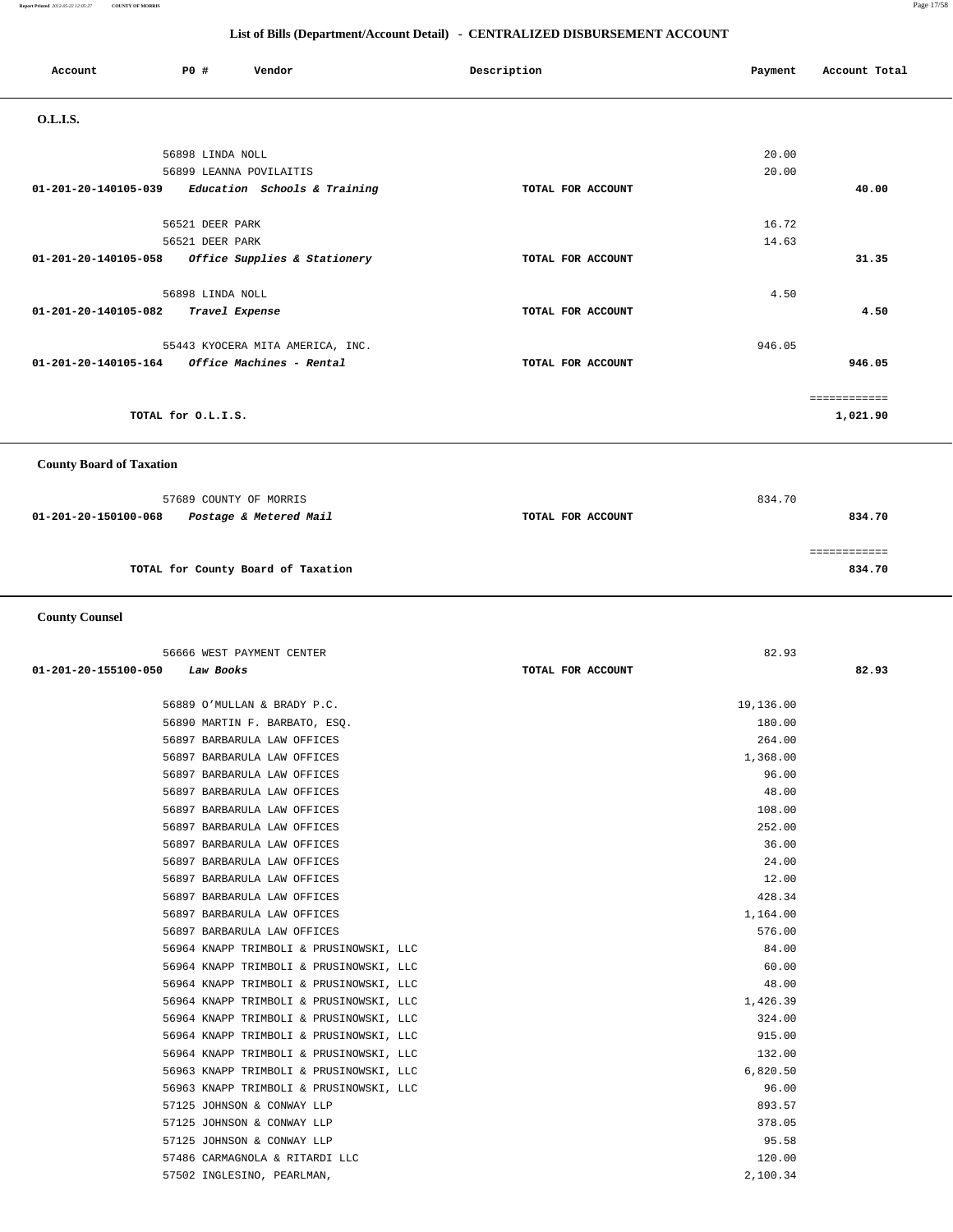**Report Printed** *2012-05-22 12:05:27* **COUNTY OF MORRIS** Page 18/58

## **List of Bills (Department/Account Detail) - CENTRALIZED DISBURSEMENT ACCOUNT**

| Account                 | <b>PO #</b>     | Vendor                                  | Description       | Payment  | Account Total |
|-------------------------|-----------------|-----------------------------------------|-------------------|----------|---------------|
| <b>County Counsel</b>   |                 |                                         |                   |          |               |
|                         |                 | 57502 INGLESINO, PEARLMAN,              |                   | 1,033.90 |               |
|                         |                 | 57502 INGLESINO, PEARLMAN,              |                   | 365.50   |               |
|                         |                 | 57501 KNAPP TRIMBOLI & PRUSINOWSKI, LLC |                   | 48.00    |               |
|                         |                 | 57501 KNAPP TRIMBOLI & PRUSINOWSKI, LLC |                   | 252.00   |               |
|                         |                 | 57501 KNAPP TRIMBOLI & PRUSINOWSKI, LLC |                   | 1,523.89 |               |
|                         |                 | 57501 KNAPP TRIMBOLI & PRUSINOWSKI, LLC |                   | 168.00   |               |
|                         |                 | 57501 KNAPP TRIMBOLI & PRUSINOWSKI, LLC |                   | 639.99   |               |
|                         |                 | 57501 KNAPP TRIMBOLI & PRUSINOWSKI, LLC |                   | 924.00   |               |
|                         |                 | 57501 KNAPP TRIMBOLI & PRUSINOWSKI, LLC |                   | 24.00    |               |
|                         |                 | 57501 KNAPP TRIMBOLI & PRUSINOWSKI, LLC |                   | 150.00   |               |
| 01-201-20-155100-051    | Legal           |                                         | TOTAL FOR ACCOUNT |          | 42,315.05     |
|                         |                 | 57689 COUNTY OF MORRIS                  |                   | 21.30    |               |
| 01-201-20-155100-068    |                 | Postage & Metered Mail                  | TOTAL FOR ACCOUNT |          | 21.30         |
|                         |                 |                                         |                   |          | ============  |
|                         |                 | TOTAL for County Counsel                |                   |          | 42,419.28     |
| <b>County Surrogate</b> |                 |                                         |                   |          |               |
|                         |                 | 56792 W.B. MASON COMPANY INC            |                   | 41.74    |               |
|                         |                 | 56793 STAPLES BUSINESS ADVANTAGE        |                   | 357.67   |               |
| 01-201-20-160100-058    |                 | Office Supplies & Stationery            | TOTAL FOR ACCOUNT |          | 399.41        |
|                         |                 | 57689 COUNTY OF MORRIS                  |                   | 282.98   |               |
| 01-201-20-160100-068    |                 | Postage & Metered Mail                  | TOTAL FOR ACCOUNT |          | 282.98        |
|                         |                 |                                         |                   |          |               |
|                         | 56235 DEER PARK |                                         |                   | 18.22    |               |
| 01-201-20-160100-095    |                 | Other Administrative Supplies           | TOTAL FOR ACCOUNT |          | 18.22         |
|                         |                 |                                         |                   |          | eeeeeeeeee    |
|                         |                 | TOTAL for County Surrogate              |                   |          | 700.61        |
| <b>Engineering</b>      |                 |                                         |                   |          |               |
|                         |                 | 56565 W.B. MASON COMPANY INC            |                   | 151.36   |               |
| 01-201-20-165100-058    |                 | Office Supplies & Stationery            | TOTAL FOR ACCOUNT |          | 151.36        |
|                         |                 |                                         |                   |          |               |
|                         |                 | 57689 COUNTY OF MORRIS                  |                   | 1.95     |               |
|                         |                 | 57689 COUNTY OF MORRIS                  |                   | 82.18    |               |

|                      | 55477 DLT SOLUTIONS INC.           |                   | 1,334.10  |           |
|----------------------|------------------------------------|-------------------|-----------|-----------|
| 01-201-20-165100-084 | Other Outside Services             | TOTAL FOR ACCOUNT |           | 1,334.10  |
|                      | 56839 RESIDEX, LLC                 |                   | 256.04    |           |
|                      | 56839 RESIDEX, LLC                 |                   | 7.69      |           |
|                      | 56839 RESIDEX, LLC                 |                   | 18.47     |           |
|                      | 56892 MORRISTOWN LUMBER &          |                   | 12.49     |           |
|                      | 56893 KENVIL POWER EQUIPMENT, INC. |                   | 5.64      |           |
|                      | 56893 KENVIL POWER EQUIPMENT, INC. |                   | 8.04      |           |
|                      | 56895 UNIVERSAL SUPPLY GROUP INC.  |                   | 3.73      |           |
|                      | 56895 UNIVERSAL SUPPLY GROUP INC.  |                   | 0.80      |           |
|                      | 56895 UNIVERSAL SUPPLY GROUP INC.  |                   | 1.13      |           |
| 01-201-20-165100-225 | Chemicals & Sprays                 | TOTAL FOR ACCOUNT |           | 314.03    |
|                      | 46185 T.Y. LIN INTERNATIONAL       |                   | 17,000.00 |           |
| 01-203-20-165100-084 | (2011) Other Outside Services      | TOTAL FOR ACCOUNT |           | 17,000.00 |

 **01-201-20-165100-068 Postage & Metered Mail TOTAL FOR ACCOUNT 84.13**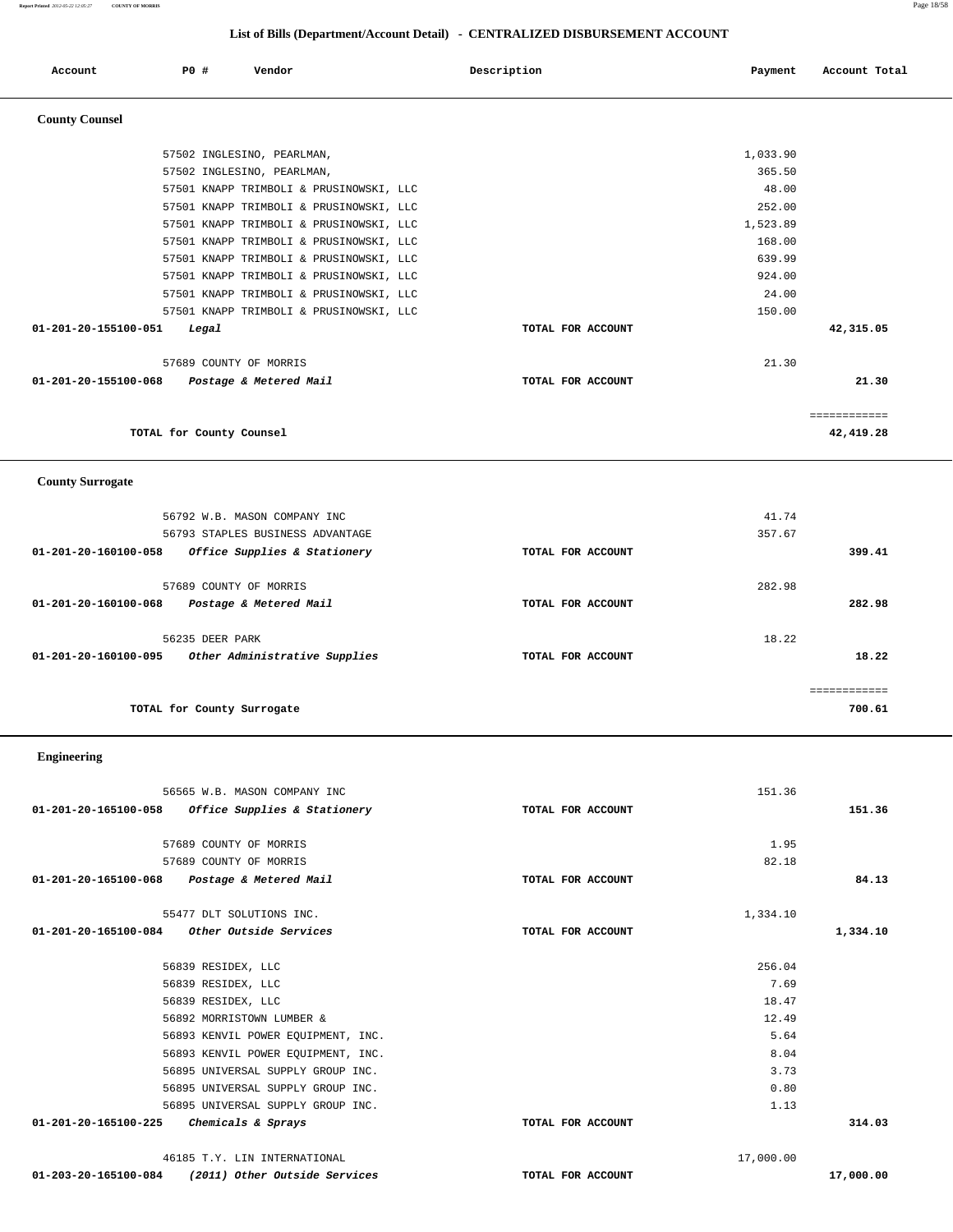**Report Printed** *2012-05-22 12:05:27* **COUNTY OF MORRIS** Page 19/58

| P0 #<br>Vendor<br>Account                                                                                 | Description       | Payment        | Account Total             |
|-----------------------------------------------------------------------------------------------------------|-------------------|----------------|---------------------------|
| Engineering                                                                                               |                   |                |                           |
| TOTAL for Engineering                                                                                     |                   |                | ============<br>18,883.62 |
| <b>Heritage Commission</b>                                                                                |                   |                |                           |
| 57689 COUNTY OF MORRIS<br>01-201-20-175100-068<br>Postage & Metered Mail                                  | TOTAL FOR ACCOUNT | 608.45         | 608.45                    |
| 56864 RICOH AMERICAS CORPORATION<br>Office Machines - Rental<br>01-201-20-175100-164                      | TOTAL FOR ACCOUNT | 550.69         | 550.69                    |
| 56863 ATLANTIC TOMORROWS OFFICE<br>01-203-20-175100-164<br>(2011) Office Machines - Rental                | TOTAL FOR ACCOUNT | 17.85          | 17.85                     |
| TOTAL for Heritage Commission                                                                             |                   |                | ============<br>1,176.99  |
| <b>Planning Board</b>                                                                                     |                   |                |                           |
| 56822 JOSEPH BARILLA<br>01-201-20-180100-023<br>Associations and Memberships                              | TOTAL FOR ACCOUNT | 130.00         | 130.00                    |
| 56624 NJ PLANNING OFFICIALS<br>Education Schools & Training<br>01-201-20-180100-039                       | TOTAL FOR ACCOUNT | 80.00          | 80.00                     |
| 56802 ANTHONY SORIANO<br>56802 ANTHONY SORIANO<br>01-201-20-180100-082<br>Travel Expense                  | TOTAL FOR ACCOUNT | 9.00<br>17.85  | 26.85                     |
| TOTAL for Planning Board                                                                                  |                   |                | ============<br>236.85    |
| <b>Transportation Management</b>                                                                          |                   |                |                           |
| 56781 GENE CASS<br>01-201-20-180105-039<br>Education Schools & Training                                   | TOTAL FOR ACCOUNT | 50.00          | 50.00                     |
| TOTAL for Transportation Management                                                                       |                   |                | ============<br>50.00     |
| <b>PDT</b> - General Admin                                                                                |                   |                |                           |
| 56748 M. C. ECONOMIC DEVELOPMENT<br>01-201-20-180115-039<br>Education Schools & Training                  | TOTAL FOR ACCOUNT | 80.00          | 80.00                     |
| 56783 LONGFELLOWS SANDWICH DELI<br>56667 DEENA CYBULSKI<br>01-201-20-180115-059<br>Other General Expenses | TOTAL FOR ACCOUNT | 63.00<br>80.00 | 143.00                    |
| 57689 COUNTY OF MORRIS<br>01-201-20-180115-068<br>Postage & Metered Mail                                  | TOTAL FOR ACCOUNT | 63.97          | 63.97                     |
| 56667 DEENA CYBULSKI<br>01-201-20-180115-082<br>Travel Expense                                            | TOTAL FOR ACCOUNT | 168.20         | 168.20                    |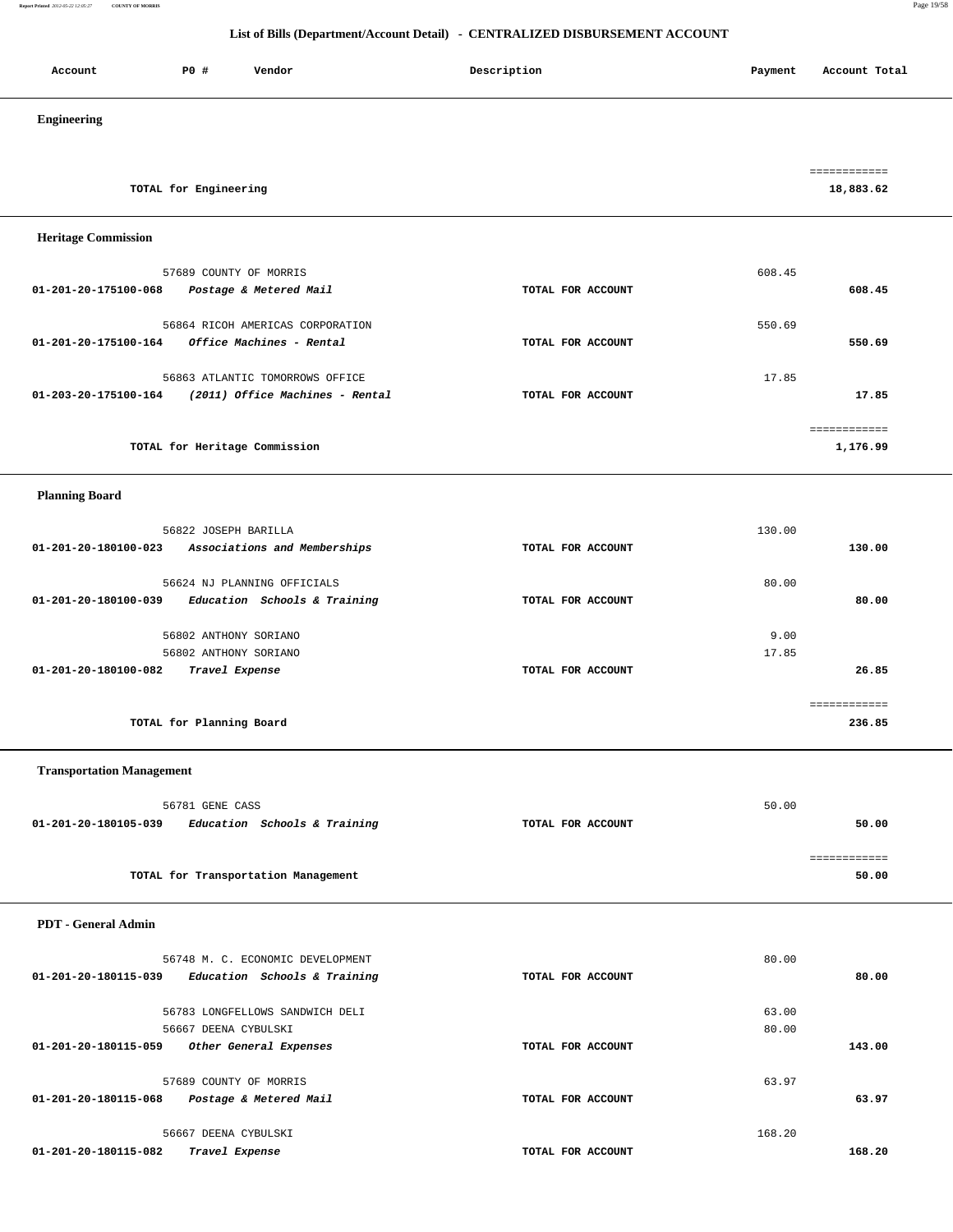**Report Printed** *2012-05-22 12:05:27* **COUNTY OF MORRIS** Page 20/58

 **Office of Emergency Management**

| Account                              | PO#                    | Vendor                               | Description       | Payment  | Account Total |
|--------------------------------------|------------------------|--------------------------------------|-------------------|----------|---------------|
| <b>PDT</b> - General Admin           |                        |                                      |                   |          |               |
|                                      |                        | 55881 ATLANTIC TOMORROWS OFFICE      |                   | 135.38   |               |
|                                      |                        | 55881 ATLANTIC TOMORROWS OFFICE      |                   | 212.80   |               |
| 01-201-20-180115-164                 |                        | Office Machines - Rental             | TOTAL FOR ACCOUNT |          | 348.18        |
|                                      |                        |                                      |                   |          |               |
|                                      |                        |                                      |                   |          |               |
|                                      |                        | TOTAL for PDT - General Admin        |                   |          | 803.35        |
| <b>County Weights &amp; Measures</b> |                        |                                      |                   |          |               |
|                                      | 57689 COUNTY OF MORRIS |                                      |                   | 11.55    |               |
| 01-201-22-201100-068                 |                        | Postage & Metered Mail               | TOTAL FOR ACCOUNT |          | 11.55         |
|                                      |                        |                                      |                   |          |               |
|                                      |                        | 57150 EMPLOYMENT HORIZONS, INC.      |                   | 829.00   |               |
|                                      |                        | 57079 WASTE MANAGEMENT OF NEW JERSEY |                   | 335.14   |               |
| 01-201-22-201100-084                 |                        | Other Outside Services               | TOTAL FOR ACCOUNT |          | 1,164.14      |
|                                      | 57667 ALLIED OIL       |                                      |                   | 1,362.35 |               |
| 01-201-22-201100-140                 | Gas Purchases          |                                      | TOTAL FOR ACCOUNT |          | 1,362.35      |
|                                      | 57524 PSE&G CO         |                                      |                   | 760.53   |               |
| 01-201-22-201100-141                 | Natural Gas            |                                      | TOTAL FOR ACCOUNT |          | 760.53        |
|                                      |                        | 56910 EQUIPMENT AND METER            |                   | 760.00   |               |
|                                      |                        | 56910 EQUIPMENT AND METER            |                   | 8.32     |               |
|                                      |                        | 56910 EQUIPMENT AND METER            |                   | 350.00   |               |
| 01-201-22-201100-258                 | Equipment              |                                      | TOTAL FOR ACCOUNT |          | 1,118.32      |
|                                      |                        |                                      |                   |          |               |
|                                      |                        | TOTAL for County Weights & Measures  |                   |          | 4,416.89      |
| <b>Employee Group Insurance</b>      |                        |                                      |                   |          |               |

|                                | 57451 HORIZON BLUE CROSS BLUE SHIELD     |  |                   | 46,178.21    |              |
|--------------------------------|------------------------------------------|--|-------------------|--------------|--------------|
|                                | 57452 HORIZON BLUE CROSS BLUE SHIELD     |  |                   | 1,444,084.67 |              |
| $01 - 201 - 23 - 220100 - 090$ | Employee Group Insurance Expenditures    |  | TOTAL FOR ACCOUNT |              | 1,490,262.88 |
|                                |                                          |  |                   |              |              |
|                                | 57462 ESTATE OF WERNER JASTROW           |  |                   | 578.40       |              |
|                                | 57449 RENE GIRERD                        |  |                   | 1,156.80     |              |
|                                | 57450 BARBARA L PARMIGIANI               |  |                   | 415.10       |              |
|                                | 57448 MARIE REMY                         |  |                   | 692.40       |              |
| $01 - 203 - 23 - 220100 - 090$ | (2011) Employee Group Insurance Expendit |  | TOTAL FOR ACCOUNT |              | 2,842.70     |
|                                |                                          |  |                   |              |              |
|                                |                                          |  |                   |              |              |
|                                | TOTAL for Employee Group Insurance       |  |                   |              | 1,493,105.58 |

| 57037 VERIZON WIRELESS                         |                   | 160.58 |        |
|------------------------------------------------|-------------------|--------|--------|
| 57345 SATCOM GLOBAL INC                        |                   | 37.37  |        |
| Cellular Phones/Pagers<br>01-201-25-252100-031 | TOTAL FOR ACCOUNT |        | 197.95 |
|                                                |                   |        |        |
| 56625 TREASURER-STATE OF NEW JERSEY            |                   | 100.00 |        |
| 56941 FEDEX                                    |                   | 25.14  |        |
| 01-201-25-252100-059<br>Other General Expenses | TOTAL FOR ACCOUNT |        | 125.14 |
|                                                |                   |        |        |
| 56906 COPPER CONFERENCING                      |                   | 69.01  |        |
| Telephone<br>01-201-25-252100-146              | TOTAL FOR ACCOUNT |        | 69.01  |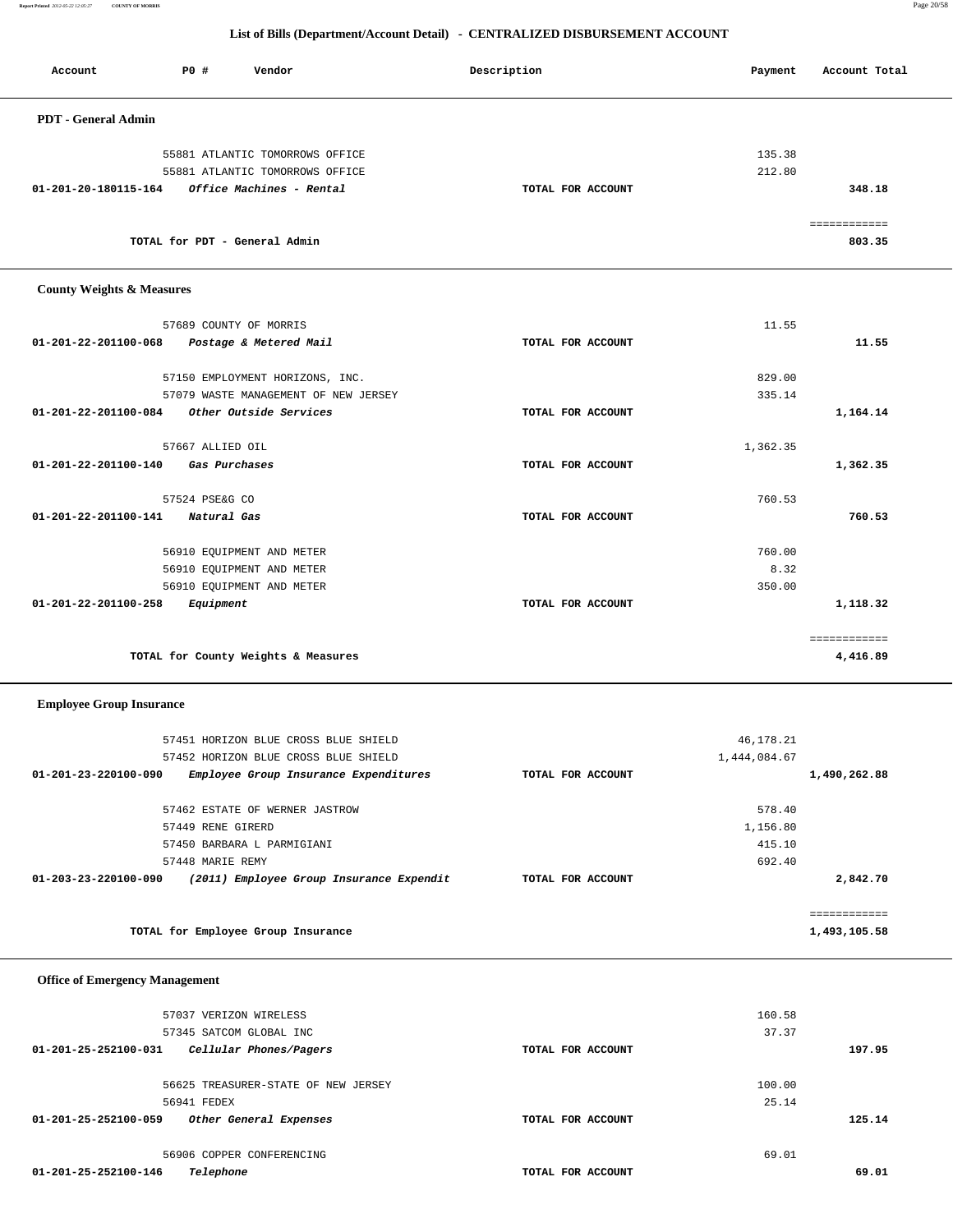**Report Printed** *2012-05-22 12:05:27* **COUNTY OF MORRIS** Page 21/58

### **List of Bills (Department/Account Detail) - CENTRALIZED DISBURSEMENT ACCOUNT**

| Account                               | PO#                    | Vendor                                                             | Description       | Payment          | Account Total          |
|---------------------------------------|------------------------|--------------------------------------------------------------------|-------------------|------------------|------------------------|
| <b>Office of Emergency Management</b> |                        |                                                                    |                   |                  |                        |
|                                       |                        |                                                                    |                   |                  |                        |
| 01-201-25-252100-258                  | Equipment              | 56754 LASHEN ELECTRONICS INC                                       | TOTAL FOR ACCOUNT | 95.80            | 95.80                  |
|                                       |                        | TOTAL for Office of Emergency Management                           |                   |                  | ============<br>487.90 |
| <b>Communications Center</b>          |                        |                                                                    |                   |                  |                        |
|                                       |                        | 55889 PRIORITY DISPATCH CORP.                                      |                   | 1,920.00         |                        |
|                                       | 56653 CURTIS JAMES     |                                                                    |                   | 1,171.20         |                        |
| 01-201-25-252105-039                  |                        | Education Schools & Training                                       | TOTAL FOR ACCOUNT |                  | 3,091.20               |
|                                       | 56442 FEDEX            |                                                                    |                   | 48.42            |                        |
|                                       | 56442 FEDEX            |                                                                    |                   | 62.60            |                        |
|                                       | 57689 COUNTY OF MORRIS |                                                                    |                   | 11.80            |                        |
| 01-201-25-252105-068                  |                        | Postage & Metered Mail                                             | TOTAL FOR ACCOUNT |                  | 122.82                 |
|                                       |                        |                                                                    |                   |                  |                        |
|                                       |                        | 56697 ROYAL COMMUNICATIONS INC.                                    |                   | 950.00           |                        |
|                                       |                        | 56697 ROYAL COMMUNICATIONS INC.                                    |                   | 950.00           |                        |
|                                       |                        | 56697 ROYAL COMMUNICATIONS INC.<br>56697 ROYAL COMMUNICATIONS INC. |                   | 950.00<br>300.00 |                        |
|                                       | 56679 MOTOROLA         |                                                                    |                   | 393.00           |                        |
|                                       | 56679 MOTOROLA         |                                                                    |                   | 393.00           |                        |
| 01-201-25-252105-072                  | Radio Repairs          |                                                                    | TOTAL FOR ACCOUNT |                  | 3,936.00               |
|                                       |                        |                                                                    |                   |                  |                        |
|                                       |                        | 56467 KEYSTONE PUBLIC SAFETY INC.                                  |                   | 54,283.00        |                        |
| 01-201-25-252105-078                  |                        | Software Maintenance                                               | TOTAL FOR ACCOUNT |                  | 54,283.00              |
|                                       | 56653 CURTIS JAMES     |                                                                    |                   | 157.00           |                        |
| 01-201-25-252105-082                  | Travel Expense         |                                                                    | TOTAL FOR ACCOUNT |                  | 157.00                 |
|                                       |                        | 56698 JERSEY CENTRAL POWER & LIGHT                                 |                   | 598.56           |                        |
| 01-201-25-252105-137                  | <i>Electricity</i>     |                                                                    | TOTAL FOR ACCOUNT |                  | 598.56                 |
|                                       |                        |                                                                    |                   |                  |                        |
|                                       |                        | 56678 UNIVERSAL UNIFORM SALES CO INC                               |                   | 788.60           |                        |
| 01-201-25-252105-202                  |                        | Uniform And Accessories                                            | TOTAL FOR ACCOUNT |                  | 788.60                 |
|                                       |                        | 54511 BASE POWER SERVICES                                          |                   | 5,680.00         |                        |
| 01-201-25-252105-258                  | Equipment              |                                                                    | TOTAL FOR ACCOUNT |                  | 5,680.00               |
|                                       |                        |                                                                    |                   |                  | ============           |
|                                       |                        | TOTAL for Communications Center                                    |                   |                  | 68,657.18              |

## **County Medical Examiner Office**

| 56834 MORRISTOWN PATHOLOGY ASSOC.<br>56835 MAYO MEDICAL LABORATORIES |                   | 400.00<br>57.90 |        |
|----------------------------------------------------------------------|-------------------|-----------------|--------|
| <i>Consultation Fee</i><br>01-201-25-254100-035                      | TOTAL FOR ACCOUNT |                 | 457.90 |
| 57110 STAPLES BUSINESS ADVANTAGE                                     |                   | 12.51           |        |
| 57110 STAPLES BUSINESS ADVANTAGE                                     |                   | 32.24           |        |
| 57110 STAPLES BUSINESS ADVANTAGE                                     |                   | 22.57           |        |
| Office Supplies & Stationery<br>01-201-25-254100-058                 | TOTAL FOR ACCOUNT |                 | 67.32  |
| 57689 COUNTY OF MORRIS                                               |                   | 19.95           |        |
| Postage & Metered Mail<br>01-201-25-254100-068                       | TOTAL FOR ACCOUNT |                 | 19.95  |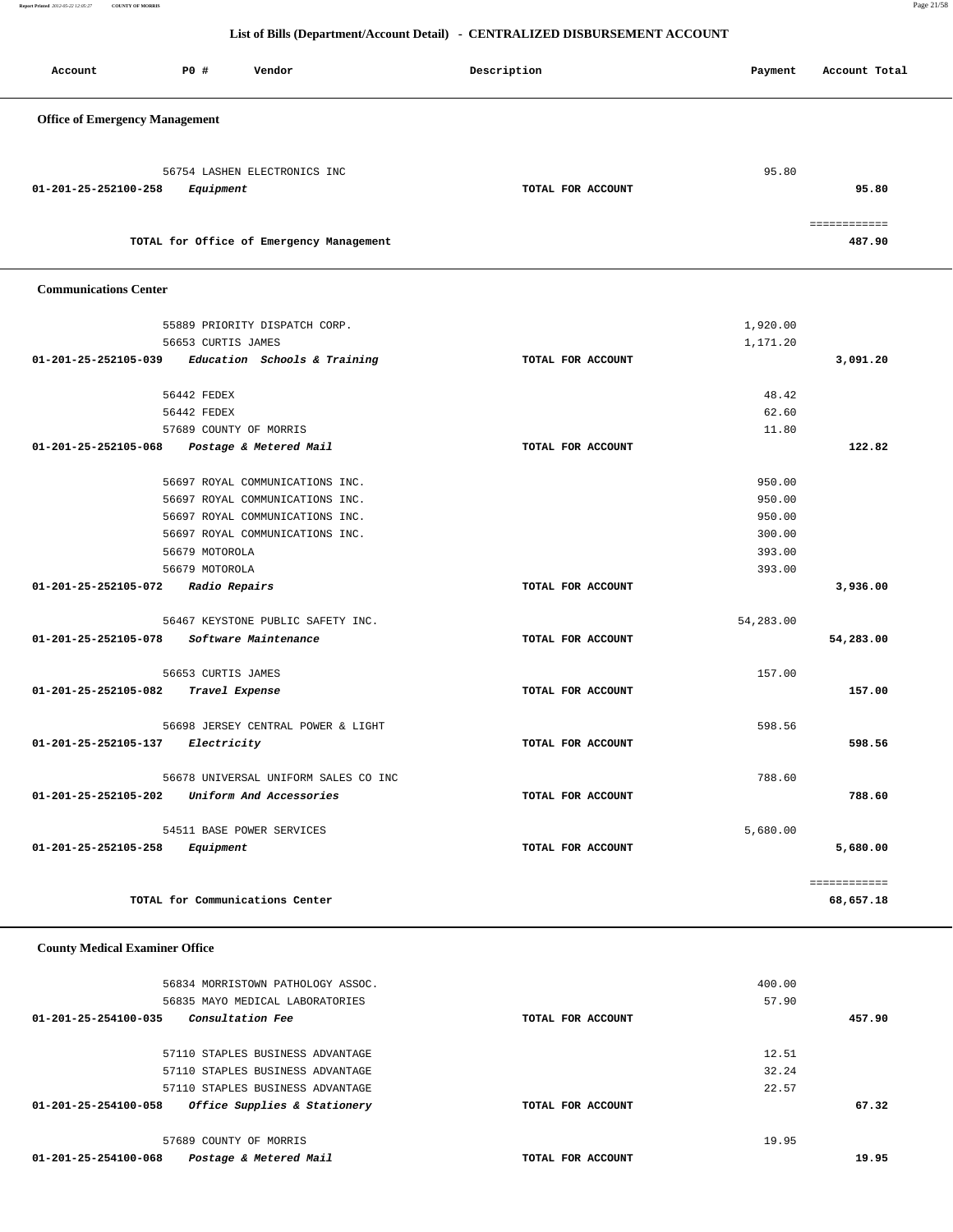**Report Printed** *2012-05-22 12:05:27* **COUNTY OF MORRIS** Page 22/58

### **List of Bills (Department/Account Detail) - CENTRALIZED DISBURSEMENT ACCOUNT**

| <b>sccount</b> | P0 # | Vendor | Description | Payment | Account Total<br>. |
|----------------|------|--------|-------------|---------|--------------------|
|                |      |        |             |         |                    |

## **County Medical Examiner Office**

|                                          | ------------<br>____________ |
|------------------------------------------|------------------------------|
| TOTAL for County Medical Examiner Office | 545.17                       |

### **County Sheriff's Department**

|                                             | 44167 REMOTEC INC<br>01-203-25-270100-262 (2011) Machinery Repairs & Parts | TOTAL FOR ACCOUNT | 4,109.00  | 4,109.00 |
|---------------------------------------------|----------------------------------------------------------------------------|-------------------|-----------|----------|
|                                             |                                                                            |                   |           |          |
| 01-201-25-270100-202                        | Uniform And Accessories                                                    | TOTAL FOR ACCOUNT |           | 1,340.14 |
|                                             | 55266 UNIVERSAL UNIFORM SALES CO INC                                       |                   | 440.40    |          |
|                                             | 55266 UNIVERSAL UNIFORM SALES CO INC                                       |                   | 348.65    |          |
|                                             | 55265 UNIVERSAL UNIFORM SALES CO INC                                       |                   | 121.00    |          |
|                                             | 55265 UNIVERSAL UNIFORM SALES CO INC                                       |                   | 102.00    |          |
|                                             | 55265 UNIVERSAL UNIFORM SALES CO INC                                       |                   | 139.99    |          |
|                                             | 55265 UNIVERSAL UNIFORM SALES CO INC                                       |                   | 109.95    |          |
|                                             | 55265 UNIVERSAL UNIFORM SALES CO INC                                       |                   | 78.15     |          |
| 01-201-25-270100-189                        | <i>Medical</i>                                                             | TOTAL FOR ACCOUNT |           | 573.59   |
|                                             | 55978 STEVEN B. HODES, DVM PA                                              |                   | 573.59    |          |
| 01-201-25-270100-185                        | Food                                                                       | TOTAL FOR ACCOUNT |           | 734.04   |
|                                             | 55938 FAUNA FOODS CORP.                                                    |                   | $-240.96$ |          |
|                                             | 55938 FAUNA FOODS CORP.                                                    |                   | 975.00    |          |
|                                             |                                                                            |                   |           |          |
| 01-201-25-270100-068 Postage & Metered Mail |                                                                            | TOTAL FOR ACCOUNT |           | 291.20   |
|                                             | 57689 COUNTY OF MORRIS                                                     |                   | 291.20    |          |
|                                             | 01-201-25-270100-039 Education Schools & Training                          | TOTAL FOR ACCOUNT |           | 1,798.00 |
|                                             | 55520 RICHARD STOCKTON COLLEGE OF NEW JER                                  |                   | 598.00    |          |
|                                             | 55269 NJ STATE POLICE                                                      |                   | 1,200.00  |          |

 **County Prosecutor's Office**

|                                        | 56633 STAPLES BUSINESS ADVANTAGE |                   | 190.03 |          |
|----------------------------------------|----------------------------------|-------------------|--------|----------|
|                                        | 56633 STAPLES BUSINESS ADVANTAGE |                   | 71.22  |          |
| 01-201-25-275100-037                   | Data Processing Supplies         | TOTAL FOR ACCOUNT |        | 261.25   |
|                                        | 56633 STAPLES BUSINESS ADVANTAGE |                   | 248.49 |          |
| 01-201-25-275100-058                   | Office Supplies & Stationery     | TOTAL FOR ACCOUNT |        | 248.49   |
| 57689 COUNTY OF MORRIS                 |                                  |                   | 899.30 |          |
| 01-201-25-275100-068                   | Postage & Metered Mail           | TOTAL FOR ACCOUNT |        | 899.30   |
| 56180 LEGENDS CAR WASH                 |                                  |                   | 21.00  |          |
| 56615 PAULA JORDAO                     |                                  |                   | 52.00  |          |
| 01-201-25-275100-082<br>Travel Expense |                                  | TOTAL FOR ACCOUNT |        | 73.00    |
| 56617 VERIZON                          |                                  |                   | 211.76 |          |
| 01-201-25-275100-118                   | Investigation Expense            | TOTAL FOR ACCOUNT |        | 211.76   |
| 56163 MORRISTOWN INN                   |                                  |                   | 250.00 |          |
| 56163 MORRISTOWN INN                   |                                  |                   | 250.00 |          |
| 56163 MORRISTOWN INN                   |                                  |                   | 375.00 |          |
| 56163 MORRISTOWN INN                   |                                  |                   | 375.00 |          |
| 01-201-25-275100-121                   | Witness Fees And Mileage         | TOTAL FOR ACCOUNT |        | 1,250.00 |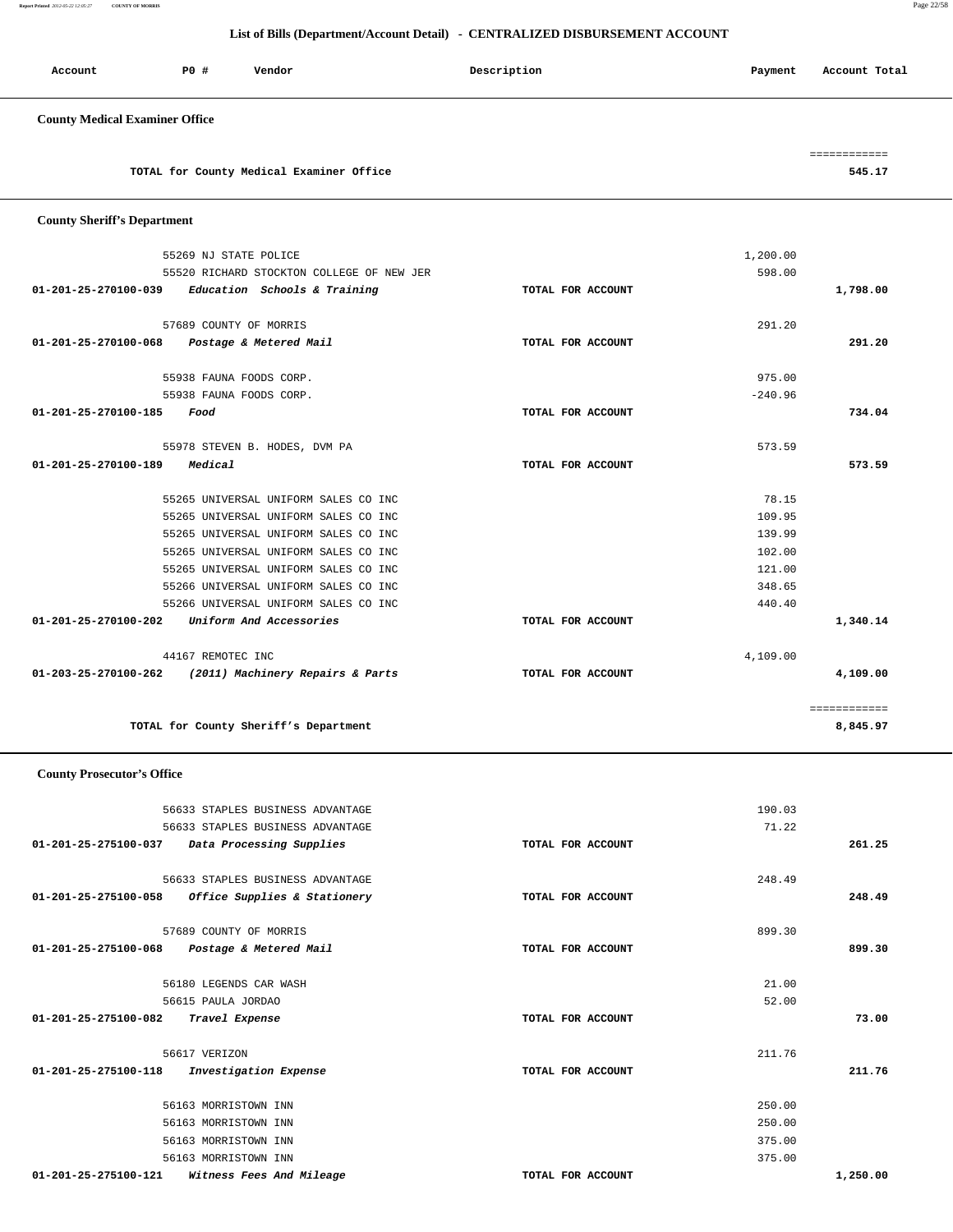**Report Printed** *2012-05-22 12:05:27* **COUNTY OF MORRIS** Page 23/58

|                                                                                        | Description       | Payment   | Account Total            |
|----------------------------------------------------------------------------------------|-------------------|-----------|--------------------------|
| <b>County Prosecutor's Office</b>                                                      |                   |           |                          |
| 56683 DEER PARK                                                                        |                   | 196.46    |                          |
| 01-201-25-275100-147<br>Water                                                          | TOTAL FOR ACCOUNT |           | 196.46                   |
| TOTAL for County Prosecutor's Office                                                   |                   |           | ============<br>3,140.26 |
| <b>County Jail</b>                                                                     |                   |           |                          |
| 55747 VERIZON WIRELESS                                                                 |                   | 362.71    |                          |
| 01-201-25-280100-031<br>Cellular Phones/Pagers                                         | TOTAL FOR ACCOUNT |           | 362.71                   |
|                                                                                        |                   |           |                          |
| 56277 RICHARD STOCKTON COLLEGE<br>Education Schools & Training<br>01-201-25-280100-039 | TOTAL FOR ACCOUNT | 897.00    | 897.00                   |
|                                                                                        |                   |           |                          |
| 56244 CARRIER CORPORATION                                                              |                   | 5,935.00  |                          |
| 56595 MILLER & CHITTY CO INC<br>01-201-25-280100-044<br>Equipment Service Agreements   | TOTAL FOR ACCOUNT | 8,720.00  | 14,655.00                |
|                                                                                        |                   |           |                          |
| 56255 ATLANTIC TOMORROWS OFFICE                                                        |                   | 295.26    |                          |
| 56255 ATLANTIC TOMORROWS OFFICE                                                        |                   | 13.30     |                          |
| 56255 ATLANTIC TOMORROWS OFFICE                                                        |                   | 12.60     |                          |
| 56453 STAPLES BUSINESS ADVANTAGE                                                       |                   | 231.99    |                          |
| 56453 STAPLES BUSINESS ADVANTAGE                                                       |                   | 1,292.00  |                          |
| 56749 STAPLES BUSINESS ADVANTAGE                                                       |                   | 199.46    |                          |
| 56716 W.B. MASON COMPANY INC<br>01-201-25-280100-058<br>Office Supplies & Stationery   | TOTAL FOR ACCOUNT | 200.67    | 2,245.28                 |
|                                                                                        |                   |           |                          |
| 57689 COUNTY OF MORRIS                                                                 |                   | 31.17     |                          |
| 01-201-25-280100-068<br>Postage & Metered Mail                                         | TOTAL FOR ACCOUNT |           | 31.17                    |
| 56287 T J'S SPORTWIDE TROPHY                                                           |                   | 74.00     |                          |
| 56965 CITYSIDE ARCHIVES, LTD                                                           |                   | 109.15    |                          |
| Other Outside Services<br>01-201-25-280100-084                                         | TOTAL FOR ACCOUNT |           | 183.15                   |
| 56245 CY DRAKE LOCKSMITHS, INC.                                                        |                   | 74.40     |                          |
| 56245 CY DRAKE LOCKSMITHS, INC.                                                        |                   | 28.20     |                          |
| 56448 UNIVERSAL UNIFORM SALES CO INC                                                   |                   | 69.65     |                          |
| 01-201-25-280100-128 Security Equipment                                                | TOTAL FOR ACCOUNT |           | 172.25                   |
| 56713 ARAMARK CORRECTIONAL SERVICES                                                    |                   | 28.00     |                          |
| 56713 ARAMARK CORRECTIONAL SERVICES                                                    |                   | 13,013.10 |                          |
| 56713 ARAMARK CORRECTIONAL SERVICES                                                    |                   | 3,412.40  |                          |
| 01-201-25-280100-185<br>Food                                                           | TOTAL FOR ACCOUNT |           | 16,453.50                |
| 54630 MORRIS IMAGING ASSOC II                                                          |                   | 42.00     |                          |
| 54630 MORRIS IMAGING ASSOC II                                                          |                   | 600.00    |                          |
| 54630 MORRIS IMAGING ASSOC II                                                          |                   | 371.00    |                          |
| 56246 LK PHYSICIANS AND HOSP SPPY                                                      |                   | 49.90     |                          |
| 56246 LK PHYSICIANS AND HOSP SPPY                                                      |                   | 5.00      |                          |
| 55944 DENTRUST DENTAL INC.                                                             |                   | 5,202.00  |                          |
| 55943 PRECISION HEALTH INC.                                                            |                   | 550.00    |                          |
| 56253 NANCY HERNANDEZ                                                                  |                   | 720.00    |                          |
| 55752 GOODALE SURGICAL SUPPLY                                                          |                   | 54.00     |                          |
| 56600 MORRIS COUNTY ORTHOPAEDIC                                                        |                   | 495.00    |                          |
| 01-201-25-280100-189 Medical                                                           | TOTAL FOR ACCOUNT |           | 8,088.90                 |
| 56336 UNIVERSAL UNIFORM SALES CO INC                                                   |                   | 290.73    |                          |
| 56336 UNIVERSAL UNIFORM SALES CO INC                                                   |                   | 286.44    |                          |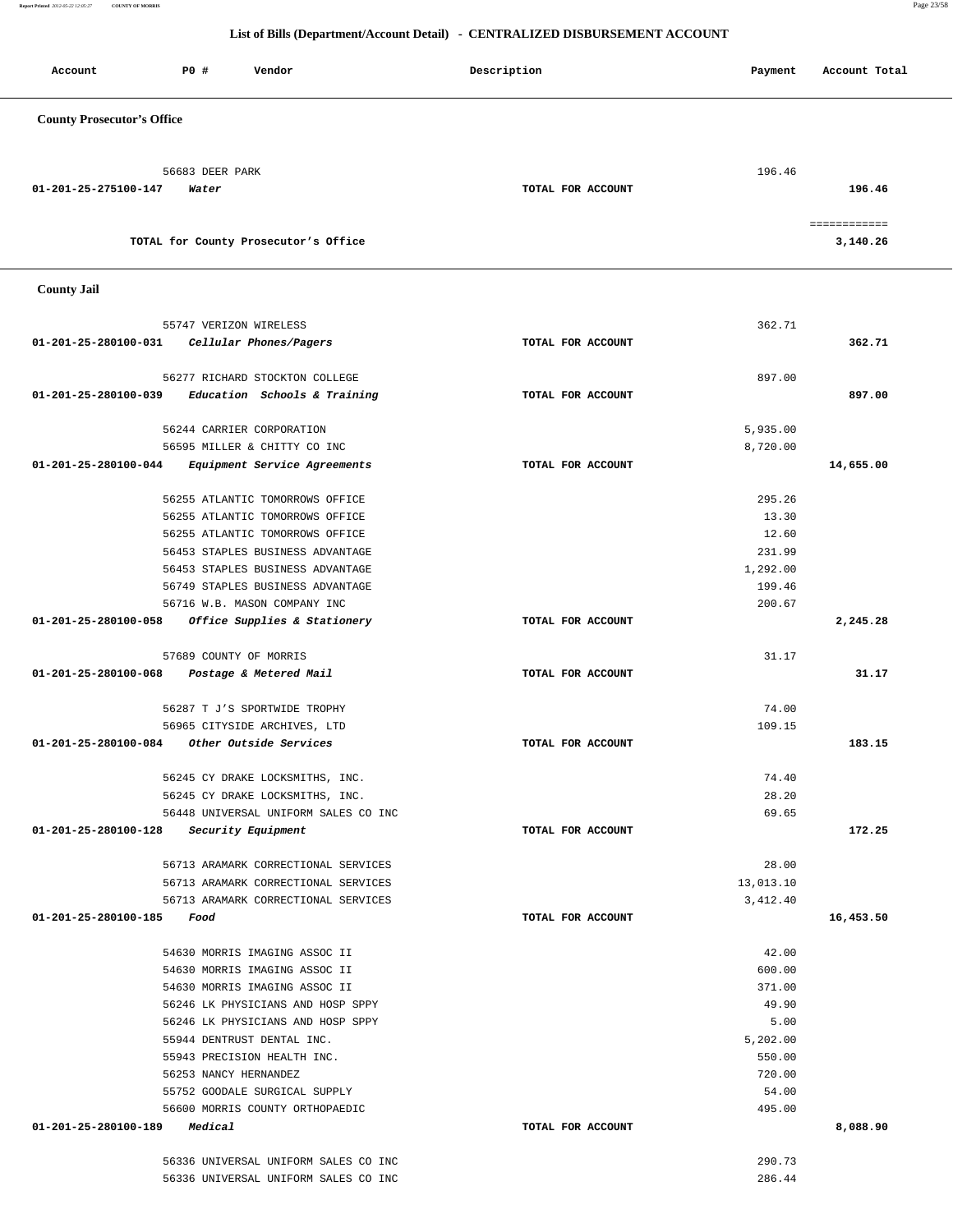| 257.07   |                   | 56758 STAPLES BUSINESS ADVANTAGE                     |
|----------|-------------------|------------------------------------------------------|
| 240.00   |                   | 56361 CABLEVISION                                    |
| 497.07   | TOTAL FOR ACCOUNT | 01-201-25-281100-039<br>Education Schools & Training |
| 91.16    |                   | 56738 STAPLES BUSINESS ADVANTAGE                     |
| 90.25    |                   | 56738 STAPLES BUSINESS ADVANTAGE                     |
| $-71.25$ |                   | 56738 STAPLES BUSINESS ADVANTAGE                     |
| 110.16   | TOTAL FOR ACCOUNT | Office Supplies & Stationery<br>01-201-25-281100-058 |
| 149.25   |                   | 57689 COUNTY OF MORRIS                               |
| 149.25   | TOTAL FOR ACCOUNT | Postage & Metered Mail<br>01-201-25-281100-068       |
| 1,439.19 |                   | 55693 KYOCERA MITA AMERICA, INC.                     |
| 1,439.19 | TOTAL FOR ACCOUNT | Office Machines - Rental<br>01-201-25-281100-164     |

### **County Youth Detention Facilit**

| 56305 MADISON PLUMBING SUPPLY CO                  | 15.56             |          |          |
|---------------------------------------------------|-------------------|----------|----------|
| 01-201-25-280100-249 Bldg Maintenance Supplies    | TOTAL FOR ACCOUNT |          | 139.20   |
| 56455 JERSEY PAPER PLUS INC                       |                   | 317.20   |          |
| 56455 JERSEY PAPER PLUS INC                       |                   | 745.00   |          |
| 56455 JERSEY PAPER PLUS INC                       |                   | 31.00    |          |
| Janitorial Supplies<br>01-201-25-280100-252       | TOTAL FOR ACCOUNT |          | 1,093.20 |
| 55744 FOWLER EQUIP CO INC.                        |                   | 92.71    |          |
| 01-201-25-280100-262<br>Machinery Repairs & Parts | TOTAL FOR ACCOUNT |          | 92.71    |
| 56663 GRAINGER                                    |                   | 290.65   |          |
| 01-201-25-280100-266<br>Safety Items              | TOTAL FOR ACCOUNT |          | 290.65   |
| 53005 MORRIS IMAGING ASSOC II                     |                   | 508.00   |          |
| 53005 MORRIS IMAGING ASSOC II                     |                   | 42.00    |          |
| 53005 MORRIS IMAGING ASSOC II                     |                   | 42.00    |          |
| 53005 MORRIS IMAGING ASSOC II                     |                   | 168.00   |          |
| 53005 MORRIS IMAGING ASSOC II                     |                   | 434.00   |          |
| 53005 MORRIS IMAGING ASSOC II                     |                   | 17.42    |          |
| 53005 MORRIS IMAGING ASSOC II                     |                   | 203.00   |          |
| 53005 MORRIS IMAGING ASSOC II                     |                   | 110.00   |          |
| 53005 MORRIS IMAGING ASSOC II                     |                   | 3,184.00 |          |
| 54605 MORRIS IMAGING ASSOC II                     |                   | 42.00    |          |
| 54605 MORRIS IMAGING ASSOC II                     |                   | 565.00   |          |

 54605 MORRIS IMAGING ASSOC II 445.00 54605 MORRIS IMAGING ASSOC II 259.00 54605 MORRIS IMAGING ASSOC II 203.00  **01-203-25-280100-189 (2011) Medical TOTAL FOR ACCOUNT 6,222.42**

**TOTAL for County Jail 52,629.79**

============

| Account              | <b>PO #</b>            | Vendor                               | Description       | Payment  | Account Total |
|----------------------|------------------------|--------------------------------------|-------------------|----------|---------------|
| <b>County Jail</b>   |                        |                                      |                   |          |               |
|                      |                        |                                      |                   |          |               |
|                      |                        | 56336 UNIVERSAL UNIFORM SALES CO INC |                   | 416.52   |               |
|                      |                        | 56336 UNIVERSAL UNIFORM SALES CO INC |                   | 168.82   |               |
|                      |                        | 56336 UNIVERSAL UNIFORM SALES CO INC |                   | 187.35   |               |
|                      |                        | 56336 UNIVERSAL UNIFORM SALES CO INC |                   | 219.08   |               |
|                      |                        | 56336 UNIVERSAL UNIFORM SALES CO INC |                   | 80.21    |               |
|                      |                        | 56336 UNIVERSAL UNIFORM SALES CO INC |                   | 53.50    |               |
| 01-201-25-280100-202 |                        | Uniform And Accessories              | TOTAL FOR ACCOUNT |          | 1,702.65      |
|                      | 56306 ATC SERVICES INC |                                      |                   | 123.64   |               |
|                      |                        | 56305 MADISON PLUMBING SUPPLY CO     |                   | 15.56    |               |
| 01-201-25-280100-249 |                        | Bldg Maintenance Supplies            | TOTAL FOR ACCOUNT |          | 139.20        |
|                      |                        | 56455 JERSEY PAPER PLUS INC          |                   | 317.20   |               |
|                      |                        | 56455 JERSEY PAPER PLUS INC          |                   | 745.00   |               |
|                      |                        | 56455 JERSEY PAPER PLUS INC          |                   | 31.00    |               |
| 01-201-25-280100-252 | Janitorial Supplies    |                                      | TOTAL FOR ACCOUNT |          | 1,093.20      |
|                      |                        | 55744 FOWLER EQUIP CO INC.           |                   | 92.71    |               |
| 01-201-25-280100-262 |                        | Machinery Repairs & Parts            | TOTAL FOR ACCOUNT |          | 92.71         |
|                      | 56663 GRAINGER         |                                      |                   | 290.65   |               |
| 01-201-25-280100-266 | Safety Items           |                                      | TOTAL FOR ACCOUNT |          | 290.65        |
|                      |                        | 53005 MORRIS IMAGING ASSOC II        |                   | 508.00   |               |
|                      |                        | 53005 MORRIS IMAGING ASSOC II        |                   | 42.00    |               |
|                      |                        | 53005 MORRIS IMAGING ASSOC II        |                   | 42.00    |               |
|                      |                        | 53005 MORRIS IMAGING ASSOC II        |                   | 168.00   |               |
|                      |                        | 53005 MORRIS IMAGING ASSOC II        |                   | 434.00   |               |
|                      |                        | 53005 MORRIS IMAGING ASSOC II        |                   | 17.42    |               |
|                      |                        | 53005 MORRIS IMAGING ASSOC II        |                   | 203.00   |               |
|                      |                        | 53005 MORRIS IMAGING ASSOC II        |                   | 110.00   |               |
|                      |                        | 53005 MORRIS IMAGING ASSOC II        |                   | 3,184.00 |               |
|                      |                        | 54605 MORRIS IMAGING ASSOC II        |                   | 42.00    |               |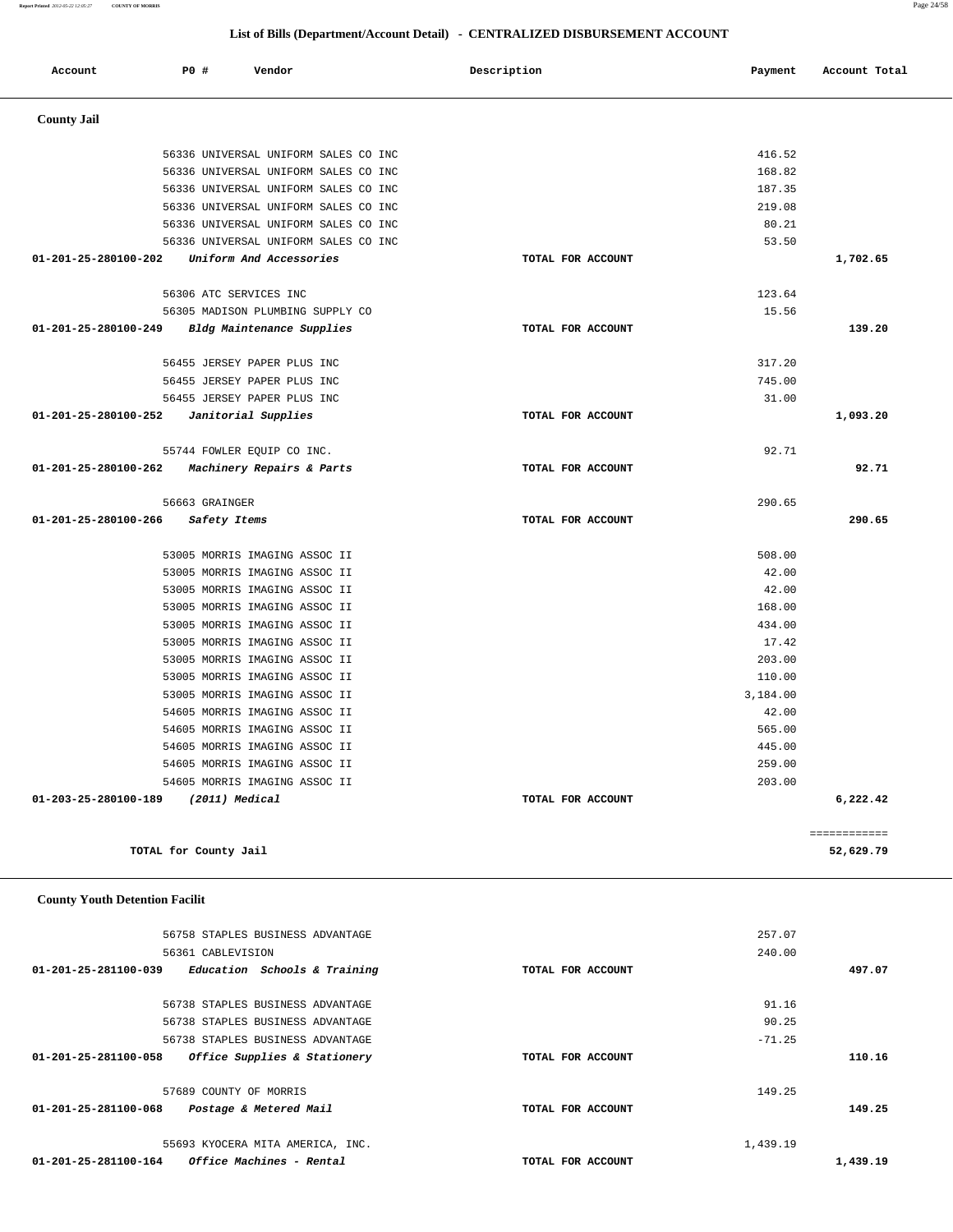**Report Printed** *2012-05-22 12:05:27* **COUNTY OF MORRIS** Page 25/58

| Account                                  | P0 #                         | Vendor                                                          | Description       | Payment            | Account Total |  |  |  |  |
|------------------------------------------|------------------------------|-----------------------------------------------------------------|-------------------|--------------------|---------------|--|--|--|--|
| <b>County Youth Detention Facilit</b>    |                              |                                                                 |                   |                    |               |  |  |  |  |
|                                          |                              | 57432 SODEXO, INC & AFFILIATES                                  |                   | 9,044.29           |               |  |  |  |  |
| 01-201-25-281100-185                     | Food                         |                                                                 | TOTAL FOR ACCOUNT |                    | 9,044.29      |  |  |  |  |
|                                          |                              |                                                                 |                   |                    |               |  |  |  |  |
|                                          |                              | 56755 WHITES HEALTHCARE                                         |                   | 1,477.90           |               |  |  |  |  |
| 01-201-25-281100-189                     | Medical                      |                                                                 | TOTAL FOR ACCOUNT |                    | 1,477.90      |  |  |  |  |
|                                          |                              | 56353 UNIVERSAL UNIFORM SALES CO INC                            |                   | 95.95              |               |  |  |  |  |
| 01-201-25-281100-202                     |                              | Uniform And Accessories                                         | TOTAL FOR ACCOUNT |                    | 95.95         |  |  |  |  |
|                                          |                              |                                                                 |                   |                    |               |  |  |  |  |
|                                          |                              | 56731 JERSEY PAPER PLUS INC<br>56731 JERSEY PAPER PLUS INC      |                   | 548.40<br>542.40   |               |  |  |  |  |
| 01-201-25-281100-252                     |                              | Janitorial Supplies                                             | TOTAL FOR ACCOUNT |                    | 1,090.80      |  |  |  |  |
|                                          |                              |                                                                 |                   |                    |               |  |  |  |  |
|                                          |                              |                                                                 |                   |                    | ============  |  |  |  |  |
|                                          |                              | TOTAL for County Youth Detention Facilit                        |                   |                    | 13,904.61     |  |  |  |  |
| <b>Road Repairs</b>                      |                              |                                                                 |                   |                    |               |  |  |  |  |
|                                          |                              |                                                                 |                   |                    |               |  |  |  |  |
| 01-201-26-290100-058                     |                              | 56311 ATLANTIC TOMORROWS OFFICE<br>Office Supplies & Stationery | TOTAL FOR ACCOUNT | 62.14              | 62.14         |  |  |  |  |
|                                          |                              |                                                                 |                   |                    |               |  |  |  |  |
|                                          |                              | 57689 COUNTY OF MORRIS                                          |                   | 26.50              |               |  |  |  |  |
| 01-201-26-290100-068                     |                              | Postage & Metered Mail                                          | TOTAL FOR ACCOUNT |                    | 26.50         |  |  |  |  |
|                                          | 57667 ALLIED OIL             |                                                                 |                   | 5,813.58           |               |  |  |  |  |
| 01-201-26-290100-140                     |                              | Gas Purchases                                                   | TOTAL FOR ACCOUNT |                    | 5,813.58      |  |  |  |  |
|                                          |                              |                                                                 |                   |                    |               |  |  |  |  |
|                                          |                              | 56302 JOE'S PIZZERIA                                            |                   | 40.00              |               |  |  |  |  |
|                                          |                              | 56302 JOE'S PIZZERIA<br>55925 KORNER STORE INC                  |                   | 6.00<br>180.00     |               |  |  |  |  |
|                                          |                              | 55925 KORNER STORE INC                                          |                   | 27.00              |               |  |  |  |  |
|                                          |                              | 55921 LUIGI'S ROXBURY PIZZERIA LLC                              |                   | 50.00              |               |  |  |  |  |
|                                          |                              | 55921 LUIGI'S ROXBURY PIZZERIA LLC                              |                   | 7.50               |               |  |  |  |  |
| 01-201-26-290100-188                     | Meals                        |                                                                 | TOTAL FOR ACCOUNT |                    | 310.50        |  |  |  |  |
|                                          | 56999 MARK CARMAN            |                                                                 |                   | 90.00              |               |  |  |  |  |
|                                          |                              | 01-201-26-290100-207 Uniform & Clothing Allowance               | TOTAL FOR ACCOUNT |                    | 90.00         |  |  |  |  |
|                                          |                              |                                                                 |                   |                    |               |  |  |  |  |
|                                          | 56349 TILCON<br>56349 TILCON |                                                                 |                   | 612.44<br>1,223.80 |               |  |  |  |  |
|                                          | 56349 TILCON                 |                                                                 |                   | 422.53             |               |  |  |  |  |
|                                          | 55883 TILCON                 |                                                                 |                   | 1,034.63           |               |  |  |  |  |
|                                          | 55883 TILCON                 |                                                                 |                   | 274.65             |               |  |  |  |  |
|                                          | 55883 TILCON                 |                                                                 |                   | 1,274.20           |               |  |  |  |  |
|                                          | 55929 TILCON<br>55929 TILCON |                                                                 |                   | 165.94<br>245.62   |               |  |  |  |  |
|                                          | 55929 TILCON                 |                                                                 |                   | 110.37             |               |  |  |  |  |
| 01-201-26-290100-222 Bituminous Concrete |                              |                                                                 | TOTAL FOR ACCOUNT |                    | 5,364.18      |  |  |  |  |
|                                          | 56362 TILCON                 |                                                                 |                   | 1,045.59           |               |  |  |  |  |
|                                          | 55928 TILCON                 |                                                                 |                   | 834.17             |               |  |  |  |  |
| 01-201-26-290100-244                     | Stone                        |                                                                 | TOTAL FOR ACCOUNT |                    | 1,879.76      |  |  |  |  |
|                                          | 56364 DEER PARK              |                                                                 |                   | 32.26              |               |  |  |  |  |
| 01-201-26-290100-260                     |                              | Construction Materials                                          | TOTAL FOR ACCOUNT |                    | 32.26         |  |  |  |  |
|                                          |                              |                                                                 |                   |                    |               |  |  |  |  |
|                                          | 55246 CABLEVISION            |                                                                 |                   | 69.22              |               |  |  |  |  |
| 01-201-26-290100-266                     | Safety Items                 |                                                                 | TOTAL FOR ACCOUNT |                    | 69.22         |  |  |  |  |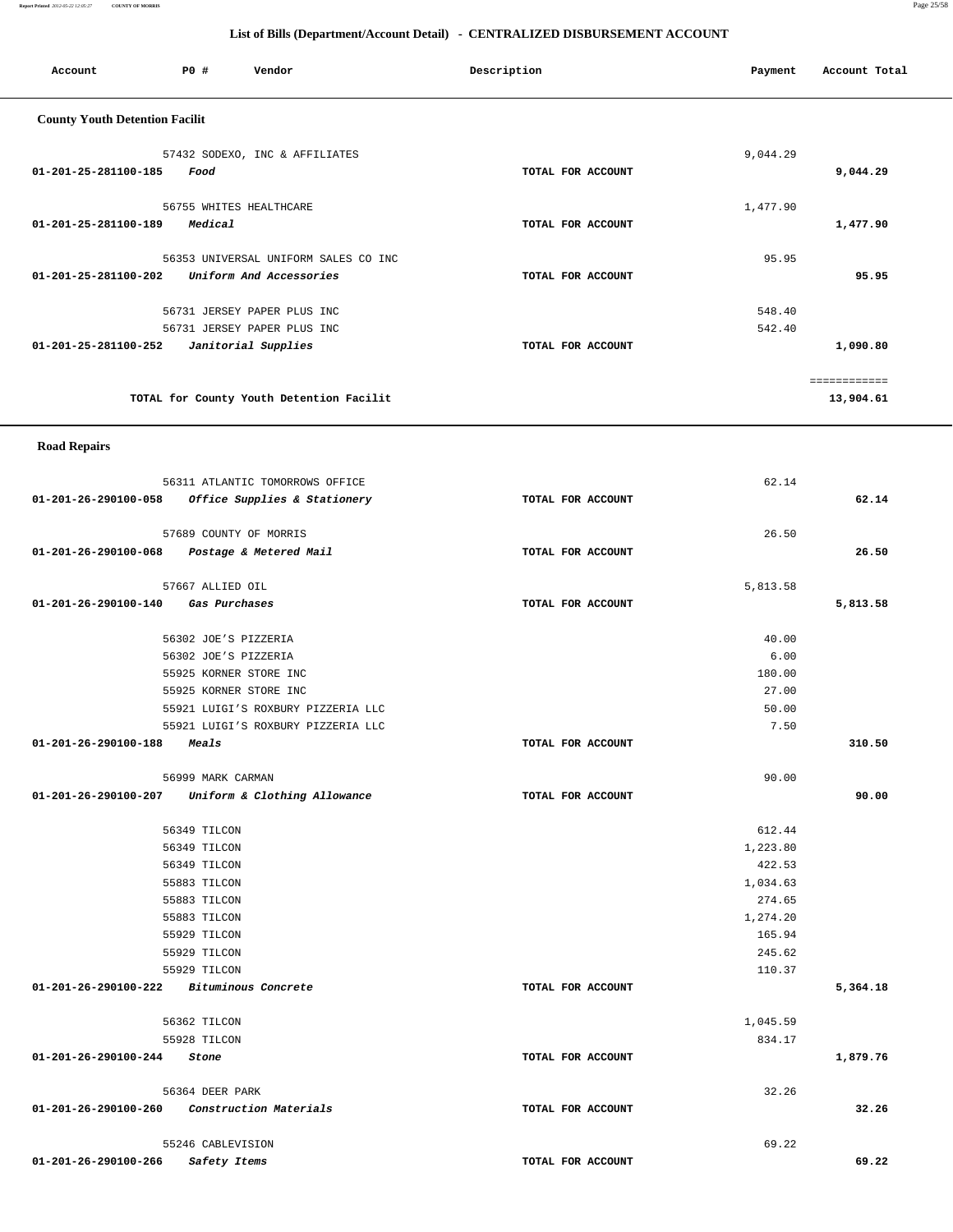| <b>Buildings &amp; Grounds</b> |                                     |                   |           |
|--------------------------------|-------------------------------------|-------------------|-----------|
|                                | 56614 STAPLES BUSINESS ADVANTAGE    | 121.63            |           |
|                                | 57033 STAPLES BUSINESS ADVANTAGE    | 80.00             |           |
|                                | 57033 STAPLES BUSINESS ADVANTAGE    | 189.10            |           |
| 01-201-26-310100-058           | Office Supplies & Stationery        | TOTAL FOR ACCOUNT | 390.73    |
|                                | 56546 TOWN OF MORRISTOWN            | 1,848.00          |           |
|                                | 56546 TOWN OF MORRISTOWN            | 1,387.00          |           |
|                                | 56546 TOWN OF MORRISTOWN            | 488.00            |           |
|                                | 57012 SCIENTIFIC WATER CONDITIONING | 625.00            |           |
|                                | 57433 EMPLOYMENT HORIZONS, INC.     | 30,384.00         |           |
|                                | 57433 EMPLOYMENT HORIZONS, INC.     | 3,583.00          |           |
|                                | 56988 LOVEYS PIZZA & GRILL          | 1,040.00          |           |
| $01 - 201 - 26 - 310100 - 084$ | Other Outside Services              | TOTAL FOR ACCOUNT | 39,355.00 |
|                                | 57025 MORRIS COUNTY ENGRAVING LLC   | 38.00             |           |
|                                | 56768 CARROT-TOP INDUSTRIES INC     | 446.33            |           |
| 01-201-26-310100-098           | Other Operating&Repair Supply       | TOTAL FOR ACCOUNT | 484.33    |
|                                | 56992 FASTENAL COMPANY              | 121.94            |           |
|                                | 56790 POP-A-LOCK                    | 180.00            |           |
|                                | 56790 POP-A-LOCK                    | 250.00            |           |
|                                | 56790 POP-A-LOCK                    | 396.00            |           |
|                                | 56769 COMPLETE SECURITY SYSTEMS     | 175.00            |           |
|                                | 56769 COMPLETE SECURITY SYSTEMS     | 1,050.00          |           |
|                                | 56769 COMPLETE SECURITY SYSTEMS     | 110.00            |           |
|                                | 56769 COMPLETE SECURITY SYSTEMS     | 215.00            |           |
| 01-201-26-310100-128           | Security Equipment                  | TOTAL FOR ACCOUNT | 2,497.94  |
|                                | 57212 SOUEO BERARDINO               | 90.00             |           |
|                                | 56806 KELLY KEVIN                   | 90.00             |           |

| 57689 COUNTY OF MORRIS                                   |                   | 0.45     |          |
|----------------------------------------------------------|-------------------|----------|----------|
| $01 - 201 - 26 - 292100 - 068$<br>Postage & Metered Mail | TOTAL FOR ACCOUNT |          | 0.45     |
|                                                          |                   |          |          |
| 56137 PARK UNION BUILDING                                |                   | 670.88   |          |
| 56137 PARK UNION BUILDING                                |                   | 28.00    |          |
| 56137 PARK UNION BUILDING                                |                   | $-28.00$ |          |
| 01-201-26-292100-233<br>Lumber                           | TOTAL FOR ACCOUNT |          | 670.88   |
| 56136 MEIER STONE COMPANY INC.                           |                   | 250.00   |          |
| 56136 MEIER STONE COMPANY INC.                           |                   | 75.00    |          |
| <i>Sand &amp; Gravel</i><br>01-201-26-292100-236         | TOTAL FOR ACCOUNT |          | 325.00   |
| 56135 KENVIL POWER EQUIPMENT, INC.                       |                   | 79.90    |          |
| Small Tools<br>$01 - 201 - 26 - 292100 - 239$            | TOTAL FOR ACCOUNT |          | 79.90    |
| 49641 ZEE MEDICAL INC.                                   |                   | 123.11   |          |
| 01-203-26-292100-266<br>(2011) Safety Items              | TOTAL FOR ACCOUNT |          | 123.11   |
|                                                          |                   |          |          |
| TOTAL for Bridges and Culverts                           |                   |          | 1,199.34 |

 **Bridges and Culverts** 

# Account **PO #** Vendor **Payment Payment Payment** Payment Payment Payment Account Total  **Road Repairs**  ============ **TOTAL for Road Repairs 13,648.14**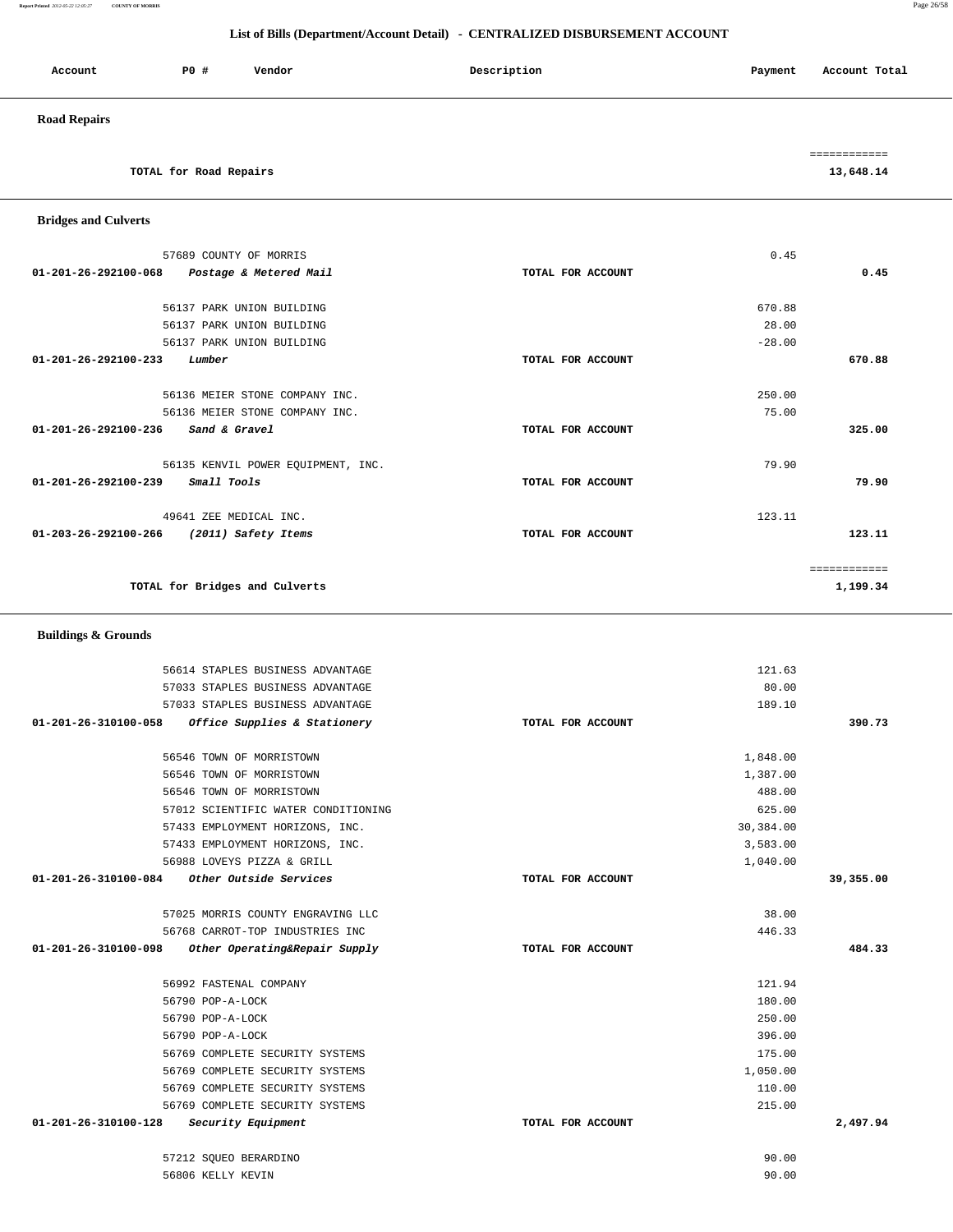**List of Bills (Department/Account Detail) - CENTRALIZED DISBURSEMENT ACCOUNT Account P0 # Vendor Description Payment Account Total Buildings & Grounds 01-201-26-310100-207 Uniform & Clothing Allowance TOTAL FOR ACCOUNT 180.00** 57016 MORRIS BRICK AND STONE CO. 42.99 57016 MORRIS BRICK AND STONE CO. 40.78 57016 MORRIS BRICK AND STONE CO. 11.50 56990 CURLEY STONE CO. INC. 68.00  **01-201-26-310100-223 Building Repairs TOTAL FOR ACCOUNT 163.27** 57009 RICCIARDI BROTHERS OF 79.90 57009 RICCIARDI BROTHERS OF 362.32 57009 RICCIARDI BROTHERS OF 318.79 57009 RICCIARDI BROTHERS OF 487.71 57009 RICCIARDI BROTHERS OF 71.13 57010 RICCIARDI BROTHERS OF 235.51 57010 RICCIARDI BROTHERS OF 301.28 57010 RICCIARDI BROTHERS OF 268.74 57010 RICCIARDI BROTHERS OF 14.99 57010 RICCIARDI BROTHERS OF 145.10 57010 RICCIARDI BROTHERS OF 197.94 57010 RICCIARDI BROTHERS OF 304.77  **01-201-26-310100-234 Paint TOTAL FOR ACCOUNT 2,788.18** 56770 CURLEY STONE CO. INC. 25.90 56979 MADISON PLUMBING SUPPLY CO 76.58 57026 SEXAUER INC. 1,295.24 57026 SEXAUER INC. 290.34 57022 GENERAL PLUMBING SUPPLY INC. 160.51  **01-201-26-310100-235 Pipes - Others TOTAL FOR ACCOUNT 1,848.57** 56794 TURTLE & HUGHES, INC 355.06 56989 NORTHEASTERN HARDWARE CO INC 7.95 56989 NORTHEASTERN HARDWARE CO INC 18.99  **01-201-26-310100-239 Small Tools TOTAL FOR ACCOUNT 382.00** 56992 FASTENAL COMPANY 59.91 57031 POWER PLACE INC 51.01 56787 GRAINGER 85.80 56787 GRAINGER 117.20 56767 BLAINE WINDOW HARDWARE INC 154.71 56773 AMERICAN DRAPERY BLIND&CARPET 105.00 56981 BATTERIES PLUS 103.98 56981 BATTERIES PLUS 87.27  **01-201-26-310100-249 Bldg Maintenance Supplies TOTAL FOR ACCOUNT 764.88** 57031 POWER PLACE INC 84.99 56996 MORRIS COUNTY FARMS INC 269.25 56996 MORRIS COUNTY FARMS INC 52.50 56785 MENDHAM GARDEN CENTER 177.25 55967 ANDY MATT INC 370.60  **01-201-26-310100-251 Ground Maintenance Supplies TOTAL FOR ACCOUNT 954.59** 56995 DUBLIN JANITORIAL SUPPLY 611.20 56995 DUBLIN JANITORIAL SUPPLY 155.60  **01-201-26-310100-252 Janitorial Supplies TOTAL FOR ACCOUNT 766.80** 56613 R & J CONTROL, INC. 337.50 57020 SPEEDWELL ELECTRIC MOTORS 616.00 57024 R & J CONTROL, INC. 558.75

 **01-201-26-310100-262 Machinery Repairs & Parts TOTAL FOR ACCOUNT 1,512.25**

**Report Printed** *2012-05-22 12:05:27* **COUNTY OF MORRIS** Page 27/58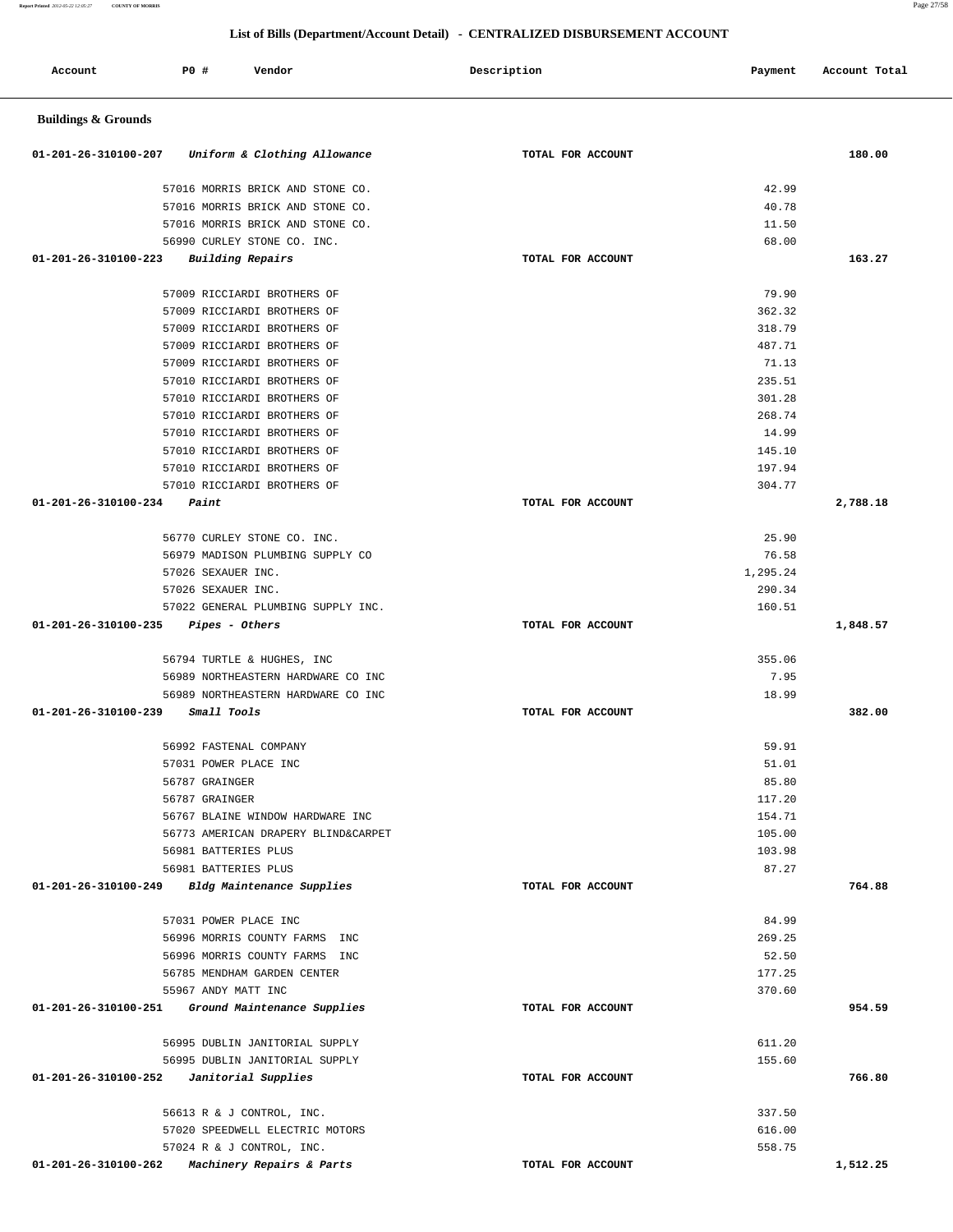**Report Printed** *2012-05-22 12:05:27* **COUNTY OF MORRIS** Page 28/58

 **List of Bills (Department/Account Detail) - CENTRALIZED DISBURSEMENT ACCOUNT**

| Account                                   | P0 # |                | Vendor                             | Description       | Payment  | Account Total |
|-------------------------------------------|------|----------------|------------------------------------|-------------------|----------|---------------|
| <b>Buildings &amp; Grounds</b>            |      |                |                                    |                   |          |               |
|                                           |      |                | 53939 CARRIER ENTERPRISES          |                   | 17.12    |               |
|                                           |      |                | 57029 WHITE & SHAUGER INC.         |                   | 76.16    |               |
|                                           |      |                | 57029 WHITE & SHAUGER INC.         |                   | 58.40    |               |
|                                           |      | 56787 GRAINGER |                                    |                   | 29.96    |               |
|                                           |      |                | 56788 BLEJWAS ASSOCIATES INC.      |                   | 831.60   |               |
|                                           |      |                | 56788 BLEJWAS ASSOCIATES INC.      |                   | 2,747.48 |               |
|                                           |      |                | 56993 D & B PARTS CORPORATION      |                   | 213.48   |               |
|                                           |      |                | 56980 AUTOMATED BUILDING CONTROLS  |                   | 246.34   |               |
|                                           |      |                | 57011 BINSKY & SNYDER SERVICES LLC |                   | 67.32    |               |
|                                           |      |                | 57520 JOHNSTONE SUPPLY             |                   | 284.70   |               |
|                                           |      |                | 57520 JOHNSTONE SUPPLY             |                   | 16.44    |               |
| 01-201-26-310100-264                      |      | Heat & $A/C$   |                                    | TOTAL FOR ACCOUNT |          | 4,589.00      |
|                                           |      |                | 56799 TURTLE & HUGHES, INC         |                   | 158.92   |               |
|                                           |      |                | 56799 TURTLE & HUGHES, INC         |                   | 28.92    |               |
|                                           |      |                | 56799 TURTLE & HUGHES, INC         |                   | 963.30   |               |
|                                           |      |                | 56799 TURTLE & HUGHES, INC         |                   | 357.32   |               |
|                                           |      |                | 56799 TURTLE & HUGHES, INC         |                   | 43.06    |               |
|                                           |      |                | 56799 TURTLE & HUGHES, INC         |                   | 108.50   |               |
|                                           |      |                | 56799 TURTLE & HUGHES, INC         |                   | 803.04   |               |
|                                           |      |                | 56799 TURTLE & HUGHES, INC         |                   | 259.62   |               |
|                                           |      |                | 56797 TURTLE & HUGHES, INC         |                   | 90.56    |               |
|                                           |      |                | 56797 TURTLE & HUGHES, INC         |                   | 125.96   |               |
|                                           |      |                | 56797 TURTLE & HUGHES, INC         |                   | 251.92   |               |
|                                           |      |                | 56797 TURTLE & HUGHES, INC         |                   | 192.67   |               |
|                                           |      |                | 56797 TURTLE & HUGHES, INC         |                   | 52.50    |               |
|                                           |      |                | 56797 TURTLE & HUGHES, INC         |                   | 697.89   |               |
|                                           |      |                | 56797 TURTLE & HUGHES, INC         |                   | 157.49   |               |
|                                           |      |                | 56797 TURTLE & HUGHES, INC         |                   | 163.20   |               |
|                                           |      |                | 56986 RITCHIES MUSIC CENTER        |                   | 96.97    |               |
|                                           |      | 56787 GRAINGER |                                    |                   | 36.36    |               |
|                                           |      | 56787 GRAINGER |                                    |                   | 164.69   |               |
|                                           |      | 56787 GRAINGER |                                    |                   | 109.46   |               |
|                                           |      |                | 57015 TURTLE & HUGHES, INC         |                   | 148.02   |               |
|                                           |      |                | 57015 TURTLE & HUGHES, INC         |                   | 98.74    |               |
|                                           |      |                | 57015 TURTLE & HUGHES, INC         |                   | 3.93     |               |
|                                           |      |                | 57015 TURTLE & HUGHES, INC         |                   | 22.20    |               |
|                                           |      |                | 57015 TURTLE & HUGHES, INC         |                   | 17.36    |               |
|                                           |      |                | 57015 TURTLE & HUGHES, INC         |                   | 1,466.92 |               |
|                                           |      |                | 57015 TURTLE & HUGHES, INC         |                   | 272.38   |               |
|                                           |      |                | 57015 TURTLE & HUGHES, INC         |                   | 158.70   |               |
| $01 - 201 - 26 - 310100 - 265$ Electrical |      |                |                                    | TOTAL FOR ACCOUNT |          | 7,050.60      |
|                                           |      |                |                                    |                   |          | ============  |

**TOTAL for Buildings & Grounds 63,728.14**

 **Motor Services Center** 

 56639 CY DRAKE LOCKSMITHS, INC. 47.98 56639 CY DRAKE LOCKSMITHS, INC. 13.20 56219 RICCIARDI BROS 52.99 56499 MSC INDUSTRIAL SUPPLY CO. 47.78 56499 MSC INDUSTRIAL SUPPLY CO. 10.84 56499 MSC INDUSTRIAL SUPPLY CO. 12.30 56628 BOONTON AUTO PARTS 80.96 56628 BOONTON AUTO PARTS 86.28 56944 MORRISTOWN LUMBER & 4.20 56944 MORRISTOWN LUMBER & 20.98 56944 MORRISTOWN LUMBER & 7.11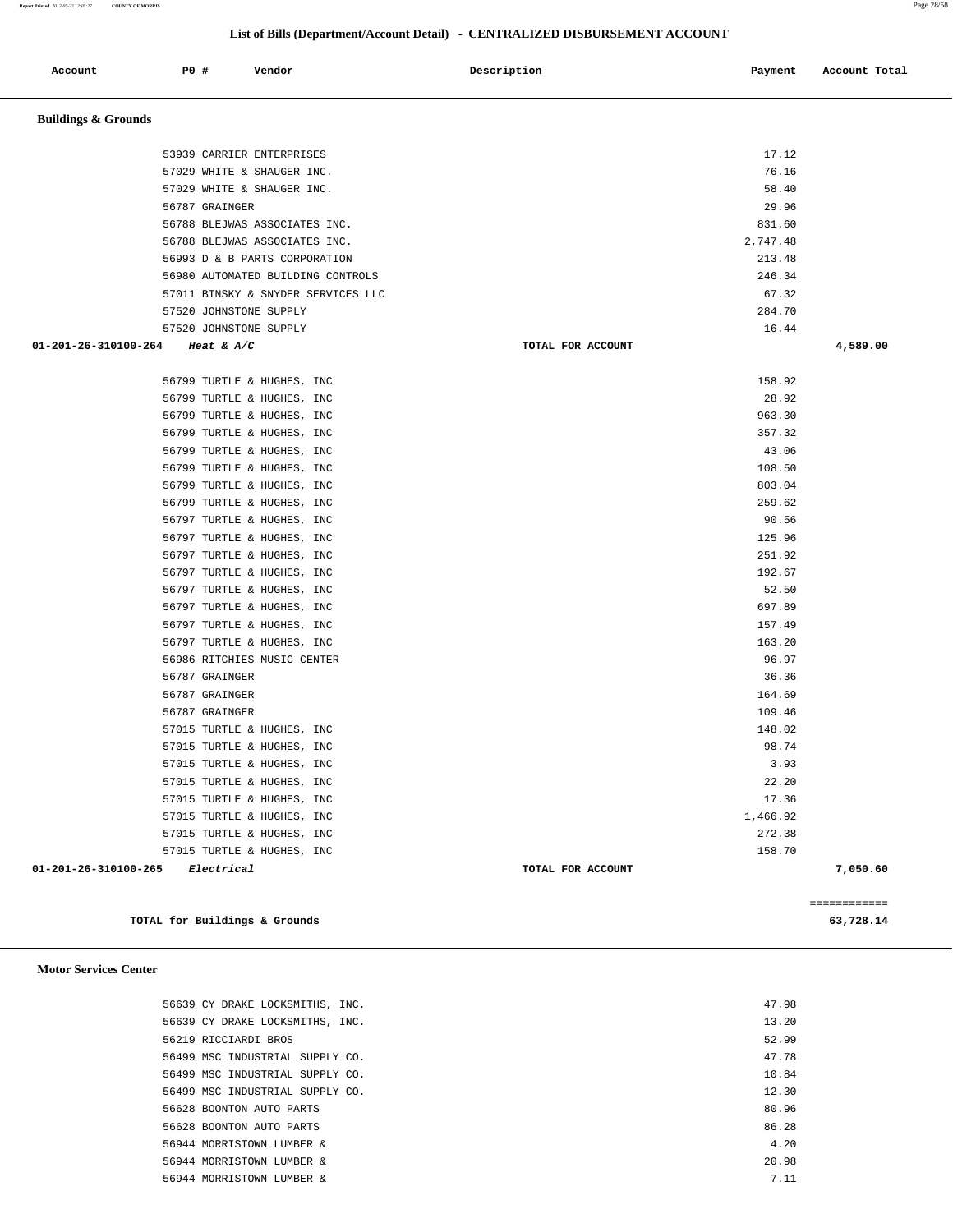| Account                      | <b>PO #</b><br>Vendor                                                      | Description       | Payment           | Account Total |
|------------------------------|----------------------------------------------------------------------------|-------------------|-------------------|---------------|
| <b>Motor Services Center</b> |                                                                            |                   |                   |               |
|                              | 56931 MSC INDUSTRIAL SUPPLY CO.                                            |                   | 111.90            |               |
|                              | 56931 MSC INDUSTRIAL SUPPLY CO.                                            |                   | 49.92             |               |
|                              | 56939 Y-PERS INC                                                           |                   | 260.78            |               |
|                              | 56509 Y-PERS INC                                                           |                   | 242.31            |               |
| 01-201-26-315100-098         | Other Operating&Repair Supply                                              | TOTAL FOR ACCOUNT |                   | 1,049.53      |
|                              | 57215 GARAY ERNEST                                                         |                   | 90.00             |               |
|                              | 56925 AMERICAN WEAR INC.                                                   |                   | 321.74            |               |
|                              | 56925 AMERICAN WEAR INC.                                                   |                   | 7.99              |               |
|                              | 56925 AMERICAN WEAR INC.                                                   |                   | 252.74            |               |
|                              | 55497 AWARD EXCELLENCE CO LLC                                              |                   | 68.90             |               |
|                              | 55497 AWARD EXCELLENCE CO LLC                                              |                   | 103.35            |               |
|                              | 55497 AWARD EXCELLENCE CO LLC                                              |                   | 310.05            |               |
|                              | 55497 AWARD EXCELLENCE CO LLC                                              |                   | 199.75            |               |
|                              | 55497 AWARD EXCELLENCE CO LLC                                              |                   | 141.30            |               |
|                              | 55498 AWARD EXCELLENCE CO LLC                                              |                   | 78.40             |               |
|                              | 55498 AWARD EXCELLENCE CO LLC                                              |                   | 235.20            |               |
|                              | 55499 AWARD EXCELLENCE CO LLC                                              |                   | 90.00             |               |
| 01-201-26-315100-207         | Uniform & Clothing Allowance                                               | TOTAL FOR ACCOUNT |                   | 1,899.42      |
|                              | 56636 CRAFT OIL CORP                                                       |                   | 625.60            |               |
| 01-201-26-315100-232         | Lubricants & Anti Freeze                                                   | TOTAL FOR ACCOUNT |                   | 625.60        |
|                              | 55804 SERVICE TIRE TRUCK CENTERS INC                                       |                   | 210.00            |               |
|                              | 55804 SERVICE TIRE TRUCK CENTERS INC                                       |                   | 60.00             |               |
|                              | 56641 INTER CITY TIRE                                                      |                   | 894.18            |               |
|                              | 56936 STS TIRE & AUTO CENTERS                                              |                   | 852.24            |               |
|                              | 56936 STS TIRE & AUTO CENTERS                                              |                   | 792.60            |               |
|                              | 56946 INTER CITY TIRE                                                      |                   | 607.72            |               |
|                              | 56946 INTER CITY TIRE                                                      |                   | 1,536.01          |               |
| 01-201-26-315100-245         | Tires                                                                      | TOTAL FOR ACCOUNT |                   | 4,952.75      |
|                              | 56226 SNAP ON INDUSTRIAL                                                   |                   | 690.00            |               |
| 01-201-26-315100-246         | Tools - Others                                                             | TOTAL FOR ACCOUNT |                   | 690.00        |
|                              | 56225 GTS WELCO                                                            |                   | 31.54             |               |
|                              | 56508 GTS WELCO                                                            |                   | 105.85            |               |
| 01-201-26-315100-248         | Welding-Oxygen-Acetylene Etc                                               | TOTAL FOR ACCOUNT |                   | 137.39        |
|                              | 56510 ZEP MANUFACTURING CO                                                 |                   | 227.04            |               |
| 01-201-26-315100-252         | Janitorial Supplies                                                        | TOTAL FOR ACCOUNT |                   | 227.04        |
|                              | 56507 SMITH TRACTOR & EQUIPMENT INC.                                       |                   | 100.08            |               |
|                              | 56507 SMITH TRACTOR & EQUIPMENT INC.                                       |                   | 290.81            |               |
|                              | 56693 HOOVER TRUCK CENTERS INC                                             |                   | 132.42            |               |
|                              | 56693 HOOVER TRUCK CENTERS INC                                             |                   | 44.53             |               |
|                              | 56693 HOOVER TRUCK CENTERS INC                                             |                   | $-61.60$          |               |
|                              | 55801 PENN-JERSEY MACHINERY, LLC                                           |                   | 235.01            |               |
|                              | 56948 MID-ATLANTIC TRUCK CENTRE INC                                        |                   | 56.24             |               |
|                              | 56948 MID-ATLANTIC TRUCK CENTRE INC<br>56948 MID-ATLANTIC TRUCK CENTRE INC |                   | 21.89<br>1,715.99 |               |
|                              | 56948 MID-ATLANTIC TRUCK CENTRE INC                                        |                   | $-900.00$         |               |
|                              | 56948 MID-ATLANTIC TRUCK CENTRE INC                                        |                   | $-350.00$         |               |
|                              | 56496 MID-ATLANTIC TRUCK CENTRE INC                                        |                   | 181.01            |               |
|                              | 56496 MID-ATLANTIC TRUCK CENTRE INC                                        |                   | 24.30             |               |
|                              | 56496 MID-ATLANTIC TRUCK CENTRE INC                                        |                   | 214.32            |               |
|                              | 56496 MID-ATLANTIC TRUCK CENTRE INC                                        |                   | 1,563.19          |               |
|                              | 56496 MID-ATLANTIC TRUCK CENTRE INC                                        |                   | 73.64             |               |
|                              | 56496 MID-ATLANTIC TRUCK CENTRE INC                                        |                   | 9.50              |               |
|                              | 56496 MID-ATLANTIC TRUCK CENTRE INC                                        |                   | 426.78            |               |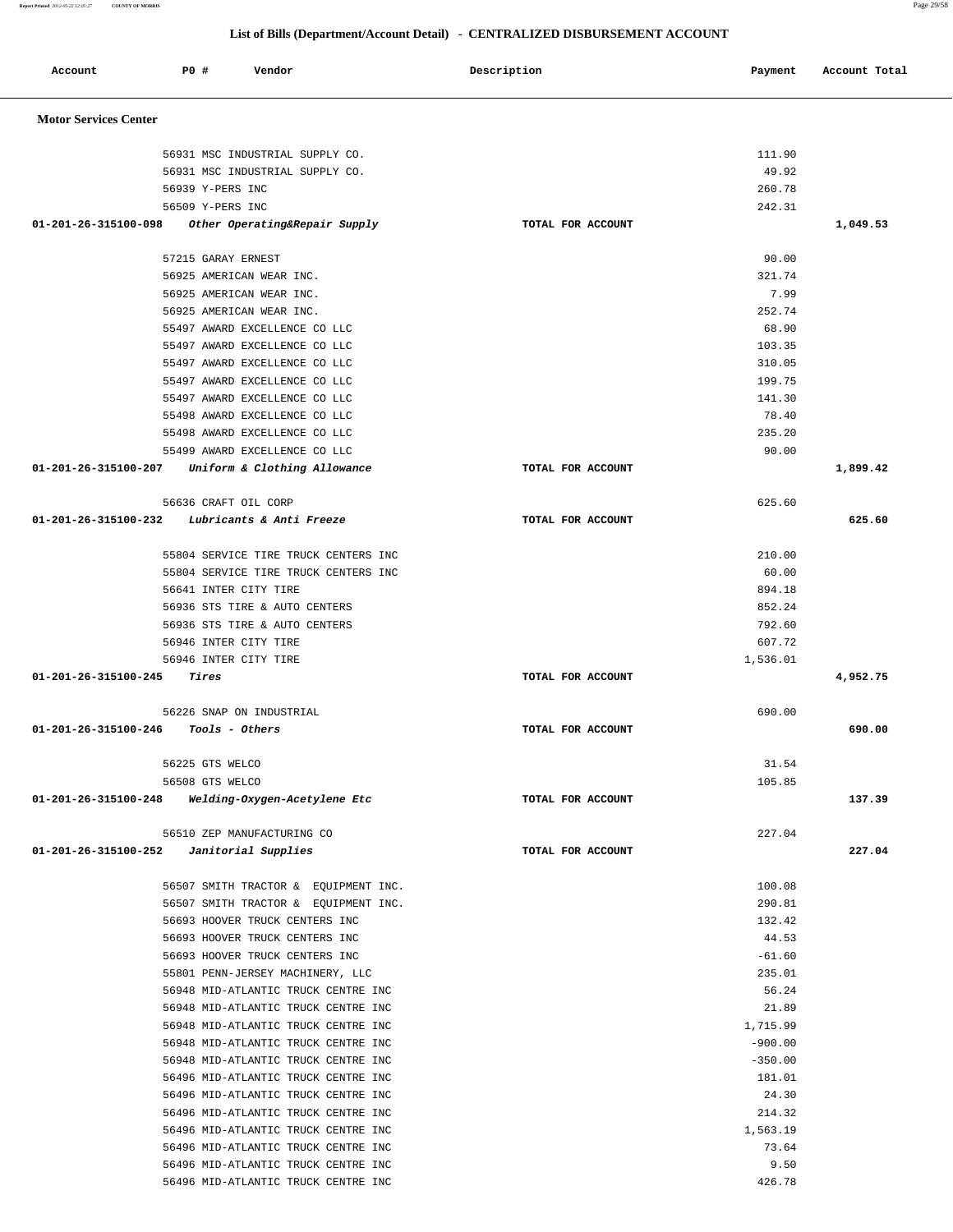**Report Printed** *2012-05-22 12:05:27* **COUNTY OF MORRIS** Page 30/58

| Account                      | <b>PO #</b>                                    | Vendor                                                             | Description       | Payment               | Account Total |
|------------------------------|------------------------------------------------|--------------------------------------------------------------------|-------------------|-----------------------|---------------|
| <b>Motor Services Center</b> |                                                |                                                                    |                   |                       |               |
|                              |                                                | 56927 CY DRAKE LOCKSMITHS, INC.                                    |                   | 26.00                 |               |
|                              |                                                | 56929 GENERAL PLUMBING SUPPLY INC.                                 |                   | 146.00                |               |
|                              | 56635 CARGOTEC INC                             |                                                                    |                   | 310.86                |               |
| 01-201-26-315100-261         |                                                | Spare Parts for Equipment                                          | TOTAL FOR ACCOUNT |                       | 4,260.97      |
|                              |                                                |                                                                    |                   |                       |               |
|                              |                                                | 56760 SMITH CHRYSLER JEEP DODGE                                    |                   | 268.80                |               |
|                              |                                                | 56760 SMITH CHRYSLER JEEP DODGE<br>56760 SMITH CHRYSLER JEEP DODGE |                   | 32.40<br>209.51       |               |
|                              |                                                | 56505 ROUTE 23 AUTO MALL LLC                                       |                   | 519.21                |               |
|                              |                                                | 56505 ROUTE 23 AUTO MALL LLC                                       |                   | 40.67                 |               |
|                              |                                                | 56505 ROUTE 23 AUTO MALL LLC                                       |                   | 66.93                 |               |
|                              |                                                | 56505 ROUTE 23 AUTO MALL LLC                                       |                   | 31.08                 |               |
|                              |                                                | 56505 ROUTE 23 AUTO MALL LLC                                       |                   | 53.81                 |               |
|                              |                                                | 56505 ROUTE 23 AUTO MALL LLC                                       |                   | 173.81                |               |
|                              |                                                | 56505 ROUTE 23 AUTO MALL LLC                                       |                   | $-30.00$              |               |
|                              | 56638 D&B AUTO SUPPLY                          |                                                                    |                   | 64.99                 |               |
|                              | 56638 D&B AUTO SUPPLY<br>56638 D&B AUTO SUPPLY |                                                                    |                   | 645.81<br>763.57      |               |
|                              | 56638 D&B AUTO SUPPLY                          |                                                                    |                   | 949.06                |               |
|                              | 56638 D&B AUTO SUPPLY                          |                                                                    |                   | 322.57                |               |
|                              |                                                | 56640 FLEMINGTON BUICK CHEVROLET                                   |                   | 17.79                 |               |
|                              |                                                | 56640 FLEMINGTON BUICK CHEVROLET                                   |                   | 113.74                |               |
|                              |                                                | 56932 PLAINSMAN AUTO SUPPLY                                        |                   | 32.73                 |               |
|                              |                                                | 56932 PLAINSMAN AUTO SUPPLY                                        |                   | 103.52                |               |
|                              |                                                | 56932 PLAINSMAN AUTO SUPPLY                                        |                   | 403.07                |               |
|                              |                                                | 56932 PLAINSMAN AUTO SUPPLY                                        |                   | 153.96                |               |
|                              |                                                | 56932 PLAINSMAN AUTO SUPPLY<br>56501 NORMAN GALE OLDSMOBILE CORP   |                   | 11.69<br>27.50        |               |
|                              |                                                | 56501 NORMAN GALE OLDSMOBILE CORP                                  |                   | 18.80                 |               |
|                              |                                                | 56500 NIELSEN DODGE -C-J - R                                       |                   | 13.16                 |               |
|                              |                                                | 56500 NIELSEN DODGE -C-J - R                                       |                   | 23.68                 |               |
|                              | 56629 COACH & EQUIPMENT                        |                                                                    |                   | 118.04                |               |
|                              | 56629 COACH & EQUIPMENT                        |                                                                    |                   | 14.15                 |               |
|                              |                                                | 56933 QUALITY AUTO GLASS, INC                                      |                   | 218.16                |               |
|                              |                                                | 56937 SMITH MOTOR CO., INC.                                        |                   | 65.10                 |               |
|                              |                                                | 56937 SMITH MOTOR CO., INC.<br>56938 SUMMIT TRANSMISSION BRAKE     |                   | 14.28<br>2,300.00     |               |
|                              |                                                | 56934 SMITH CHRYSLER JEEP DODGE                                    |                   | 93.42                 |               |
|                              |                                                | 56934 SMITH CHRYSLER JEEP DODGE                                    |                   | 518.25                |               |
|                              | 56627 BEYER CHRYSLER JEEP                      |                                                                    |                   | 86.57                 |               |
|                              | 56627 BEYER CHRYSLER JEEP                      |                                                                    |                   | 54.81                 |               |
|                              | 56627 BEYER CHRYSLER JEEP                      |                                                                    |                   | 158.75                |               |
|                              |                                                | 56930 MORRISTOWN AUTO BODY INC                                     |                   | 167.25                |               |
|                              | 56926 D&B AUTO SUPPLY                          |                                                                    |                   | 770.41                |               |
|                              | 56926 D&B AUTO SUPPLY<br>56926 D&B AUTO SUPPLY |                                                                    |                   | 559.00<br>419.65      |               |
|                              | 56926 D&B AUTO SUPPLY                          |                                                                    |                   | 832.71                |               |
|                              | 56926 D&B AUTO SUPPLY                          |                                                                    |                   | 1,284.04              |               |
|                              | 56926 D&B AUTO SUPPLY                          |                                                                    |                   | 70.57                 |               |
|                              | 56926 D&B AUTO SUPPLY                          |                                                                    |                   | 434.54                |               |
|                              | 56926 D&B AUTO SUPPLY                          |                                                                    |                   | $-114.44$             |               |
|                              | 56926 D&B AUTO SUPPLY                          |                                                                    |                   | $-4.18$               |               |
|                              | 56926 D&B AUTO SUPPLY                          |                                                                    |                   | $-212.30$             |               |
|                              | 56926 D&B AUTO SUPPLY<br>56926 D&B AUTO SUPPLY |                                                                    |                   | $-205.26$<br>$-36.00$ |               |
|                              |                                                | 56928 FLEMINGTON BUICK CHEVROLET                                   |                   | 70.60                 |               |
|                              | 56506 SAFELITE                                 |                                                                    |                   | 78.93                 |               |
|                              |                                                | 56942 ROUTE 23 AUTO MALL LLC                                       |                   | 123.42                |               |
|                              |                                                | 56942 ROUTE 23 AUTO MALL LLC                                       |                   | 15.61                 |               |
|                              |                                                | 56942 ROUTE 23 AUTO MALL LLC                                       |                   | 62.65                 |               |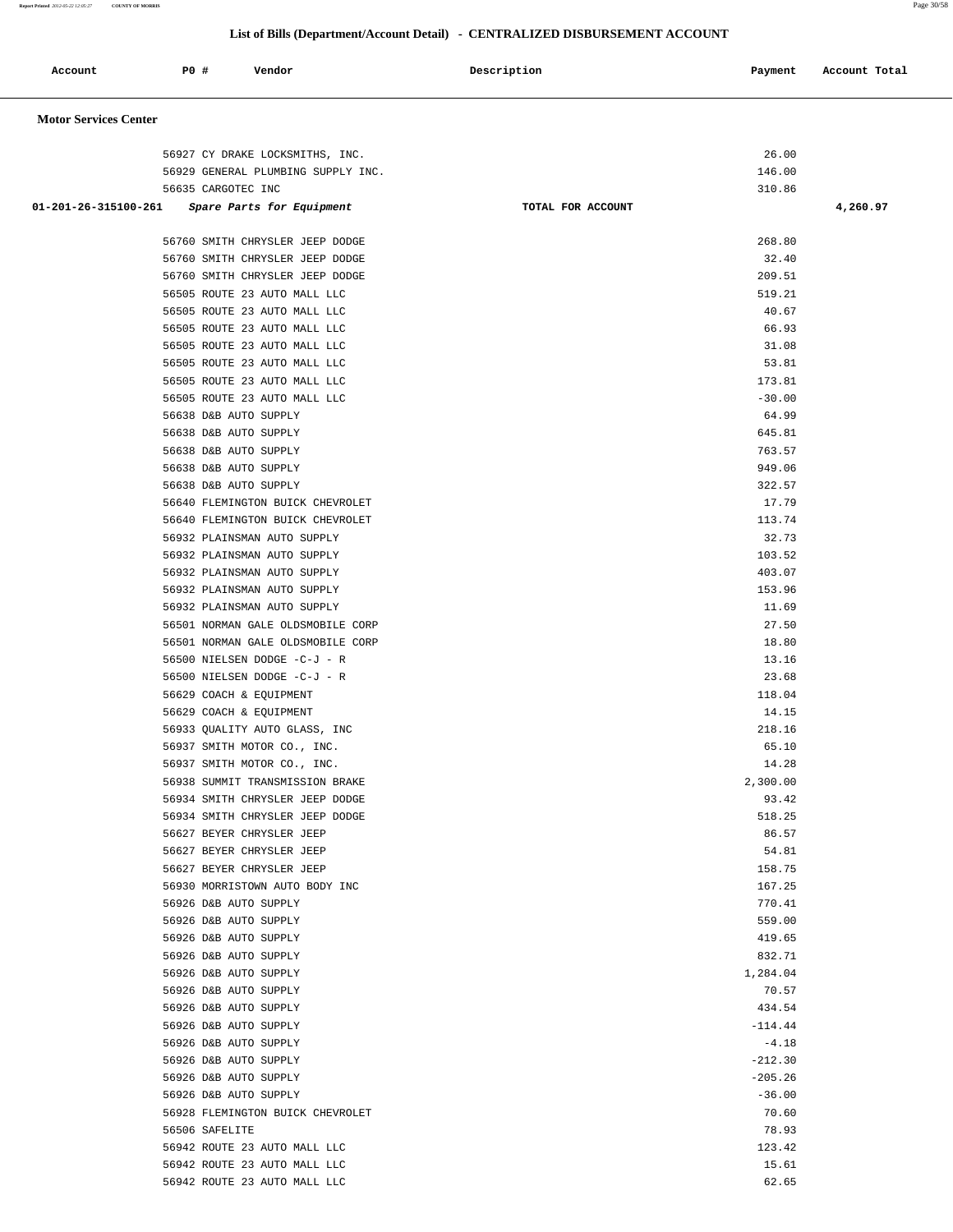**Report Printed** *2012-05-22 12:05:27* **COUNTY OF MORRIS** Page 31/58

## **List of Bills (Department/Account Detail) - CENTRALIZED DISBURSEMENT ACCOUNT**

| Account                      | PO#             | Vendor                               | Description       | Payment | Account Total |
|------------------------------|-----------------|--------------------------------------|-------------------|---------|---------------|
| <b>Motor Services Center</b> |                 |                                      |                   |         |               |
|                              |                 | 56504 PLAINSMAN AUTO SUPPLY          |                   | 153.84  |               |
|                              |                 | 56504 PLAINSMAN AUTO SUPPLY          |                   | 93.36   |               |
|                              |                 | 56504 PLAINSMAN AUTO SUPPLY          |                   | 168.54  |               |
|                              |                 | 56504 PLAINSMAN AUTO SUPPLY          |                   | 245.50  |               |
| 01-201-26-315100-291         |                 | Vehicle Repairs                      | TOTAL FOR ACCOUNT |         | 13,651.83     |
|                              |                 | 48677 POSTER COMPLIANCE CENTER       |                   | 79.00   |               |
| 01-203-26-315100-098         |                 | (2011) Other Operating&Repair Supply | TOTAL FOR ACCOUNT |         | 79.00         |
|                              | 56225 GTS WELCO |                                      |                   | 12.20   |               |
| 01-203-26-315100-248         |                 | (2011) Welding-Oxygen-Acetylene Etc  | TOTAL FOR ACCOUNT |         | 12.20         |
|                              |                 |                                      |                   |         | ============  |
|                              |                 | TOTAL for Motor Services Center      |                   |         | 27,585.73     |

### **Health Management**

 **Human Services** 

|                      | 57609 ATLANTIC HEALTH SERVICES    |                   | 500.00 |              |
|----------------------|-----------------------------------|-------------------|--------|--------------|
| 01-201-27-330100-084 | Other Outside Services            | TOTAL FOR ACCOUNT |        | 500.00       |
|                      | 57037 VERIZON WIRELESS            |                   | 120.03 |              |
|                      | 56461 AMERICAN TRADE MARK CO      |                   | 202.44 |              |
|                      | 56461 AMERICAN TRADE MARK CO      |                   | 176.00 |              |
|                      | 56461 AMERICAN TRADE MARK CO      |                   | 12.27  |              |
|                      | 56659 HOUSE PARTY INC             |                   | 358.00 |              |
|                      | 56109 KYOCERA MITA AMERICA, INC.  |                   | 655.77 |              |
|                      | 56466 TRIANGLE COMMUNICATIONS LLC |                   | 285.00 |              |
|                      | 56466 TRIANGLE COMMUNICATIONS LLC |                   | 12.00  |              |
|                      | 56462 AHURA SCIENTIFIC INC        |                   | 160.00 |              |
|                      | 55957 CIRCLE COMPUTER INC         |                   | 101.00 |              |
|                      | 56902 GEN-EL SAFETY & INDUSTRIAL  |                   | 352.00 |              |
|                      | 56902 GEN-EL SAFETY & INDUSTRIAL  |                   | 16.30  |              |
|                      | 57689 COUNTY OF MORRIS            |                   | 1.80   |              |
| 01-201-27-330100-210 | Environmental Compliance          | TOTAL FOR ACCOUNT |        | 2,452.61     |
|                      |                                   |                   |        |              |
|                      |                                   |                   |        | ============ |

|                 | TOTAL for Health Management      |                   |        | 2,952.61    |
|-----------------|----------------------------------|-------------------|--------|-------------|
|                 |                                  |                   |        | ----------- |
| 1-27-330100-210 | Environmental Compliance         | TOTAL FOR ACCOUNT |        | 2,452.61    |
|                 | 57689 COUNTY OF MORRIS           |                   | 1.80   |             |
|                 | 56902 GEN-EL SAFETY & INDUSTRIAL |                   | 16.30  |             |
|                 | 56902 GEN-EL SAFETY & INDUSTRIAL |                   | 352.00 |             |
|                 | 55957 CIRCLE COMPUTER INC        |                   | 101.00 |             |

| 57147 STAPLES BUSINESS ADVANTAGE                       |                   | 13.98  |        |
|--------------------------------------------------------|-------------------|--------|--------|
| 57147 STAPLES BUSINESS ADVANTAGE                       |                   | 186.06 |        |
| 57147 STAPLES BUSINESS ADVANTAGE                       |                   | 3.99   |        |
| 57147 STAPLES BUSINESS ADVANTAGE                       |                   | 75.92  |        |
| 01-201-27-331100-058<br>Office Supplies & Stationery   | TOTAL FOR ACCOUNT |        | 279.95 |
| 57689 COUNTY OF MORRIS                                 |                   | 160.70 |        |
| 01-201-27-331100-068<br>Postage & Metered Mail         | TOTAL FOR ACCOUNT |        | 160.70 |
| 56901 LONGFELLOWS SANDWICH DELI                        |                   | 108.00 |        |
| 56901 LONGFELLOWS SANDWICH DELI                        |                   | 12.00  |        |
| 56901 LONGFELLOWS SANDWICH DELI                        |                   | 4.50   |        |
| 56896 SODEXO INC & AFFILIATES                          |                   | 403.75 |        |
| 57145 SODEXO INC & AFFILIATES                          |                   | 48.50  |        |
| Meeting Exp Advisory Board Etc<br>01-201-27-331100-088 | TOTAL FOR ACCOUNT |        | 576.75 |
|                                                        |                   |        |        |

 57183 RICOH AMERICAS CORPORATION 669.33  **01-201-27-331100-164 Office Machines - Rental TOTAL FOR ACCOUNT 669.33**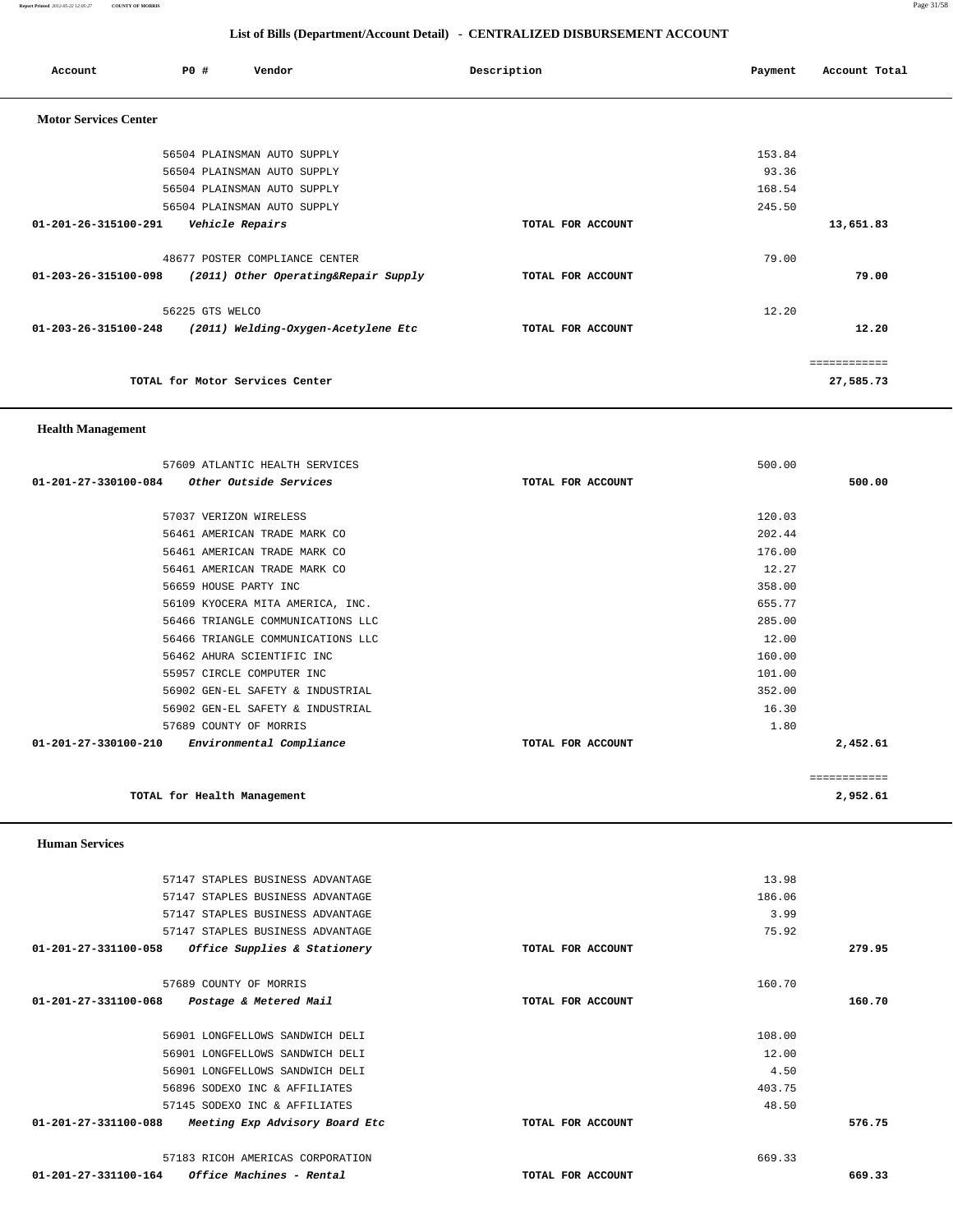### **List of Bills (Department/Account Detail) - CENTRALIZED DISBURSEMENT ACCOUNT**

| Account               | P0 # | Vendor | Description | Account Total<br>Payment |
|-----------------------|------|--------|-------------|--------------------------|
| <b>Human Services</b> |      |        |             |                          |

|                          | ____________<br>------------ |
|--------------------------|------------------------------|
| TOTAL for Human Services | .,686.73                     |

| <b>Youth Shelter</b> |                              |                   |           |              |
|----------------------|------------------------------|-------------------|-----------|--------------|
|                      | 56310 W.B. MASON COMPANY INC |                   | 808.23    |              |
|                      | 56310 W.B. MASON COMPANY INC |                   | $-399.60$ |              |
|                      | 56310 W.B. MASON COMPANY INC |                   | 407.88    |              |
| 01-201-27-331110-058 | Office Supplies & Stationery | TOTAL FOR ACCOUNT |           | 816.51       |
|                      | 57438 WAL-MART STORE         |                   | 115.97    |              |
| 01-201-27-331110-059 | Other General Expenses       | TOTAL FOR ACCOUNT |           | 115.97       |
|                      | 57689 COUNTY OF MORRIS       |                   | 6.70      |              |
| 01-201-27-331110-068 | Postage and Metered Mail     | TOTAL FOR ACCOUNT |           | 6.70         |
|                      | 56669 DEER PARK              |                   | 25.08     |              |
|                      | 56873 LOVEYS PIZZA & GRILL   |                   | 103.72    |              |
| 01-201-27-331110-185 | Food                         | TOTAL FOR ACCOUNT |           | 128.80       |
|                      | 56871 MONOGRAM MADNESS       |                   | 78.00     |              |
|                      | 56871 MONOGRAM MADNESS       |                   | 112.00    |              |
|                      | 56871 MONOGRAM MADNESS       |                   | 66.00     |              |
|                      | 56871 MONOGRAM MADNESS       |                   | 78.00     |              |
|                      | 56871 MONOGRAM MADNESS       |                   | 44.00     |              |
|                      | 56871 MONOGRAM MADNESS       |                   | 42.00     |              |
|                      | 56871 MONOGRAM MADNESS       |                   | 24.00     |              |
|                      | 56871 MONOGRAM MADNESS       |                   | 66.00     |              |
| 01-201-27-331110-202 | Uniform And Accessories      | TOTAL FOR ACCOUNT |           | 510.00       |
|                      |                              |                   |           | ============ |
|                      | TOTAL for Youth Shelter      |                   |           | 1,577.98     |

 **Office on Aging** 

 56913 ANDREA BATISTONI 12.00 56915 BETH D DENMEAD 12.00 56914 CARMEN N. AYALA 12.00 56921 KAREN WEBSTER 12.00 56924 LUCY CANNIZZO 12.00 56922 OPHELIA V. CRUSE 12.00 57398 ANDREA BATISTONI 12.00  **01-201-27-333100-048 Insurance TOTAL FOR ACCOUNT 84.00** 57264 NJ FOUNDATION FOR AGING 195.00 57264 NJ FOUNDATION FOR AGING 30.00 57257 PATRICIA ZAKRZESKI 17.40 57257 PATRICIA ZAKRZESKI 12.95 57257 PATRICIA ZAKRZESKI 2.90  **01-201-27-333100-059 Other General Expenses TOTAL FOR ACCOUNT 258.25** 57689 COUNTY OF MORRIS 366.50  **01-201-27-333100-068 Postage & Metered Mail TOTAL FOR ACCOUNT 366.50** 56913 ANDREA BATISTONI 92.05 56915 BETH D DENMEAD 65.10

56914 CARMEN N. AYALA 56.35

**Report Printed** *2012-05-22 12:05:27* **COUNTY OF MORRIS** Page 32/58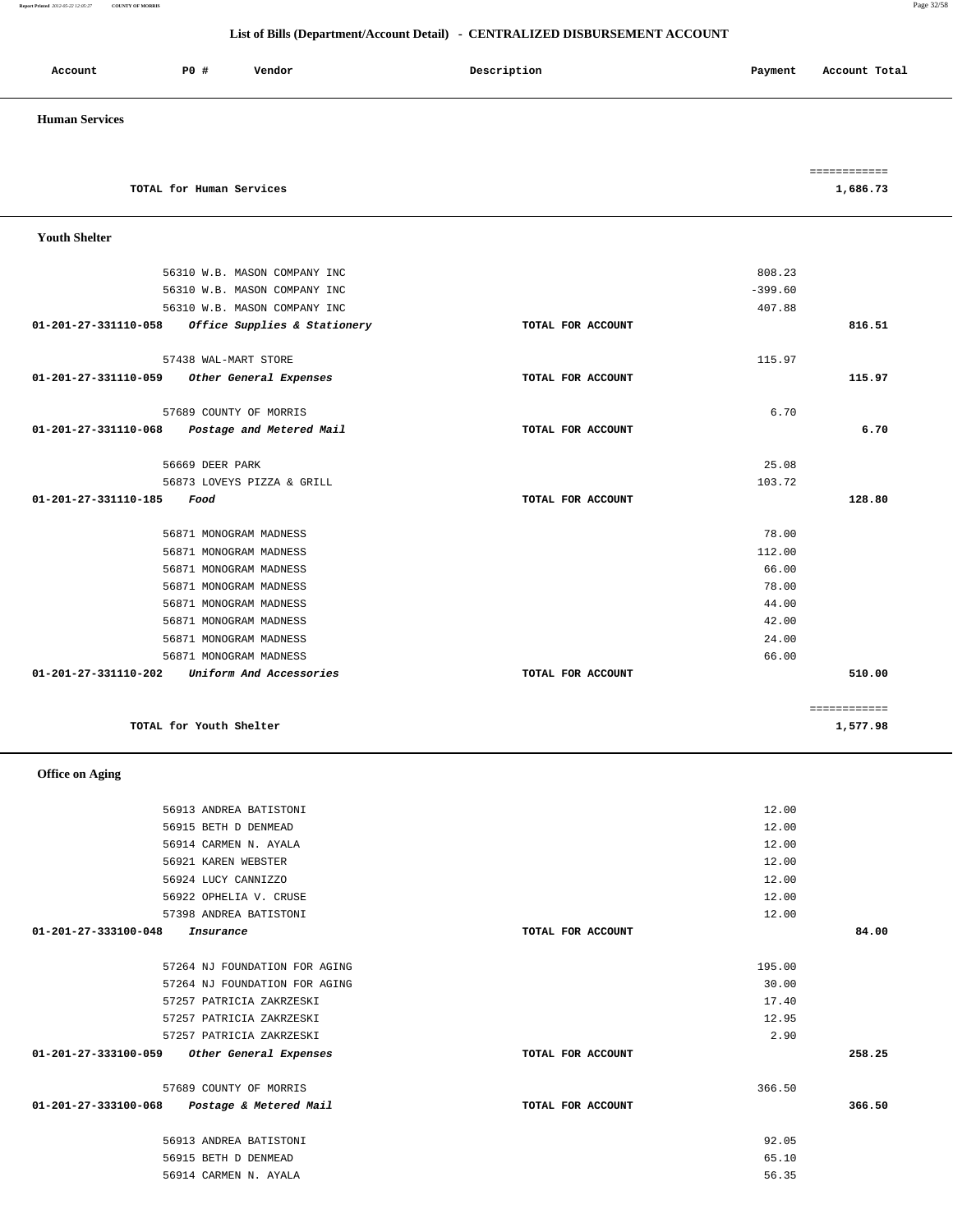**Report Printed** *2012-05-22 12:05:27* **COUNTY OF MORRIS** Page 33/58

### **List of Bills (Department/Account Detail) - CENTRALIZED DISBURSEMENT ACCOUNT**

Account **PO #** Vendor **Payment Payment Payment** Payment Paccount Total

| <b>Office on Aging</b>                                     |                   |           |              |  |
|------------------------------------------------------------|-------------------|-----------|--------------|--|
|                                                            |                   |           |              |  |
| 56921 KAREN WEBSTER                                        |                   | 24.15     |              |  |
| 56924 LUCY CANNIZZO                                        |                   | 46.90     |              |  |
| 56922 OPHELIA V. CRUSE                                     |                   | 58.45     |              |  |
| 57398 ANDREA BATISTONI                                     |                   | 70.70     |              |  |
| 01-201-27-333100-082<br>Travel Expense                     | TOTAL FOR ACCOUNT |           | 413.70       |  |
| 57399 BENAY QUADREL                                        |                   | 160.00    |              |  |
| 01-201-27-333100-117<br>Interpretor Fees                   | TOTAL FOR ACCOUNT |           | 160.00       |  |
|                                                            |                   |           |              |  |
|                                                            |                   |           | ============ |  |
| TOTAL for Office on Aging                                  |                   |           | 1,282.45     |  |
| <b>NJEASE Phase II</b>                                     |                   |           |              |  |
|                                                            |                   |           |              |  |
| 56858 NEWBRIDGE SERVICES INC                               |                   | 3,820.00  |              |  |
| 01-201-27-333105-090<br>NJEASE Phase II Expenditures       | TOTAL FOR ACCOUNT |           | 3,820.00     |  |
|                                                            |                   |           | ============ |  |
| TOTAL for NJEASE Phase II                                  |                   |           | 3,820.00     |  |
|                                                            |                   |           |              |  |
| <b>Grant</b> in Aid                                        |                   |           |              |  |
|                                                            |                   |           |              |  |
| 56885 NEW JERSEY AIDS SERVICES                             |                   | 10,140.00 |              |  |
| 01-201-27-342000-454<br>Grant in Aid GIA: ERIC JOHNSON     | TOTAL FOR ACCOUNT |           | 10,140.00    |  |
|                                                            |                   |           |              |  |
| 57036 MC ORGANIZATION FOR HISPANIC                         |                   | 3,368.64  |              |  |
| 57036 MC ORGANIZATION FOR HISPANIC                         |                   | 5,733.00  |              |  |
| 57038 EL PRIMER PASO                                       |                   | 1,440.00  |              |  |
| 57038 EL PRIMER PASO                                       |                   | 2,772.00  |              |  |
| 57038 EL PRIMER PASO                                       |                   | 1,950.00  |              |  |
| 57038 EL PRIMER PASO                                       |                   | 1,200.00  |              |  |
| 01-201-27-342000-459<br>Grant in Aid GIA: HISPANIC AFFAIRS | TOTAL FOR ACCOUNT |           | 16,463.64    |  |
|                                                            |                   |           |              |  |
|                                                            |                   |           | ============ |  |
| TOTAL for Grant in Aid                                     |                   |           | 26,603.64    |  |
| Seniors, Disabled & Veterans                               |                   |           |              |  |
|                                                            |                   |           |              |  |
| 57400 NEW JERSEY ASSOC. OF                                 |                   | 25.00     |              |  |
| Education, Schools & Training<br>01-201-27-343100-039      | TOTAL FOR ACCOUNT |           | 25.00        |  |
|                                                            |                   |           |              |  |
| 57257 PATRICIA ZAKRZESKI                                   |                   | 11.97     |              |  |
| 01-201-27-343100-059<br>Other General Expenses             | TOTAL FOR ACCOUNT |           | 11.97        |  |
|                                                            |                   |           | ============ |  |
| TOTAL for Seniors, Disabled & Veterans                     |                   |           | 36.97        |  |
|                                                            |                   |           |              |  |
| <b>Morristown MemorHosp-SCS</b>                            |                   |           |              |  |
|                                                            |                   |           |              |  |
| 56912 ATLANTIC HEALTH SERVICES/MMH                         |                   | 22,283.00 |              |  |
| Expenditures<br>01-201-27-343170-090                       | TOTAL FOR ACCOUNT |           | 22,283.00    |  |
|                                                            |                   |           |              |  |
|                                                            |                   |           | ============ |  |
| TOTAL for Morristown MemorHosp-SCS                         |                   |           | 22,283.00    |  |
|                                                            |                   |           |              |  |

 **County Board of Social Service**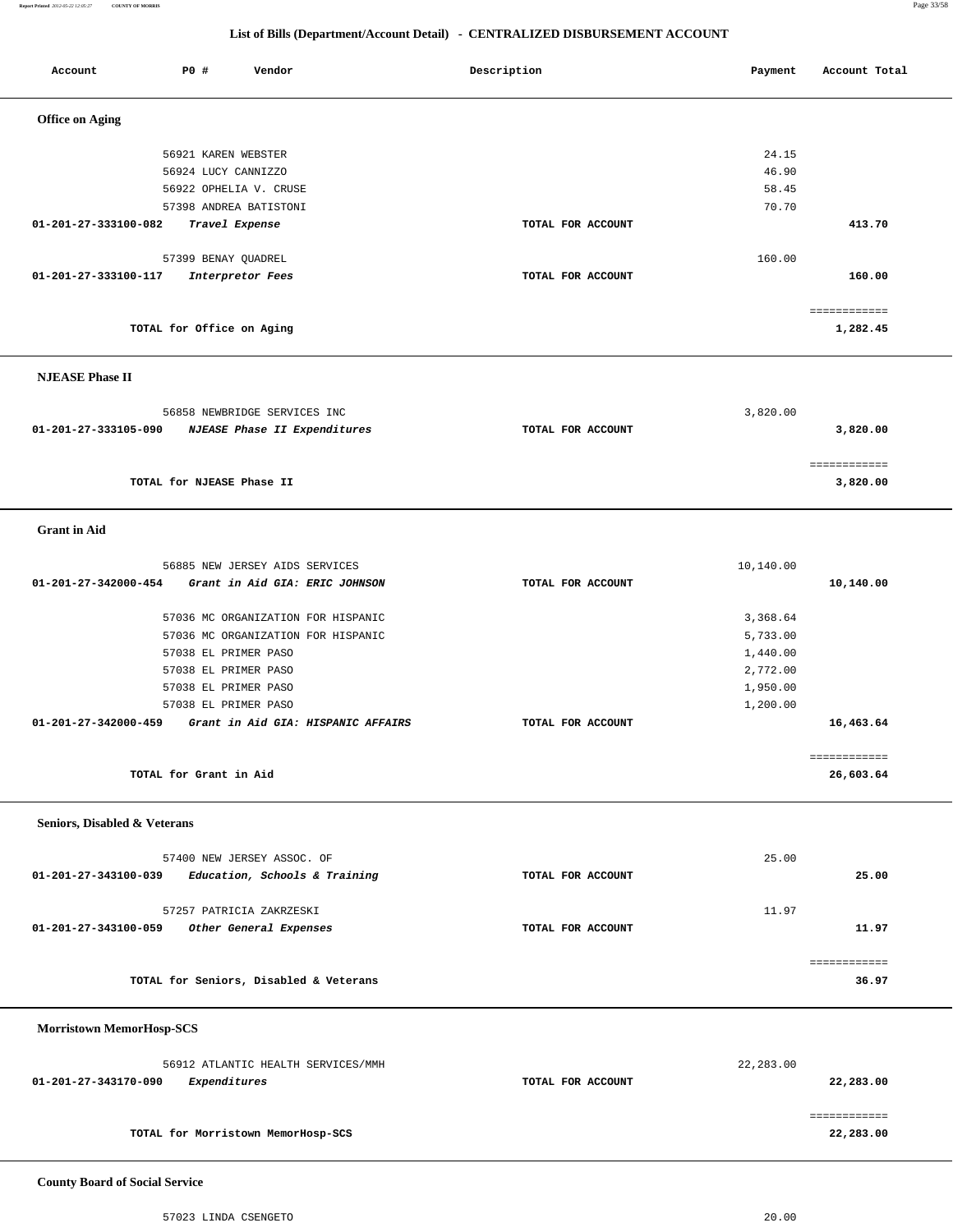**Report Printed** *2012-05-22 12:05:27* **COUNTY OF MORRIS** Page 34/58

| Account                                        | P0 #                  | Vendor                               | Description       | Payment    | Account Total |
|------------------------------------------------|-----------------------|--------------------------------------|-------------------|------------|---------------|
| <b>County Board of Social Service</b>          |                       |                                      |                   |            |               |
| 01-201-27-345100-034                           |                       | Conference Expenses                  | TOTAL FOR ACCOUNT |            | 20.00         |
|                                                |                       | 56675 STAPLES BUSINESS ADVANTAGE     |                   | 3, 211.77  |               |
|                                                |                       | 56675 STAPLES BUSINESS ADVANTAGE     |                   | 86.90      |               |
|                                                |                       | 56676 W.B. MASON COMPANY INC         |                   | 1,214.81   |               |
|                                                |                       | 56973 STAPLES BUSINESS ADVANTAGE     |                   | 25.20      |               |
| 01-201-27-345100-058                           |                       | Office Supplies & Stationery         | TOTAL FOR ACCOUNT |            | 4,538.68      |
|                                                | 57329 VERIZON         |                                      |                   | 891.59     |               |
| 01-201-27-345100-146                           | Telephone             |                                      | TOTAL FOR ACCOUNT |            | 891.59        |
|                                                |                       |                                      |                   |            |               |
|                                                |                       | 56388 KYOCERA MITA AMERICA, INC.     |                   | 7,366.26   |               |
| 01-201-27-345100-164                           |                       | Office Machines - Rental             | TOTAL FOR ACCOUNT |            | 7,366.26      |
|                                                |                       | 56680 JOHNSTON COMMUNICATIONS        |                   | 696.50     |               |
|                                                |                       | 56680 JOHNSTON COMMUNICATIONS        |                   | 175.00     |               |
| 01-201-27-345100-166                           |                       | Office Machine- Repair               | TOTAL FOR ACCOUNT |            | 871.50        |
|                                                |                       | 57367 CITYSIDE ARCHIVES, LTD         |                   | 609.55     |               |
| 01-201-27-345100-257                           | Rental - Other        |                                      | TOTAL FOR ACCOUNT |            | 609.55        |
|                                                | 57401 HINDSIGHT, INC  |                                      |                   | 42,000.00  |               |
|                                                | 57401 HINDSIGHT, INC  |                                      |                   | 10,500.00  |               |
|                                                |                       | 57491 JOHNSON & JOHNSON, ESQS        |                   | 5,448.00   |               |
|                                                |                       | 57491 JOHNSON & JOHNSON, ESQS        |                   | 929.80     |               |
|                                                |                       | 57491 JOHNSON & JOHNSON, ESQS        |                   | 48.00      |               |
|                                                |                       | 57491 JOHNSON & JOHNSON, ESQS        |                   | 103.60     |               |
|                                                |                       | 57006 UNITRONIX DATA SYSTEMS INC     |                   | 4,908.87   |               |
| 01-201-27-345100-325                           | Special Services      |                                      | TOTAL FOR ACCOUNT |            | 63,938.27     |
|                                                |                       | 56978 HORIZON BLUE CROSS BLUE SHIELD |                   | 5,215.71   |               |
|                                                |                       | 57394 HORIZON BLUE CROSS BLUE SHIELD |                   | 134,631.54 |               |
| 01-201-27-345100-329                           |                       | Hospital Insurance Premiums          | TOTAL FOR ACCOUNT |            | 139,847.25    |
|                                                | 56976 DICK HAGEY      |                                      |                   | 85.40      |               |
|                                                | 56975 IMEE D. BEHNKE  |                                      |                   | 81.20      |               |
|                                                | 57023 LINDA CSENGETO  |                                      |                   | 31.85      |               |
|                                                | 56982 SHAU-YING LIU   |                                      |                   | 78.40      |               |
|                                                | 57392 LAURIE PALMA    |                                      |                   | 81.90      |               |
|                                                | 57321 JERRY THIEL     |                                      |                   | 77.70      |               |
| 01-201-27-345100-332 Mileage                   |                       |                                      | TOTAL FOR ACCOUNT |            | 436.45        |
|                                                |                       | 57021 CARLOTA MANJARRES              |                   | 36.00      |               |
|                                                | 56974 CORNELL AGBA    |                                      |                   | 36.00      |               |
|                                                | 56997 ERICA BAUERLEIN |                                      |                   | 36.00      |               |
|                                                | 56975 IMEE D. BEHNKE  |                                      |                   | 36.00      |               |
| 01-201-27-345100-333 Other Allowances          | 57023 LINDA CSENGETO  |                                      | TOTAL FOR ACCOUNT | 1.50       | 145.50        |
|                                                |                       |                                      |                   |            |               |
|                                                | 56991 MOLNAR PHARMACY |                                      |                   | 846.63     |               |
|                                                | 56969 MOLNAR PHARMACY |                                      |                   | 32.11      |               |
|                                                | 56969 MOLNAR PHARMACY |                                      |                   | 903.30     |               |
|                                                | 57396 MOLNAR PHARMACY |                                      |                   | 375.25     |               |
|                                                | 57356 MOLNAR PHARMACY |                                      |                   | 1,606.49   |               |
| $01-201-27-345100-338$ Health Related Services |                       |                                      | TOTAL FOR ACCOUNT |            | 3,763.78      |
|                                                |                       | 56970 NJ TAXI & BLACK CAR SERVICES   |                   | 69.02      |               |
|                                                |                       | 56970 NJ TAXI & BLACK CAR SERVICES   |                   | 28.80      |               |
|                                                |                       | 57395 NJ TAXI & BLACK CAR SERVICES   |                   | 48.55      |               |
|                                                |                       | 57395 NJ TAXI & BLACK CAR SERVICES   |                   | 112.57     |               |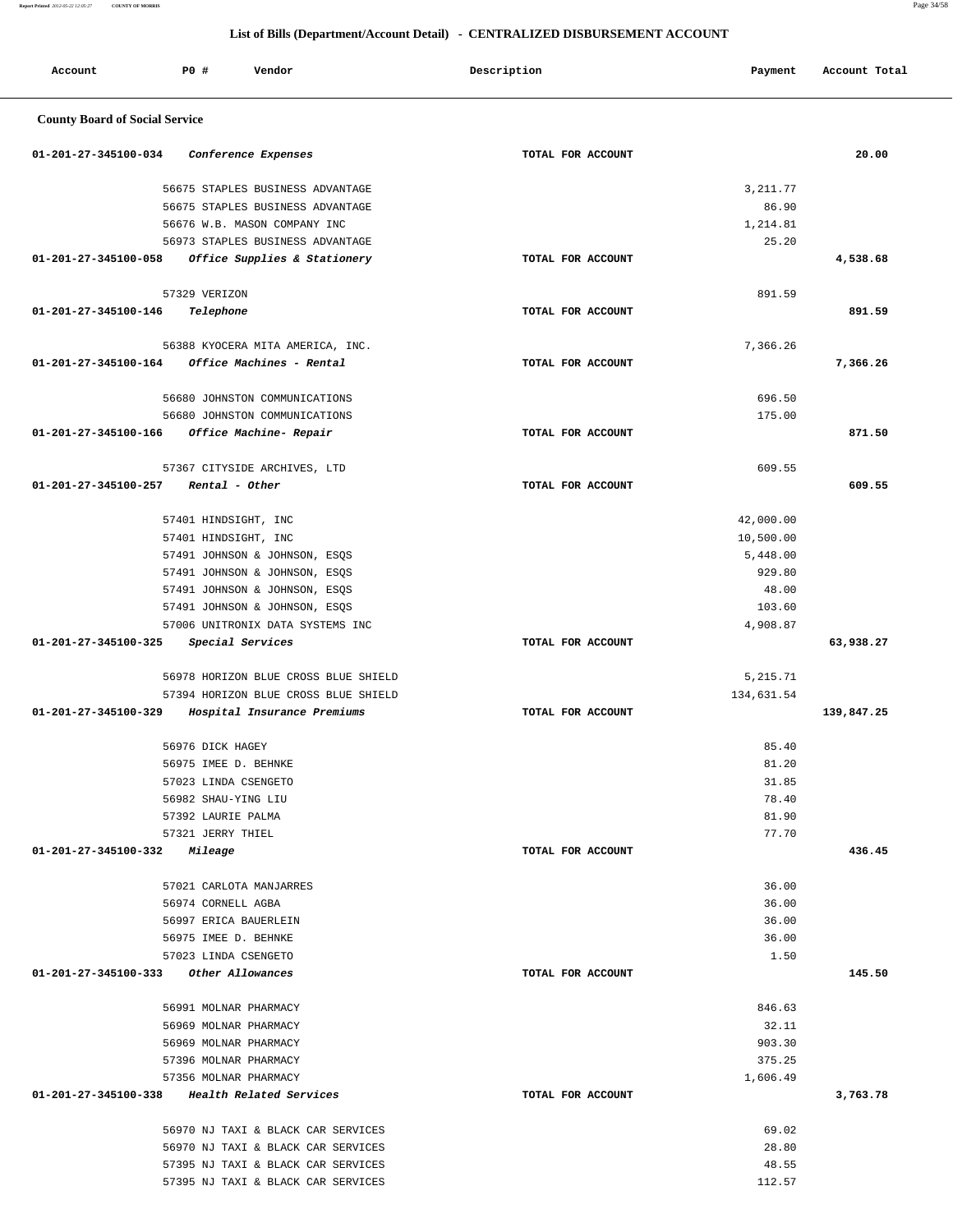|                                      | 57395 NJ TAXI & BLACK CAR SERVICES                      |                   | 45.70     |           |
|--------------------------------------|---------------------------------------------------------|-------------------|-----------|-----------|
|                                      | 57395 NJ TAXI & BLACK CAR SERVICES                      |                   | 82.11     |           |
|                                      | 57395 NJ TAXI & BLACK CAR SERVICES                      |                   | 58.31     |           |
|                                      | 57395 NJ TAXI & BLACK CAR SERVICES                      |                   | 40.22     |           |
|                                      | 57395 NJ TAXI & BLACK CAR SERVICES                      |                   | 26.89     |           |
|                                      | 57326 NJ TAXI & BLACK CAR SERVICES                      |                   | 35.46     |           |
|                                      | 57326 NJ TAXI & BLACK CAR SERVICES                      |                   | 26.89     |           |
|                                      | 57326 NJ TAXI & BLACK CAR SERVICES                      |                   | 43.08     |           |
|                                      | 57326 NJ TAXI & BLACK CAR SERVICES                      |                   | 86.87     |           |
| 01-201-27-345100-340                 | <i>Transportation Services</i>                          | TOTAL FOR ACCOUNT |           | 704.47    |
|                                      | 56382 LABORATORY CORPORATION OF                         |                   | 375.00    |           |
|                                      | 01-201-27-345100-351 Paternity Expenses                 | TOTAL FOR ACCOUNT |           | 375.00    |
|                                      | 56202 TREASURER. ST OF NJ                               |                   | 29,997.91 |           |
| 01-201-27-345100-354 FAMIS and ACSES |                                                         | TOTAL FOR ACCOUNT |           | 29,997.91 |
|                                      | 56971 PARSIPPANY INN                                    |                   | 60.00     |           |
|                                      | 56977 PARSIPPANY INN                                    |                   | 350.00    |           |
|                                      | 57397 PARSIPPANY INN                                    |                   | 350.00    |           |
|                                      | 57416 SKYTOP MOTEL                                      |                   | 50.00     |           |
|                                      | 57328 WHIPPANY LODGING LLC.                             |                   | 60.00     |           |
|                                      | 01-201-27-345100-365 Emergency Assistance               | TOTAL FOR ACCOUNT |           | 870.00    |
|                                      | 47776 DAILY RECORD                                      |                   | 170.37    |           |
|                                      | 01-203-27-345100-070 (2011) Publication & Subscriptions | TOTAL FOR ACCOUNT |           | 170.37    |
|                                      | 34755 PITNEY BOWES CREDIT CORP                          |                   | 1,197.00  |           |
|                                      | $01-203-27-345100-164$ (2011) Office Machines - Rental  | TOTAL FOR ACCOUNT |           | 1,197.00  |
|                                      | 56997 ERICA BAUERLEIN                                   |                   | 24.00     |           |
|                                      | 01-203-27-345100-333 (2011) Other Allowances            | TOTAL FOR ACCOUNT |           | 24.00     |
|                                      | 57019 COMPLETE SECURITY SYSTEMS                         |                   | 21,890.00 |           |
|                                      | 57019 COMPLETE SECURITY SYSTEMS                         |                   | 3,180.00  |           |
|                                      | 01-203-27-345100-336 (2011) Repairs & Alterations       | TOTAL FOR ACCOUNT |           | 25,070.00 |
|                                      | 57464 WHITES HEALTHCARE                                 |                   | 190.00    |           |
| 01-203-27-345100-338                 | (2011) Health Related Services                          | TOTAL FOR ACCOUNT |           | 190.00    |
|                                      | 56202 TREASURER. ST OF NJ                               |                   | 18,912.54 |           |

**TOTAL for County Board of Social Service 299,940.12**

 **MV:Administration** 

| 56408 TELESEARCH INC          | 1,539.20  |
|-------------------------------|-----------|
| 57154 BARON HR HEALTHCARE LLC | 14,993.97 |
| 57154 BARON HR HEALTHCARE LLC | 7,465.23  |
| 57154 BARON HR HEALTHCARE LLC | 8,598.47  |
| 57179 STAFFING REMEDIES       | 1,561.28  |
| 57179 STAFFING REMEDIES       | 312.83    |
| 57179 STAFFING REMEDIES       | 645.34    |
| 57185 TELESEARCH INC          | 3,780.66  |
| 56407 TELESEARCH INC          | 1,635.40  |
| 56406 TELESEARCH INC          | 1,962.48  |
| 57178 TELESEARCH INC          | 5,204.42  |
|                               |           |

 **01-203-27-345100-354 (2011) FAMIS and ACSES TOTAL FOR ACCOUNT 18,912.54**

============

## **List of Bills (Department/Account Detail) - CENTRALIZED DISBURSEMENT ACCOUNT**

Account **PO #** Vendor **Payment Payment Payment** Payment Payment Payment Account Total

**Report Printed** *2012-05-22 12:05:27* **COUNTY OF MORRIS** Page 35/58

 **County Board of Social Service**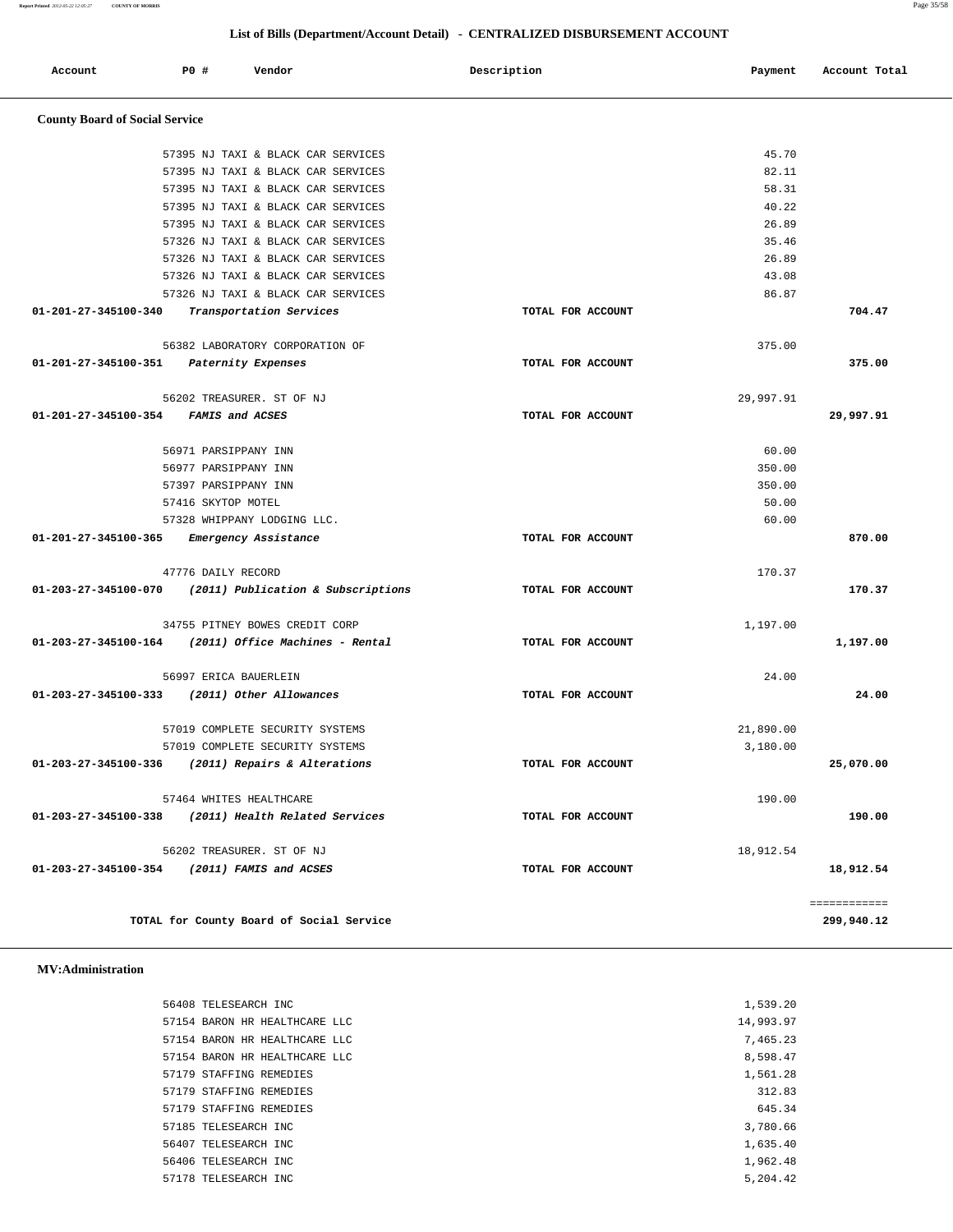**Report Printed** *2012-05-22 12:05:27* **COUNTY OF MORRIS** Page 36/58

### **List of Bills (Department/Account Detail) - CENTRALIZED DISBURSEMENT ACCOUNT**

| Account                  | <b>PO #</b><br>Vendor                                        | Description       | Payment              | Account Total |
|--------------------------|--------------------------------------------------------------|-------------------|----------------------|---------------|
|                          |                                                              |                   |                      |               |
| <b>MV:Administration</b> |                                                              |                   |                      |               |
|                          |                                                              |                   |                      |               |
|                          | 57428 ANN MARIE SMITH                                        |                   | 1,334.20             |               |
|                          | 57427 BARKEL FLEMMING                                        |                   | 2,462.60             |               |
|                          | 57426 CHARLES NADARAJAH                                      |                   | 840.00               |               |
|                          | 57425 CHRISNADINE FRANCOIS<br>57424 CLARISSA ALARILLA        |                   | 2,475.20<br>1,118.95 |               |
|                          | 57423 DANILO LAPID                                           |                   | 1,679.30             |               |
|                          | 57422 EDITHA MARQUEZ                                         |                   | 3,359.30             |               |
|                          | 57421 EVELYN TOLENTINO                                       |                   | 1,146.25             |               |
|                          | 57420 GEORGINA GRAY-HORSLEY                                  |                   | 224.00               |               |
|                          | 57370 ILLIENE CHARLES, RN                                    |                   | 840.00               |               |
|                          | 57371 JESSY CHERIAN                                          |                   | 280.00               |               |
|                          | 57372 JESSY JACOB                                            |                   | 1,050.00             |               |
|                          | 57373 JOYCE REED                                             |                   | 2,234.40             |               |
|                          | 57374 LISA RUCK                                              |                   | 209.44               |               |
|                          | 57375 LOREEN RAFISURA                                        |                   | 832.30               |               |
|                          | 57376 LOUISE R. MACCHIA<br>57377 MADUKWE IMO IBOKO, RN       |                   | 2,668.75<br>2,240.00 |               |
|                          | 57378 MA. LIZA IMPERIAL                                      |                   | 3,340.05             |               |
|                          | 57379 MARIA CAMPOS                                           |                   | 516.25               |               |
|                          | 57380 MARTHA YAGHI                                           |                   | 1,113.70             |               |
|                          | 57381 MARY JANE M. ARCINAS                                   |                   | 838.25               |               |
|                          | 57382 MELOJANE CELESTINO                                     |                   | 1,400.00             |               |
|                          | 57383 ROSE DUMAPIT                                           |                   | 1,392.30             |               |
|                          | 57384 VIVIAN BLANDURA                                        |                   | 1,400.00             |               |
|                          | 57369 JEDDIE A GARCIA                                        |                   | 1,120.00             |               |
|                          | 57368 HARRIET VALLECER RN                                    |                   | 1,400.00             |               |
| 01-201-27-350100-016     | Outside Salaries & Wages                                     | TOTAL FOR ACCOUNT |                      | 85,214.52     |
|                          | 56125 THE SENIORS RESOURCE GUIDE                             |                   | 1,350.00             |               |
| 01-201-27-350100-022     | Advertising                                                  | TOTAL FOR ACCOUNT |                      | 1,350.00      |
|                          |                                                              |                   |                      |               |
|                          | 57174 PREMIER HEALTHCARE                                     |                   | 66,498.85            |               |
| 01-201-27-350100-035     | Consultation Fee                                             | TOTAL FOR ACCOUNT |                      | 66,498.85     |
|                          |                                                              |                   |                      |               |
| 01-201-27-350100-036     | 57164 FAMILY SERVICE OF MORRIS COUNTY<br>Contracted Services | TOTAL FOR ACCOUNT | 21,000.00            | 21,000.00     |
|                          |                                                              |                   |                      |               |
|                          | 57184 OPTIMUS EMR, INC.                                      |                   | 1,136.32             |               |
|                          | 56262 OPTIMUS EMR, INC.                                      |                   | 1,136.32             |               |
|                          | 52093 OPTIMUS EMR, INC.                                      |                   | 1,136.32             |               |
|                          | 01-201-27-350100-040 Electronic Data Processing              | TOTAL FOR ACCOUNT |                      | 3,408.96      |
|                          |                                                              |                   |                      |               |
|                          | 56688 DEER PARK                                              |                   | 10.45                |               |
| 01-201-27-350100-046     | General Stores                                               | TOTAL FOR ACCOUNT |                      | 10.45         |
|                          | 57284 STAPLES BUSINESS ADVANTAGE                             |                   | 336.43               |               |
|                          | 57284 STAPLES BUSINESS ADVANTAGE                             |                   | 87.37                |               |
|                          | 57284 STAPLES BUSINESS ADVANTAGE                             |                   | 1,802.72             |               |
|                          | 57284 STAPLES BUSINESS ADVANTAGE                             |                   | 25.20                |               |
|                          | 57284 STAPLES BUSINESS ADVANTAGE                             |                   | 204.93               |               |
|                          | 01-201-27-350100-058 Office Supplies & Stationery            | TOTAL FOR ACCOUNT |                      | 2,456.65      |
|                          |                                                              |                   |                      |               |
|                          | 57689 COUNTY OF MORRIS                                       |                   | 172.91               |               |
|                          | 01-201-27-350100-068 Postage & Metered Mail                  | TOTAL FOR ACCOUNT |                      | 172.91        |
|                          |                                                              |                   |                      |               |
| 01-201-27-350100-070     | 52092 HCPRO, INC.<br>Publication & Subscriptions             | TOTAL FOR ACCOUNT | 257.10               | 257.10        |
|                          |                                                              |                   |                      |               |

 57667 ALLIED OIL 869.40  **01-201-27-350100-140 Gas Purchases TOTAL FOR ACCOUNT 869.40**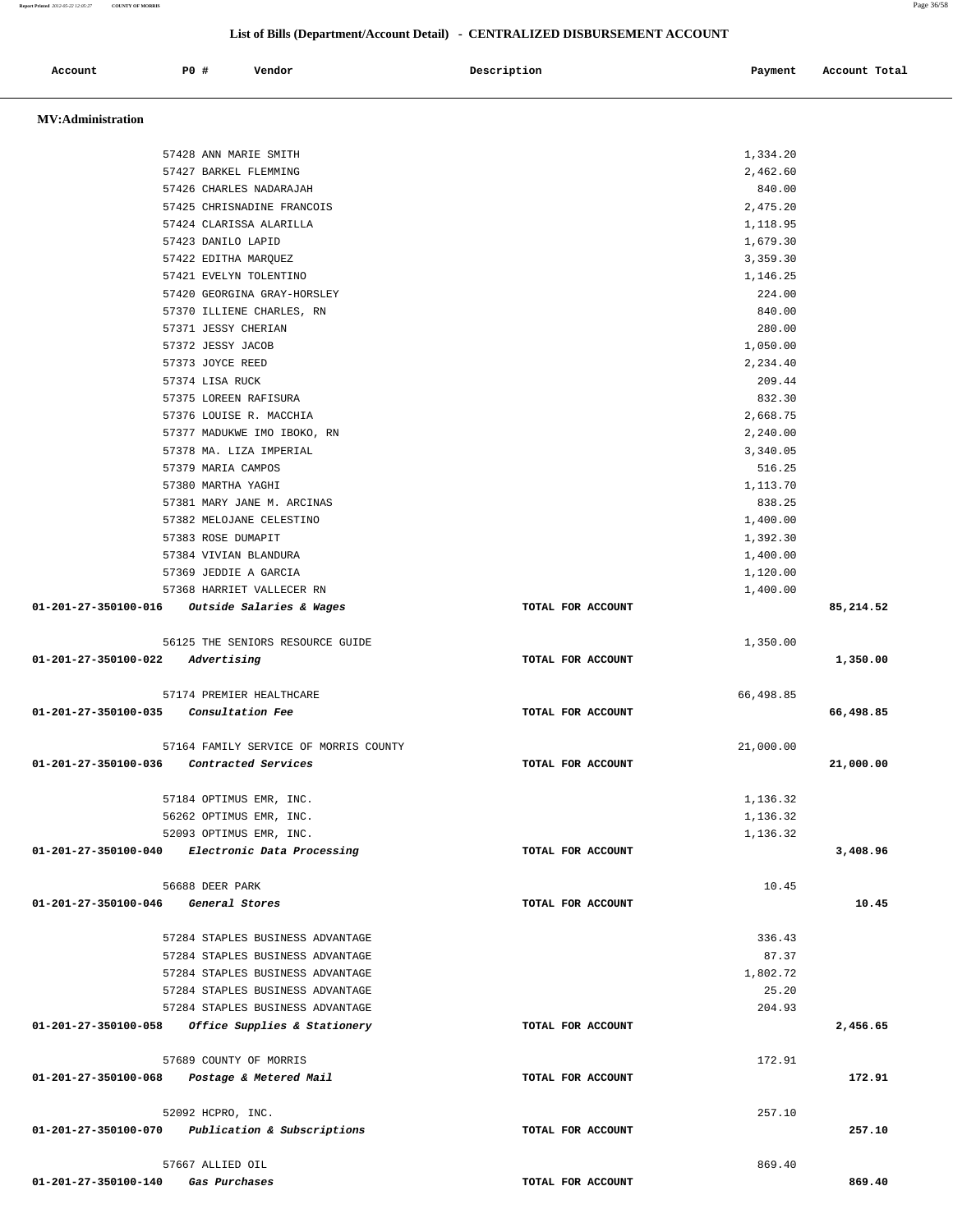**Report Printed** *2012-05-22 12:05:27* **COUNTY OF MORRIS** Page 37/58  **List of Bills (Department/Account Detail) - CENTRALIZED DISBURSEMENT ACCOUNT**

| Account | P <sub>0</sub> | Vendor | Description<br>$\sim$ $\sim$ | Payment | Account Total |
|---------|----------------|--------|------------------------------|---------|---------------|
|         |                |        |                              |         |               |

### **MV:Administration**

| 57181 VERIZON                                               |                   | 26.83    |              |  |
|-------------------------------------------------------------|-------------------|----------|--------------|--|
| 56269 EXTEL COMMUNICATIONS                                  |                   | 198.00   |              |  |
| 01-201-27-350100-146<br>Telephone                           | TOTAL FOR ACCOUNT |          | 224.83       |  |
|                                                             |                   |          |              |  |
| 57172 KURT'S LOCKSMITH SERVICE, LLC                         |                   | 529.00   |              |  |
| 57172 KURT'S LOCKSMITH SERVICE, LLC                         |                   | 75.00    |              |  |
| 57180 U.S. SECURITY ASSOCIATES, INC.                        |                   | 4,962.88 |              |  |
| 56272 ADT SECURITY SERVICES INC                             |                   | 162.47   |              |  |
| 56257 COMPLETE SECURITY SYSTEMS                             |                   | 105.00   |              |  |
| 01-201-27-350100-266<br>Safety Items                        | TOTAL FOR ACCOUNT |          | 5,834.35     |  |
| 56125 THE SENIORS RESOURCE GUIDE                            |                   | 1,350.00 |              |  |
| 01-203-27-350100-022<br>(2011) Advertising                  | TOTAL FOR ACCOUNT |          | 1,350.00     |  |
| 57177 STAPLES BUSINESS ADVANTAGE                            |                   | 1,571.20 |              |  |
| 57177 STAPLES BUSINESS ADVANTAGE                            |                   | 30.20    |              |  |
| 57177 STAPLES BUSINESS ADVANTAGE                            |                   | 182.29   |              |  |
| (2011) Office Supplies & Stationery<br>01-203-27-350100-058 | TOTAL FOR ACCOUNT |          | 1,783.69     |  |
|                                                             |                   |          | ============ |  |
| TOTAL for MV:Administration                                 |                   |          | 190,431.71   |  |
| <b>MV:Building Services</b>                                 |                   |          |              |  |
| 57192 SCHINDLER ELEVATOR CORPORATION                        |                   | 2,244.76 |              |  |
| 56261 MILLER & CHITTY CO INC                                |                   | 4,320.00 |              |  |
| 56268 TBS CONTROLS LLC                                      |                   | 2,626.66 |              |  |
| 56268 TBS CONTROLS LLC                                      |                   | 2,626.67 |              |  |
|                                                             |                   |          |              |  |

 56268 TBS CONTROLS LLC 2,626.66  **01-201-27-350110-044 Equipment Service Agreements TOTAL FOR ACCOUNT 14,444.75**

 56123 TREASURER-STATE OF NEW JERSEY 1,512.00  **01-201-27-350110-102 State Mandated Costs TOTAL FOR ACCOUNT 1,512.00**

57168 JERSEY CENTRAL POWER & LIGHT 38,111.73  **01-201-27-350110-137 Electricity TOTAL FOR ACCOUNT 38,111.73**

57190 PSE&G CO 4,264.34

 57182 WOODRUFF ENERGY 22,702.05 57182 WOODRUFF ENERGY 2,721.80  **01-201-27-350110-141 Natural Gas TOTAL FOR ACCOUNT 30,326.94**

 56965 CITYSIDE ARCHIVES, LTD 835.00  **01-201-27-350110-143 Rubbish & Trash Removal TOTAL FOR ACCOUNT 835.00**

 56122 STERICYCLE INC. 1,651.11  **01-201-27-350110-145 Solid Waste Cost TOTAL FOR ACCOUNT 1,651.11**

> 52682 MARIDO SERVICES INC. 5.54 52682 MARIDO SERVICES INC. 4.26 52682 MARIDO SERVICES INC. 126.64 52682 MARIDO SERVICES INC. 16.48 52682 MARIDO SERVICES INC. 15.88 52682 MARIDO SERVICES INC. 39.75 52682 MARIDO SERVICES INC. 20.95 52682 MARIDO SERVICES INC. 99.96 52682 MARIDO SERVICES INC. 30.36

57191 PSE&G CO 638.75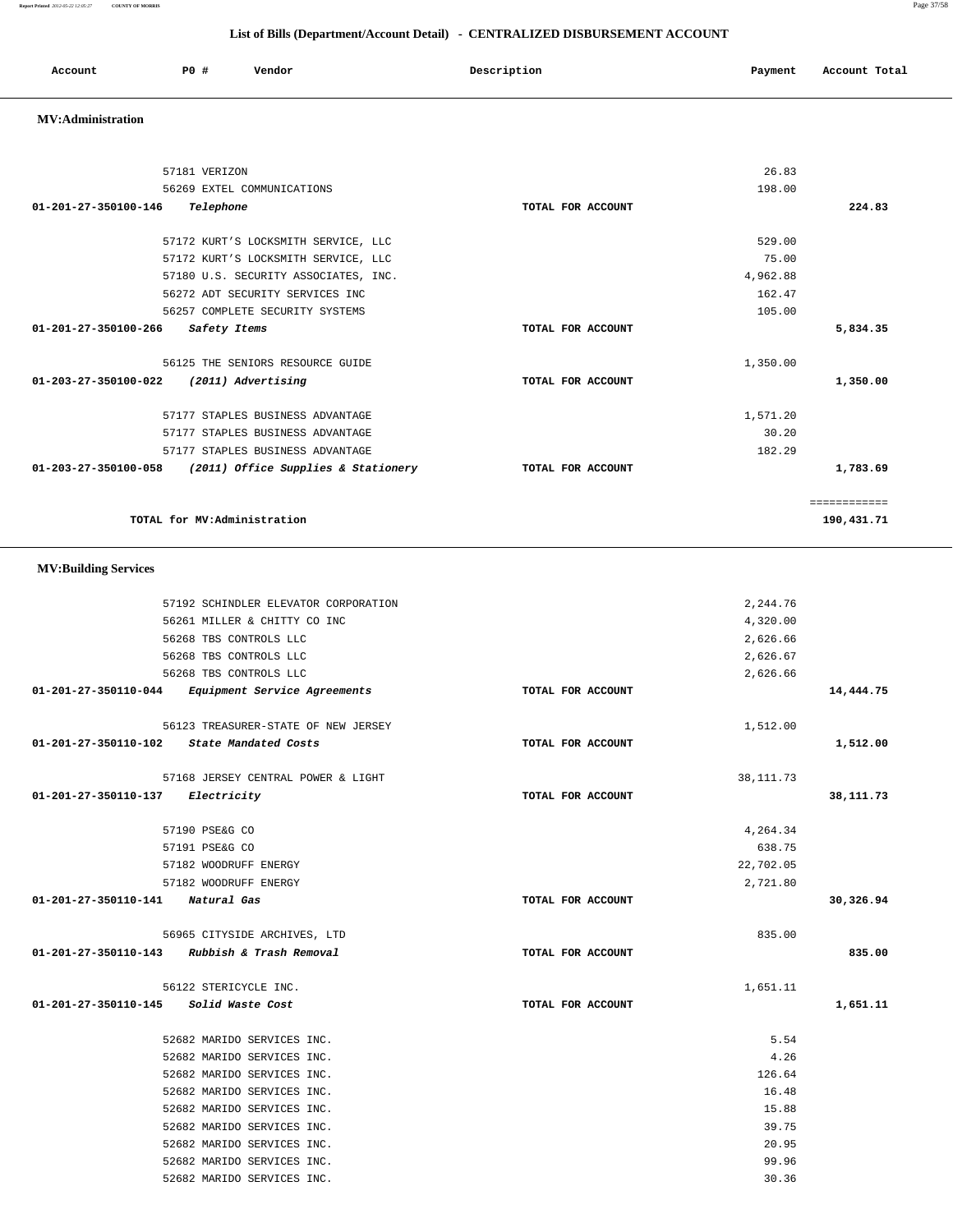## **List of Bills (Department/Account Detail) - CENTRALIZED DISBURSEMENT ACCOUNT**

|                                      | LIST OF DIES (Department/Account Detail) • CENTRALIZED DISDURSENIENT ACCOUNT |                                                          |                   |               |               |  |  |  |
|--------------------------------------|------------------------------------------------------------------------------|----------------------------------------------------------|-------------------|---------------|---------------|--|--|--|
| Account                              | P0 #                                                                         | Vendor                                                   | Description       | Payment       | Account Total |  |  |  |
| <b>MV:Building Services</b>          |                                                                              |                                                          |                   |               |               |  |  |  |
|                                      |                                                                              |                                                          |                   |               |               |  |  |  |
|                                      |                                                                              | 52682 MARIDO SERVICES INC.                               |                   | 42.72         |               |  |  |  |
|                                      |                                                                              | 52682 MARIDO SERVICES INC.                               |                   | 16.76         |               |  |  |  |
|                                      |                                                                              | 52682 MARIDO SERVICES INC.                               |                   | 50.20         |               |  |  |  |
|                                      |                                                                              | 52682 MARIDO SERVICES INC.<br>52682 MARIDO SERVICES INC. |                   | 8.48<br>35.01 |               |  |  |  |
|                                      |                                                                              | 52682 MARIDO SERVICES INC.                               |                   | 58.08         |               |  |  |  |
|                                      |                                                                              | 52682 MARIDO SERVICES INC.                               |                   | 22.52         |               |  |  |  |
|                                      |                                                                              | 52682 MARIDO SERVICES INC.                               |                   | 53.84         |               |  |  |  |
|                                      |                                                                              | 52682 MARIDO SERVICES INC.                               |                   | 32.30         |               |  |  |  |
|                                      |                                                                              | 52682 MARIDO SERVICES INC.                               |                   | 5.47          |               |  |  |  |
|                                      |                                                                              | 56267 TURTLE & HUGHES, INC                               |                   | 387.00        |               |  |  |  |
|                                      |                                                                              | 56267 TURTLE & HUGHES, INC                               |                   | 699.47        |               |  |  |  |
|                                      |                                                                              | 56267 TURTLE & HUGHES, INC                               |                   | 276.33        |               |  |  |  |
|                                      |                                                                              | 56267 TURTLE & HUGHES, INC                               |                   | 501.47        |               |  |  |  |
|                                      | 56270 GRAINGER                                                               |                                                          |                   | 130.01        |               |  |  |  |
|                                      | 56270 GRAINGER                                                               |                                                          |                   | 84.55         |               |  |  |  |
| 01-201-27-350110-204 Plant Operation |                                                                              |                                                          | TOTAL FOR ACCOUNT |               | 2,764.03      |  |  |  |
|                                      |                                                                              | 57089 ALL CLEAN JANITORIAL                               |                   | 329.70        |               |  |  |  |
| 01-201-27-350110-225                 |                                                                              | Chemicals & Sprays                                       | TOTAL FOR ACCOUNT |               | 329.70        |  |  |  |
|                                      |                                                                              | 57089 ALL CLEAN JANITORIAL                               |                   | 52.50         |               |  |  |  |
|                                      |                                                                              | 57159 EMERALD PROFESSIONAL                               |                   | 97.82         |               |  |  |  |
|                                      |                                                                              | 57188 PABCO INDUSTRIES, LLC                              |                   | 1,420.00      |               |  |  |  |
|                                      |                                                                              | 56274 MCMASTER-CARR SUPPLY CO                            |                   | 294.56        |               |  |  |  |
|                                      |                                                                              | 56274 MCMASTER-CARR SUPPLY CO                            |                   | 137.00        |               |  |  |  |
|                                      |                                                                              | 56274 MCMASTER-CARR SUPPLY CO                            |                   | 13.52         |               |  |  |  |
|                                      |                                                                              | 57195 PABCO INDUSTRIES, LLC                              |                   | 1,150.00      |               |  |  |  |
|                                      |                                                                              | 57195 PABCO INDUSTRIES, LLC                              |                   | 1,150.00      |               |  |  |  |
| 01-201-27-350110-252                 |                                                                              | Janitorial Supplies                                      | TOTAL FOR ACCOUNT |               | 4,315.40      |  |  |  |
|                                      |                                                                              | 57170 MILLER & CHITTY CO INC                             |                   | 10,413.34     |               |  |  |  |
|                                      |                                                                              | 57193 SCHINDLER ELEVATOR CORPORATION                     |                   | 693.99        |               |  |  |  |
|                                      |                                                                              | 57193 SCHINDLER ELEVATOR CORPORATION                     |                   | 1,014.68      |               |  |  |  |
|                                      |                                                                              | 57193 SCHINDLER ELEVATOR CORPORATION                     |                   | 774.17        |               |  |  |  |
|                                      |                                                                              | 56259 D & B PARTS CORPORATION                            |                   | 881.50        |               |  |  |  |
|                                      |                                                                              | 54967 FASTENAL COMPANY                                   |                   | 60.00         |               |  |  |  |
|                                      |                                                                              | 56119 UNIVERSAL SUPPLY GROUP INC.                        |                   | 118.82        |               |  |  |  |
|                                      |                                                                              | 56119 UNIVERSAL SUPPLY GROUP INC.                        |                   | 34.85         |               |  |  |  |
| 01-201-27-350110-262                 |                                                                              | Machinery Repairs & Parts                                | TOTAL FOR ACCOUNT |               | 13,991.35     |  |  |  |
|                                      |                                                                              |                                                          |                   |               | ============  |  |  |  |
|                                      |                                                                              | TOTAL for MV: Building Services                          |                   |               | 108,282.01    |  |  |  |
| <b>MV:Dietary</b>                    |                                                                              |                                                          |                   |               |               |  |  |  |
|                                      |                                                                              | 57175 SODEXO, INC & AFFILIATES                           |                   | 1,528.85      |               |  |  |  |
| 01-201-27-350115-036                 |                                                                              | Contracted Services                                      | TOTAL FOR ACCOUNT |               | 1,528.85      |  |  |  |
|                                      |                                                                              |                                                          |                   |               |               |  |  |  |

============

**TOTAL for MV:Dietary 1,528.85**

 **MV:Laundry** 

 57159 EMERALD PROFESSIONAL 8,328.50 57187 READY SUPPLY 370.00 56264 READY SUPPLY 2,220.00

 **01-201-27-350125-182 Diapers TOTAL FOR ACCOUNT 10,918.50**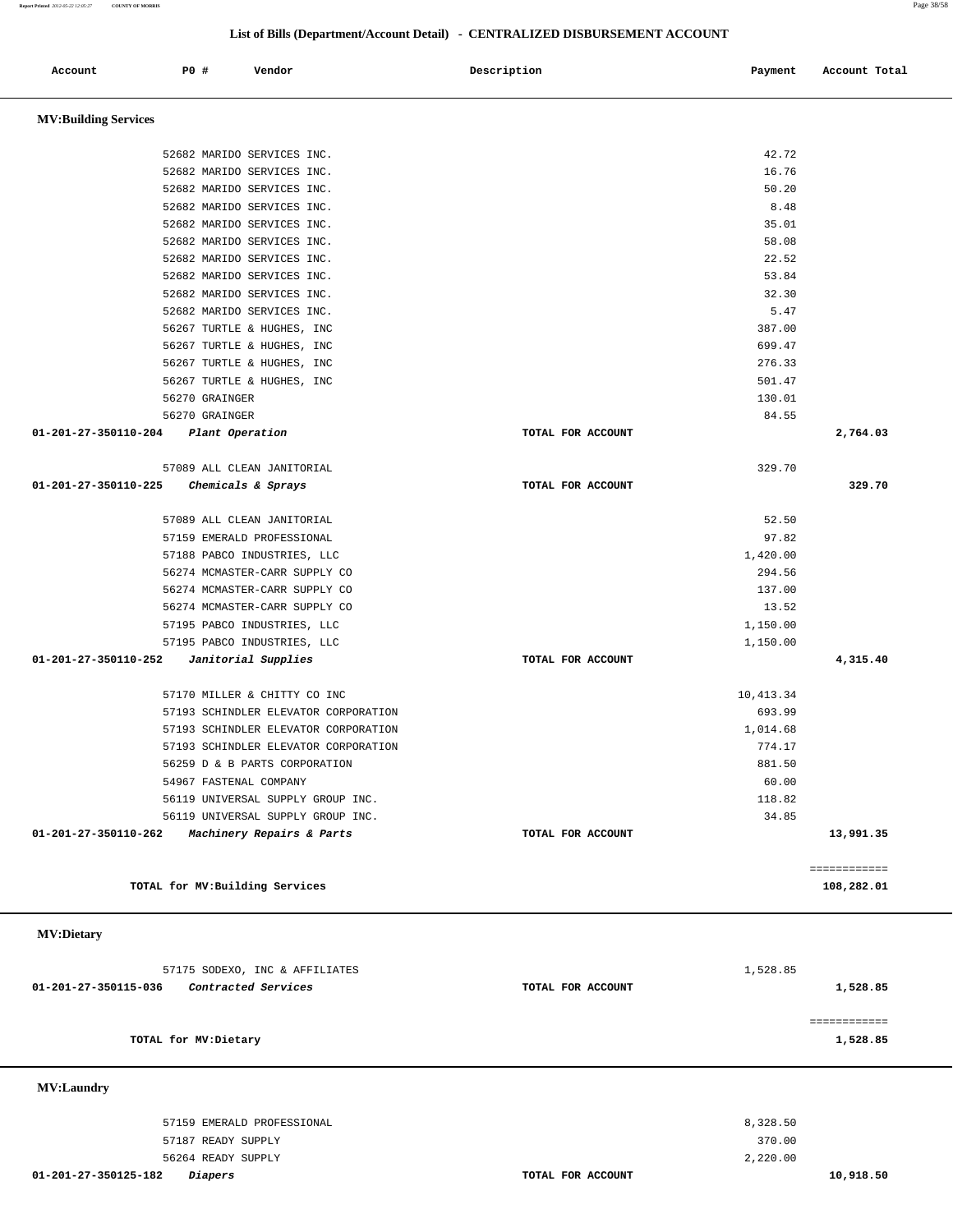### **Report Printed** *2012-05-22 12:05:27* **COUNTY OF MORRIS** Page 39/58

### **List of Bills (Department/Account Detail) - CENTRALIZED DISBURSEMENT ACCOUNT**

| Account           | P0 # | Vendor | Description | Payment | Account Total                |
|-------------------|------|--------|-------------|---------|------------------------------|
| <b>MV:Laundry</b> |      |        |             |         |                              |
|                   |      |        |             |         | ------------<br>____________ |

**TOTAL for MV:Laundry 10,918.50**

| <b>MV:Nursing</b> |
|-------------------|
|-------------------|

|                      | TOTAL for MV:Nursing                                 |                   |                    | 41,855.32    |
|----------------------|------------------------------------------------------|-------------------|--------------------|--------------|
|                      |                                                      |                   |                    | ============ |
| 01-201-27-350130-340 | Transportation Services                              | TOTAL FOR ACCOUNT |                    | 498.00       |
|                      | 57385 EMPIRE AMBULANCE LLC                           |                   | 165.00             |              |
|                      | 57385 EMPIRE AMBULANCE LLC                           |                   | 168.00             |              |
|                      | 57385 EMPIRE AMBULANCE LLC                           |                   | 165.00             |              |
|                      |                                                      |                   |                    |              |
| 01-201-27-350130-258 | Equipment                                            | TOTAL FOR ACCOUNT |                    | 1,074.75     |
|                      | 56271 SPECIALTY MEDICAL PRODUCTS INC.                |                   | 1,074.75           |              |
| 01-201-27-350130-203 | X-Ray & Medical Supplies                             | TOTAL FOR ACCOUNT |                    | 1,625.98     |
|                      | 57171 MOBILEX USA                                    |                   | 865.07             |              |
|                      | 57171 MOBILEX USA                                    |                   | 760.91             |              |
|                      |                                                      |                   |                    |              |
| 01-201-27-350130-193 | Oxygen                                               | TOTAL FOR ACCOUNT |                    | 2,021.57     |
|                      | 57086 GTS WELCO                                      |                   | 103.22             |              |
|                      | 57086 GTS WELCO                                      |                   | 508.75             |              |
|                      | 57086 GTS WELCO                                      |                   | 103.22             |              |
|                      | 57086 GTS WELCO                                      |                   | 227.86             |              |
|                      | 57086 GTS WELCO<br>57086 GTS WELCO                   |                   | 181.94<br>286.90   |              |
|                      | 57086 GTS WELCO                                      |                   | 181.94             |              |
|                      | 57086 GTS WELCO                                      |                   | 142.58             |              |
|                      | 57086 GTS WELCO                                      |                   | 103.22             |              |
|                      | 57086 GTS WELCO                                      |                   | 181.94             |              |
|                      |                                                      |                   |                    |              |
| 01-201-27-350130-191 | Nursing                                              | TOTAL FOR ACCOUNT |                    | 30.00        |
|                      | 57162 CHERYL DYER                                    |                   | 30.00              |              |
|                      | 01-201-27-350130-070 Publication & Subscriptions     | TOTAL FOR ACCOUNT |                    | 263.00       |
|                      | 51879 HCPRO, INC.                                    |                   | 263.00             |              |
|                      |                                                      |                   |                    |              |
| 01-201-27-350130-046 | General Stores                                       | TOTAL FOR ACCOUNT |                    | 24,320.36    |
|                      | 57173 PENN-JERSEY PAPER CO.                          |                   | 1,139.25           |              |
|                      | 57169 JML MEDICAL INC.                               |                   | 20.00              |              |
|                      | 57169 JML MEDICAL INC.                               |                   | 552.00             |              |
|                      | 57169 JML MEDICAL INC.                               |                   | 2,493.75           |              |
|                      | 57169 JML MEDICAL INC.                               |                   | 1,140.40           |              |
|                      | 57169 JML MEDICAL INC.                               |                   | 4,632.69           |              |
|                      | 57159 EMERALD PROFESSIONAL<br>57167 JML MEDICAL INC. |                   | 885.00<br>6,787.27 |              |
|                      | 57158 EMERALD PROFESSIONAL                           |                   | 6,670.00           |              |
|                      |                                                      |                   |                    |              |
| 01-201-27-350130-036 | Contracted Services                                  | TOTAL FOR ACCOUNT |                    | 11,771.66    |
|                      | 57174 PREMIER HEALTHCARE                             |                   | 9,916.66           |              |
|                      | 57165 JAMES H WOLF                                   |                   | 1,855.00           |              |
|                      |                                                      |                   |                    |              |
| 01-201-27-350130-035 | Consultation Fee                                     | TOTAL FOR ACCOUNT |                    | 250.00       |
|                      | 57090 ALBERTA SCOCOZZA R.R.A.                        |                   | 250.00             |              |

 **MV:Recreation/Volunteer Svc**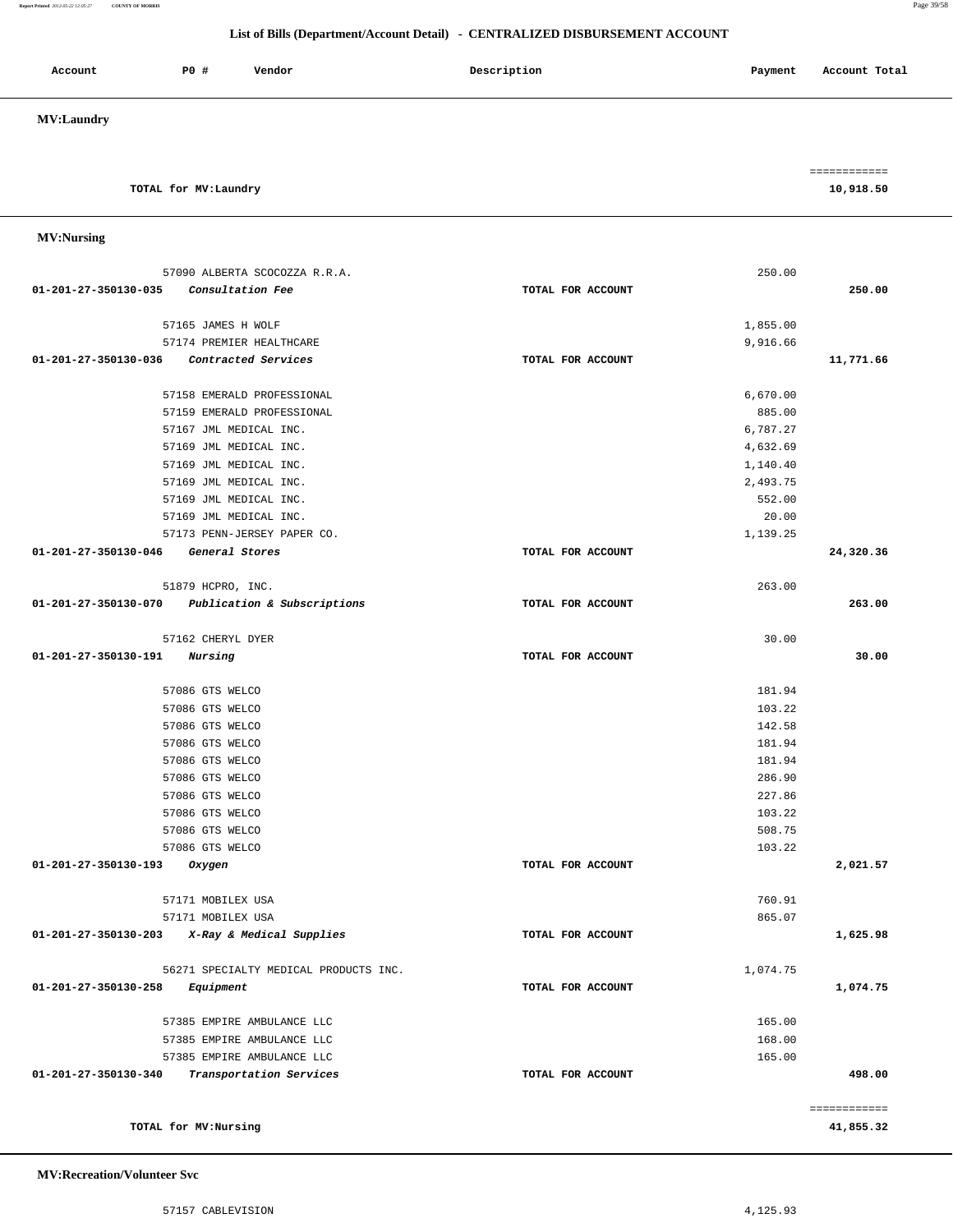### **Report Printed** *2012-05-22 12:05:27* **COUNTY OF MORRIS** Page 40/58

| Account                               | P0 # | Vendor                                                  |                                           | Description       | Payment    | Account Total |
|---------------------------------------|------|---------------------------------------------------------|-------------------------------------------|-------------------|------------|---------------|
| <b>MV:Recreation/Volunteer Svc</b>    |      |                                                         |                                           |                   |            |               |
|                                       |      |                                                         |                                           |                   |            |               |
| 01-201-27-350135-036                  |      | 57156 CLASSIC HAIR CARE<br>Contracted Services          |                                           | TOTAL FOR ACCOUNT | 5,547.84   | 9,673.77      |
|                                       |      |                                                         |                                           |                   |            |               |
|                                       |      | 57088 ARTS! BY THE PEOPLE INC.                          |                                           |                   | 50.00      |               |
|                                       |      | 57189 ARTISTIC AQUARIA INC                              |                                           |                   | 518.00     |               |
|                                       |      | 57087 BRUSHSTROKES                                      |                                           |                   | 135.00     |               |
|                                       |      | 57176 SONGS FOR YOU                                     |                                           |                   | 150.00     |               |
|                                       |      | 57155 KAREN HOGAN                                       |                                           |                   | 27.94      |               |
|                                       |      | 56273 ORIENTAL TRADING COMPANY INC.                     |                                           |                   | 124.00     |               |
| 01-201-27-350135-194                  |      | Patient Activities                                      |                                           | TOTAL FOR ACCOUNT |            | 1,004.94      |
|                                       |      |                                                         |                                           |                   |            | ============  |
|                                       |      | TOTAL for MV: Recreation/Volunteer Svc                  |                                           |                   |            | 10,678.71     |
|                                       |      |                                                         |                                           |                   |            |               |
| <b>MV:Rehabilitation</b>              |      |                                                         |                                           |                   |            |               |
|                                       |      | 57186 SELECT REHABILITATION INC.                        |                                           |                   | 39, 419.61 |               |
|                                       |      | 57194 SELECT REHABILITATION INC.                        |                                           |                   | 45,004.92  |               |
| 01-201-27-350140-036                  |      | Contracted Services                                     |                                           | TOTAL FOR ACCOUNT |            | 84,424.53     |
|                                       |      |                                                         |                                           |                   |            |               |
|                                       |      | 57186 SELECT REHABILITATION INC.                        |                                           |                   | 32,300.95  |               |
|                                       |      | 57194 SELECT REHABILITATION INC.                        |                                           |                   | 35, 445.54 |               |
| 01-201-27-350140-194                  |      | Patient Activities                                      |                                           | TOTAL FOR ACCOUNT |            | 67,746.49     |
|                                       |      | 57186 SELECT REHABILITATION INC.                        |                                           |                   | 11,015.68  |               |
|                                       |      | 57194 SELECT REHABILITATION INC.                        |                                           |                   | 9,381.65   |               |
| 01-201-27-350140-199                  |      | Rehab Therapy                                           |                                           | TOTAL FOR ACCOUNT |            | 20,397.33     |
|                                       |      |                                                         |                                           |                   |            |               |
|                                       |      |                                                         |                                           |                   |            | ============  |
|                                       |      | TOTAL for MV: Rehabilitation                            |                                           |                   |            | 172,568.35    |
| <b>Assistance Dep Child:Local Shr</b> |      |                                                         |                                           |                   |            |               |
|                                       |      |                                                         |                                           |                   |            |               |
|                                       |      | 57354 OFFICE OF TEMPORARY ASSISTANCE                    |                                           |                   | 12,000.00  |               |
| 01-201-27-354100-091                  |      |                                                         | Assistance Dep Child: Local Shr Program E | TOTAL FOR ACCOUNT |            | 12,000.00     |
|                                       |      |                                                         |                                           |                   |            | ============  |
|                                       |      | TOTAL for Assistance Dep Child: Local Shr               |                                           |                   |            | 12,000.00     |
|                                       |      |                                                         |                                           |                   |            |               |
| <b>Assistance SSI Income Recipien</b> |      |                                                         |                                           |                   |            |               |
|                                       |      |                                                         |                                           |                   |            |               |
|                                       |      | 57355 OFFICE OF TEMPORARY ASSISTANCE                    |                                           |                   | 40,000.00  |               |
| 01-201-27-355100-090                  |      |                                                         | Assistance SSI Income Recipien Expenditu  | TOTAL FOR ACCOUNT |            | 40,000.00     |
|                                       |      |                                                         |                                           |                   |            | ============  |
|                                       |      | TOTAL for Assistance SSI Income Recipien                |                                           |                   |            | 40,000.00     |
|                                       |      |                                                         |                                           |                   |            |               |
| <b>County Adjuster</b>                |      |                                                         |                                           |                   |            |               |
|                                       |      |                                                         |                                           |                   |            |               |
|                                       |      | 57689 COUNTY OF MORRIS                                  |                                           |                   | 51.38      |               |
| 01-201-27-357100-068                  |      | Postage & Metered Mail                                  |                                           | TOTAL FOR ACCOUNT |            | 51.38         |
|                                       |      |                                                         |                                           |                   |            |               |
| 01-201-27-357100-168                  |      | 57411 STAPLES BUSINESS ADVANTAGE<br>Assets over \$1,000 |                                           | TOTAL FOR ACCOUNT | 1,199.99   | 1,199.99      |
|                                       |      |                                                         |                                           |                   |            |               |
|                                       |      |                                                         |                                           |                   |            | ============  |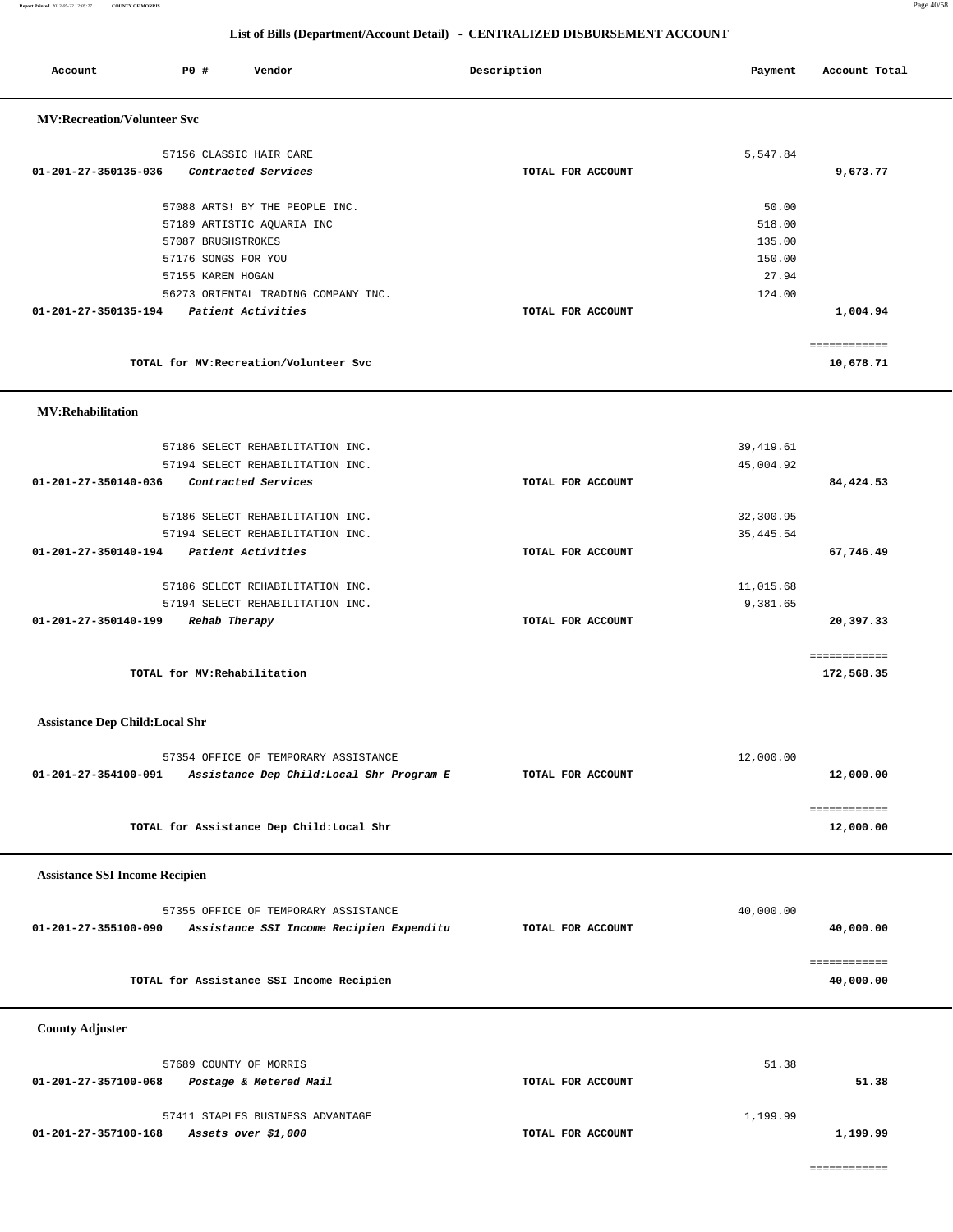**Report Printed** *2012-05-22 12:05:27* **COUNTY OF MORRIS** Page 41/58

### **List of Bills (Department/Account Detail) - CENTRALIZED DISBURSEMENT ACCOUNT**

|                                                                                                  | ны огранспользование реант - снатальный изменент иссобна |                   |                        |
|--------------------------------------------------------------------------------------------------|----------------------------------------------------------|-------------------|------------------------|
| P0 #<br>Account<br>Vendor                                                                        | Description                                              | Payment           | Account Total          |
| <b>County Adjuster</b>                                                                           |                                                          |                   |                        |
| TOTAL for County Adjuster                                                                        |                                                          |                   | 1,251.37               |
| <b>Dental Clinic</b>                                                                             |                                                          |                   |                        |
| 57166 WILLIAM J. BARON, DMD.<br>Dental Clinic Other Administrative Suppl<br>01-201-27-365100-095 | TOTAL FOR ACCOUNT                                        | 360.00            | 360.00                 |
| TOTAL for Dental Clinic                                                                          |                                                          |                   | ============<br>360.00 |
| <b>County Library</b>                                                                            |                                                          |                   |                        |
| 56045 ASHRAE INC                                                                                 |                                                          | 175.20            |                        |
| 56108 BAKER & TAYLOR BOOKS                                                                       |                                                          | 192.44            |                        |
| 56106 CPC INC                                                                                    |                                                          | 950.00            |                        |
| 56096 INFORMATION TODAY INC                                                                      |                                                          | 356.55            |                        |
| 57216 INGRAM LIBRARY SERVICES                                                                    |                                                          | 9.90              |                        |
| 57216 INGRAM LIBRARY SERVICES                                                                    |                                                          | 979.31            |                        |
| 57216 INGRAM LIBRARY SERVICES                                                                    |                                                          | 140.00            |                        |
| 57216 INGRAM LIBRARY SERVICES                                                                    |                                                          | 120.80            |                        |
| 57216 INGRAM LIBRARY SERVICES                                                                    |                                                          | 9.57              |                        |
| 57216 INGRAM LIBRARY SERVICES<br>57216 INGRAM LIBRARY SERVICES                                   |                                                          | 11.39<br>84.99    |                        |
| 57214 INGRAM LIBRARY SERVICES                                                                    |                                                          | 67.73             |                        |
| 57214 INGRAM LIBRARY SERVICES                                                                    |                                                          | 1,008.10          |                        |
| 57214 INGRAM LIBRARY SERVICES                                                                    |                                                          | 537.71            |                        |
| 57214 INGRAM LIBRARY SERVICES                                                                    |                                                          | 11.39             |                        |
| 57214 INGRAM LIBRARY SERVICES                                                                    |                                                          | 74.76             |                        |
| 57214 INGRAM LIBRARY SERVICES                                                                    |                                                          | 43.74             |                        |
| 57214 INGRAM LIBRARY SERVICES                                                                    |                                                          | 15.69             |                        |
| 57214 INGRAM LIBRARY SERVICES                                                                    |                                                          | 501.92            |                        |
| 57214 INGRAM LIBRARY SERVICES                                                                    |                                                          | 597.20            |                        |
| 57214 INGRAM LIBRARY SERVICES                                                                    |                                                          | 186.94            |                        |
| 57288 INGRAM LIBRARY SERVICES                                                                    |                                                          | 1,127.25          |                        |
| 57288 INGRAM LIBRARY SERVICES                                                                    |                                                          | 22.73             |                        |
| 57288 INGRAM LIBRARY SERVICES                                                                    |                                                          | 264.00            |                        |
| 57288 INGRAM LIBRARY SERVICES                                                                    |                                                          | $-75.05$          |                        |
| 57288 INGRAM LIBRARY SERVICES<br>57288 INGRAM LIBRARY SERVICES                                   |                                                          | 1,248.26<br>84.80 |                        |
| 57288 INGRAM LIBRARY SERVICES                                                                    |                                                          | 35.52             |                        |
| 57288 INGRAM LIBRARY SERVICES                                                                    |                                                          | 14.99             |                        |
| 57288 INGRAM LIBRARY SERVICES                                                                    |                                                          | 112.35            |                        |
| 57288 INGRAM LIBRARY SERVICES                                                                    |                                                          | 220.58            |                        |
| 56098 MARQUIS WHO'S WHO LLC                                                                      |                                                          | 294.90            |                        |
| 55190 WEST PAYMENT CENTER                                                                        |                                                          | 1,039.00          |                        |
| 01-201-29-390100-028<br><i>Books &amp; Periodicals</i>                                           | TOTAL FOR ACCOUNT                                        |                   | 10,464.66              |

 57689 COUNTY OF MORRIS 954.25  **01-201-29-390100-068 Postage & Metered Mail TOTAL FOR ACCOUNT 954.25**

 56107 ATLANTIC TOMORROWS OFFICE 70.84 56107 ATLANTIC TOMORROWS OFFICE 95.30  **01-201-29-390100-069 Printing TOTAL FOR ACCOUNT 166.14**

 57281 VIDYA MANOHAR 23.53  **01-201-29-390100-082 Travel Expense TOTAL FOR ACCOUNT 23.53**

56104 MIDWEST TAPE LLC 91.36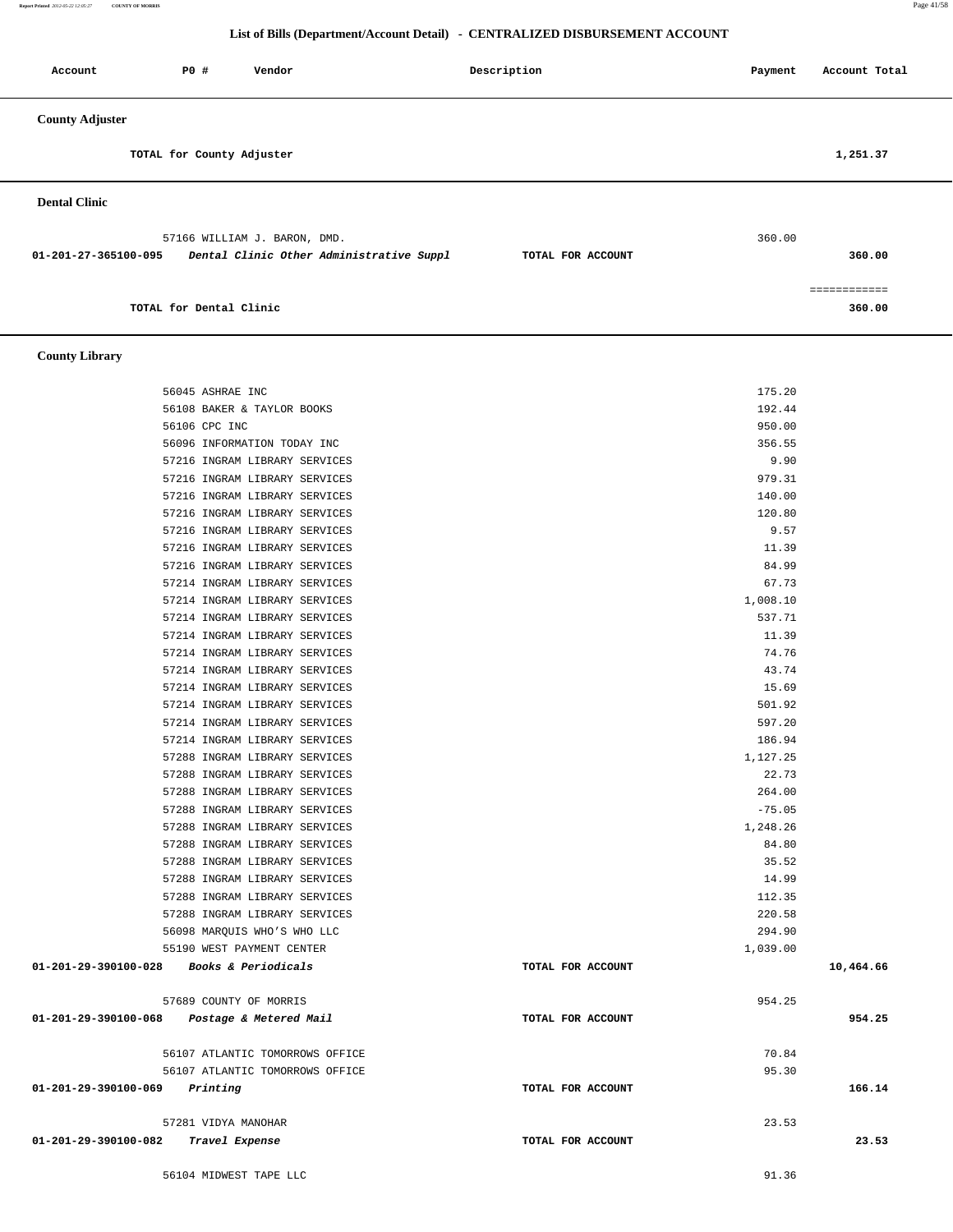**Report Printed** *2012-05-22 12:05:27* **COUNTY OF MORRIS** Page 42/58

### **List of Bills (Department/Account Detail) - CENTRALIZED DISBURSEMENT ACCOUNT**

| Account                               | P0 #                     | Vendor                                                       | Description |                   | Payment            | Account Total                |
|---------------------------------------|--------------------------|--------------------------------------------------------------|-------------|-------------------|--------------------|------------------------------|
| <b>County Library</b>                 |                          |                                                              |             |                   |                    |                              |
|                                       |                          | 56104 MIDWEST TAPE LLC                                       |             |                   | 45.98              |                              |
| 01-201-29-390100-083                  |                          | Video & Film Materials                                       |             | TOTAL FOR ACCOUNT |                    | 137.34                       |
|                                       |                          |                                                              |             |                   |                    |                              |
|                                       |                          | 56099 METRO IMAGING SERVICES INC                             |             |                   | 330.00             |                              |
|                                       |                          | 56100 R.S. KNAPP CO. INC.                                    |             |                   | 139.71             |                              |
|                                       |                          | 56043 W.B. MASON COMPANY INC<br>56043 W.B. MASON COMPANY INC |             |                   | 230.59<br>1,359.60 |                              |
|                                       |                          | 56043 W.B. MASON COMPANY INC                                 |             |                   | $-1, 359.60$       |                              |
|                                       |                          | 56043 W.B. MASON COMPANY INC                                 |             |                   | 389.76             |                              |
| 01-201-29-390100-095                  |                          | Other Administrative Supplies                                |             | TOTAL FOR ACCOUNT |                    | 1,090.06                     |
|                                       |                          |                                                              |             |                   |                    | ============                 |
|                                       | TOTAL for County Library |                                                              |             |                   |                    | 12,835.98                    |
| <b>County Superintendent of Schoo</b> |                          |                                                              |             |                   |                    |                              |
|                                       |                          | 56867 KATHLEEN SERAFINO                                      |             |                   | 117.90             |                              |
| 01-201-29-392100-031                  |                          | Cellular Phones/Pagers                                       |             | TOTAL FOR ACCOUNT |                    | 117.90                       |
|                                       |                          |                                                              |             |                   |                    |                              |
|                                       |                          | 57689 COUNTY OF MORRIS                                       |             |                   | 106.23             |                              |
| 01-201-29-392100-068                  |                          | Postage & Metered Mail                                       |             | TOTAL FOR ACCOUNT |                    | 106.23                       |
|                                       |                          | 56868 KATHLEEN SERAFINO                                      |             |                   | 32.11              |                              |
| 01-201-29-392100-082                  |                          | Travel Expense                                               |             | TOTAL FOR ACCOUNT |                    | 32.11                        |
|                                       |                          |                                                              |             |                   |                    |                              |
|                                       |                          | 56232 ATLANTIC TOMORROWS OFFICE                              |             |                   | 148.12             |                              |
| 01-201-29-392100-164                  |                          | Office Machines - Rental                                     |             | TOTAL FOR ACCOUNT |                    | 148.12                       |
|                                       |                          |                                                              |             |                   |                    | ============                 |
|                                       |                          | TOTAL for County Superintendent of Schoo                     |             |                   |                    | 404.36                       |
| <b>Contribution to County College</b> |                          |                                                              |             |                   |                    |                              |
|                                       |                          | 57606 COUNTY COLLEGE OF MORRIS                               |             |                   | 568,256.75         |                              |
|                                       |                          | 57573 COUNTY COLLEGE OF MORRIS                               |             |                   | 568,256.75         |                              |
| 01-201-29-395100-090                  | Expenditures             |                                                              |             | TOTAL FOR ACCOUNT |                    | 1,136,513.50                 |
|                                       |                          |                                                              |             |                   |                    |                              |
|                                       |                          | TOTAL for Contribution to County College                     |             |                   |                    | ============<br>1,136,513.50 |
|                                       |                          |                                                              |             |                   |                    |                              |
| <b>Rutgers Extension Service</b>      |                          |                                                              |             |                   |                    |                              |
|                                       |                          | 57689 COUNTY OF MORRIS                                       |             |                   | 166.49             |                              |
| 01-201-29-396100-068                  |                          | Postage & Metered Mail                                       |             | TOTAL FOR ACCOUNT |                    | 166.49                       |
|                                       |                          |                                                              |             |                   |                    |                              |
|                                       | 56855 DEER PARK          |                                                              |             |                   | 25.99              |                              |
| 01-201-29-396100-095                  | 56854 DEER PARK          | Other Administrative Supplies                                |             | TOTAL FOR ACCOUNT | 28.08              | 54.07                        |
|                                       |                          |                                                              |             |                   |                    |                              |
|                                       |                          |                                                              |             |                   |                    | ============                 |
|                                       |                          | TOTAL for Rutgers Extension Service                          |             |                   |                    | 220.56                       |
|                                       |                          |                                                              |             |                   |                    |                              |

## **Rmb Out of Cty Two Yr Coll**

57605 HUDSON CTY COMMUNITY COLLEGE 3, 147.65  **01-201-29-397100-090 Rmb Out of Cty Two Yr Coll Expenditures TOTAL FOR ACCOUNT 3,147.65**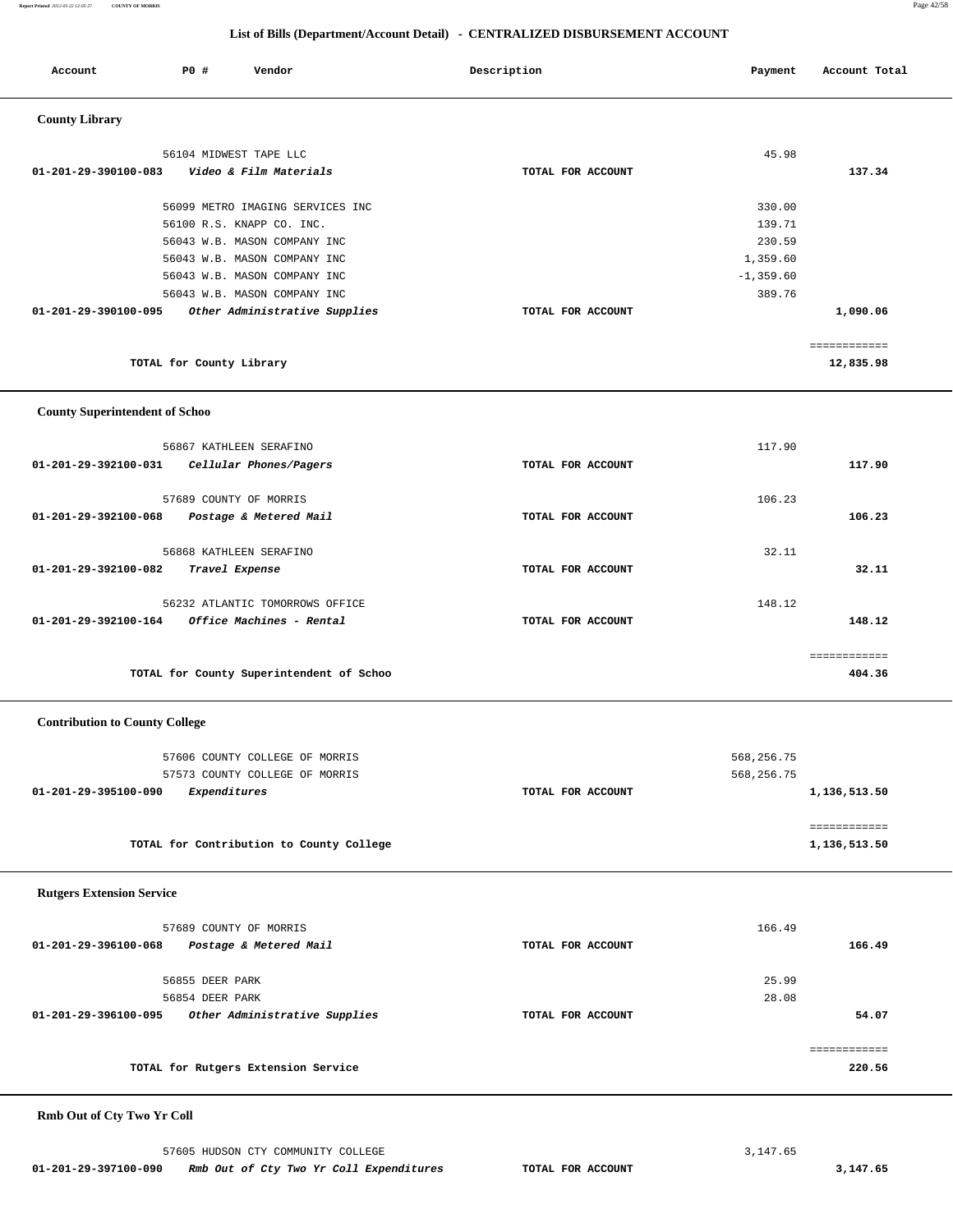**Report Printed** *2012-05-22 12:05:27* **COUNTY OF MORRIS** Page 43/58

### **List of Bills (Department/Account Detail) - CENTRALIZED DISBURSEMENT ACCOUNT**

| Account | PO# | Vendor | Description | Account Total<br>Payment |
|---------|-----|--------|-------------|--------------------------|
|         |     |        |             |                          |

## **Rmb Out of Cty Two Yr Coll**

|                                      | ____________<br>------------ |
|--------------------------------------|------------------------------|
| TOTAL for Rmb Out of Cty Two Yr Coll | 3,147.65                     |

| <b>Fire and Police Academy</b> |                                       |                   |          |              |
|--------------------------------|---------------------------------------|-------------------|----------|--------------|
|                                | 56951 NJ STATE ASSO. OF CHIEFS POLICE |                   | 150.00   |              |
| 01-201-29-407100-039           | Education Schools & Training          | TOTAL FOR ACCOUNT |          | 150.00       |
|                                | 56094 FATS INC.                       |                   | 3,800.00 |              |
| 01-201-29-407100-044           | Equipment Service Agreements          | TOTAL FOR ACCOUNT |          | 3,800.00     |
|                                | 57503 FEDEX                           |                   | 33.59    |              |
|                                | 57503 FEDEX                           |                   | 10.51    |              |
| 01-201-29-407100-059           | Other General Expenses                | TOTAL FOR ACCOUNT |          | 44.10        |
|                                | 57689 COUNTY OF MORRIS                |                   | 84.70    |              |
| 01-201-29-407100-068           | Postage & Metered Mail                | TOTAL FOR ACCOUNT |          | 84.70        |
|                                | 55887 MEGGIT TRAINING SYSTEMS INC.    |                   | 176.07   |              |
|                                | 55887 MEGGIT TRAINING SYSTEMS INC.    |                   | 71.45    |              |
|                                | 55887 MEGGIT TRAINING SYSTEMS INC.    |                   | 15.00    |              |
| 01-201-29-407100-223           | Building Repairs                      | TOTAL FOR ACCOUNT |          | 262.52       |
|                                | 57081 MORRISTOWN LUMBER &             |                   | 79.90    |              |
|                                | 57081 MORRISTOWN LUMBER &             |                   | 20.00    |              |
| 01-201-29-407100-258           | Equipment                             | TOTAL FOR ACCOUNT |          | 99.90        |
|                                |                                       |                   |          | ============ |
|                                | TOTAL for Fire and Police Academy     |                   |          | 4,441.22     |
|                                |                                       |                   |          |              |

### **Utilities**

|                   | 14,910.75 |           |
|-------------------|-----------|-----------|
|                   | 3,954.97  |           |
| TOTAL FOR ACCOUNT |           | 18,865.72 |
|                   |           |           |
|                   | 633.29    |           |
|                   | 117.54    |           |
|                   | 39.77     |           |
|                   | 102.53    |           |
| TOTAL FOR ACCOUNT |           | 893.13    |
|                   |           |           |
|                   | 1,356.81  |           |
|                   | 0.29      |           |
|                   | 0.41      |           |
|                   | 58,817.85 |           |
| TOTAL FOR ACCOUNT |           | 60,175.36 |
|                   |           |           |
|                   | 87.74     |           |
|                   | 26.63     |           |
|                   | 124.74    |           |
|                   | 41,692.83 |           |
|                   | 432.10    |           |
|                   | 407.26    |           |
|                   | 2,438.41  |           |
|                   | 107.46    |           |
|                   | 1.78      |           |
|                   |           |           |